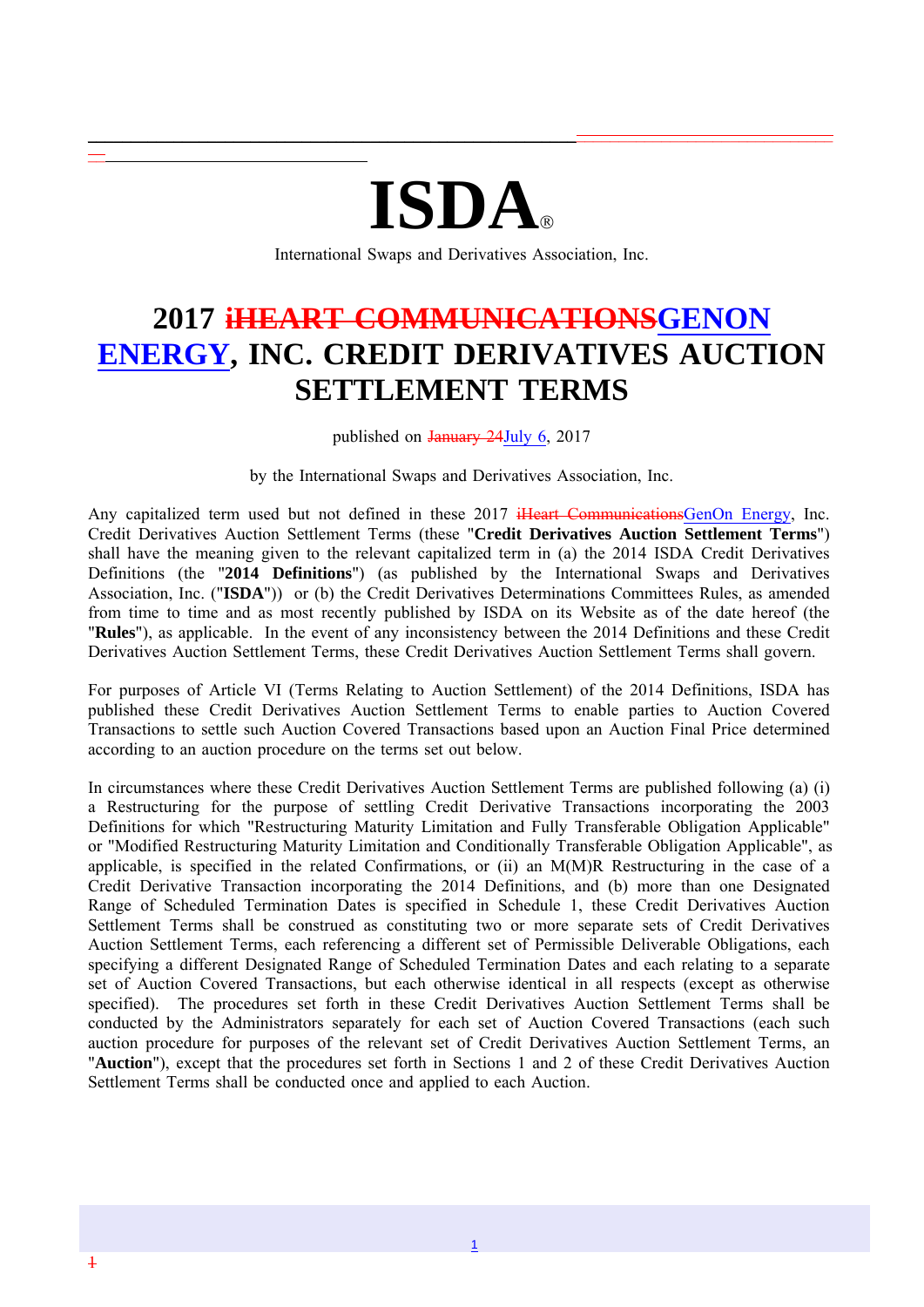#### 1 **List of Participating Bidders**

On or before the later of (a) the date of publication of these Credit Derivatives Auction Settlement Terms and (b) the Business Day prior to the Originally Scheduled Auction Currency Fixing Date, the Administrators will publish one or more lists of the institutions that will act as participating bidders (each such institution, a "**Participating Bidder**"), which lists will consist of (i) each Global Dealer Voting Member, Global Dealer Consultative Member, Regional Dealer Voting Member and Regional Dealer Consultative Member that is a Convened DC Member of the relevant Convened DC (unless the Administrators are otherwise notified by any such Convened DC Member that such Convened DC Member does not intend to participate in the Auction, in which case such Convened DC Member will not be included on the list of Participating Bidders published by the Administrators), subject to Sections  $1.10(e)(i)$  and  $1.10(f)$  of the Rules and (ii) any other institution that submits to the DC Secretary a Participating Bidder Letter that (A) is effectively received by the DC Secretary no later than 5:00 p.m. Relevant City Time on the later of (I) the date that is five Business Days prior to the Originally Scheduled Auction Currency Fixing Date and (II) the earlier of  $(\alpha)$  the Business Day following publication of these Credit Derivatives Auction Settlement Terms and (β) the second Business Day prior to the Originally Scheduled Auction Currency Fixing Date and (B) is approved by the relevant Convened DC pursuant to Section 3.2(b)(ii) of the Rules. Following the initial publication of the list of Participating Bidders but prior to the Auction Date, the Administrators may publish revisions to such list to add further Participating Bidders or remove previously included Participating Bidders.

#### 2 **Determining the Auction Currency Rate**

On the relevant Auction Currency Fixing Date, the Administrators will determine the rate of conversion (each, an "**Auction Currency Rate**") as between the Relevant Currency and the currency of denomination of each Deliverable Obligation (a "**Relevant Pairing**") as follows:

- (a) **Currency Rate Source.** Where it is possible for the Administrators to determine the rate of conversion for a Relevant Pairing by reference to the Currency Rate Source on the relevant Auction Currency Fixing Date, the relevant rate of conversion shall be the Auction Currency Rate for such Relevant Pairing.
- (b) **Currency Rate Source Unavailable.** On each Business Day from, and including, the relevant Auction Currency Fixing Date to, and including, the earlier of (i) the Auction Final Price Determination Date and (ii) the Auction Cancellation Date, the Administrators will determine whether an Auction Currency Rate can be determined for any Relevant Pairing in accordance with Section 2(a) of these Credit Derivatives Auction Settlement Terms. If the Administrators are not able to determine an Auction Currency Rate for any Relevant Pairing in accordance with Section 2(a) of these Credit Derivatives Auction Settlement Terms on any such Business Day, the Administrators will determine the Auction Currency Rate for each such Relevant Pairing as follows:
	- (A) Between 1:45 p.m. and 2:00 p.m. Relevant City Time on any such Business Day (in the case where the Relevant Transaction Type is included in the Americas), or between 8:45 a.m. and 9:00 a.m. Relevant City Time on the Business Day following any such Business Day (in the case where the Relevant Transaction Type is included in any Region other than the Americas), the Administrators will seek to obtain from each Participating Bidder, and each Participating Bidder may submit, the mid-market rate of conversion, determined by each such Participating Bidder in a commercially reasonable manner, for each such Relevant Pairing.
	- (B) If more than three such rates are obtained by the Administrators, the Auction Currency Rate will be the arithmetic mean of such rates, without regard to the

2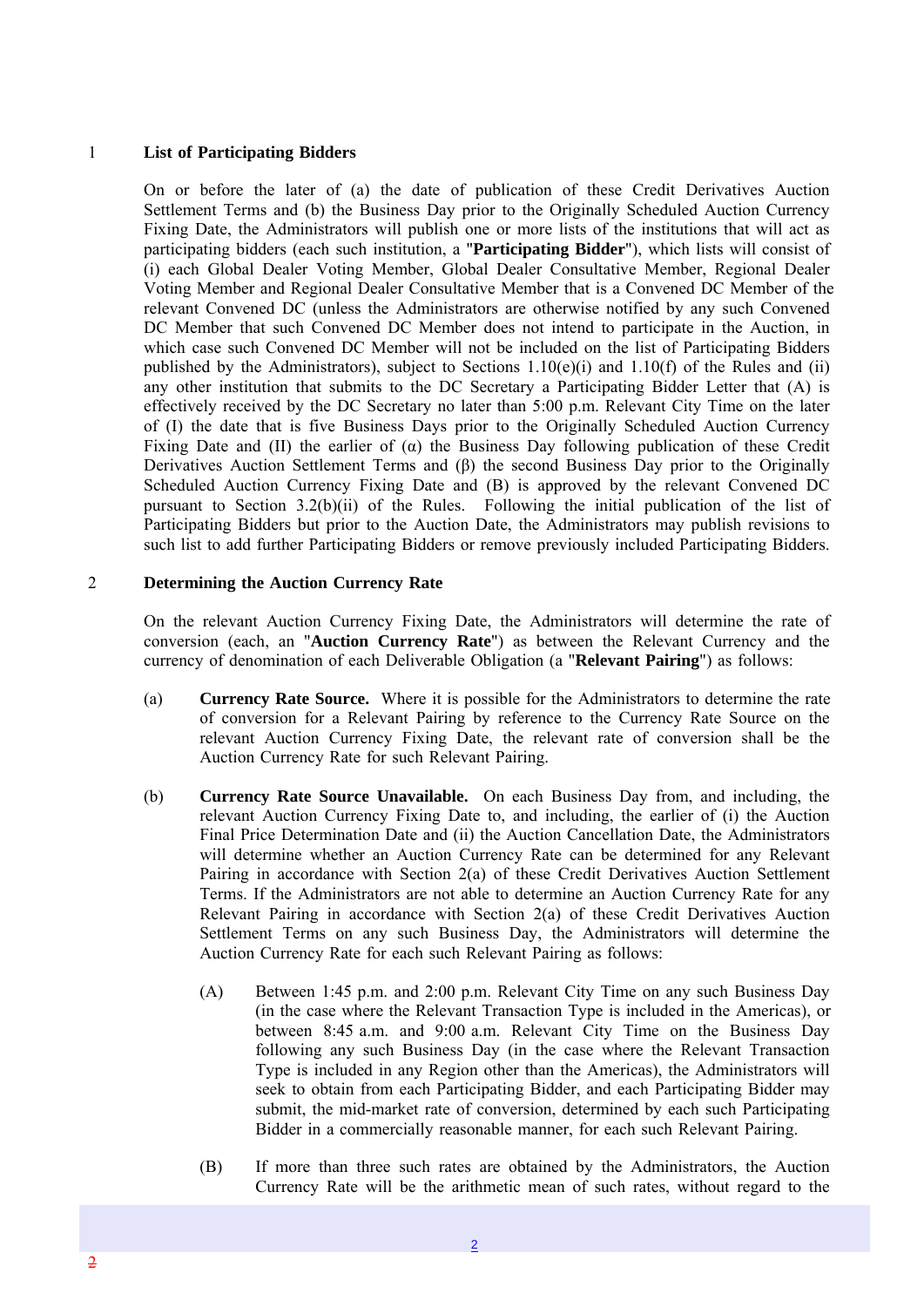rates having the highest and lowest values. If exactly three rates are obtained, the Auction Currency Rate will be the rate remaining after disregarding the rates having the highest and lowest values. For this purpose, if more than one rate has the same highest or lowest value, then one of such rates shall be disregarded. If fewer than three rates are obtained, it will be deemed that the Auction Currency Rate cannot be determined for such Relevant Pairing.

- (c) **Publication of Auction Currency Rate.** If the Administrators determine an Auction Currency Rate for each Relevant Pairing in accordance with either Section 2(a) or 2(b) of these Credit Derivatives Auction Settlement Terms, the Administrators will publish on their respective websites such Auction Currency Rates as soon as is reasonably practicable following determination thereof, but in no event later than 3:00 p.m. Relevant City Time (in the case where the Relevant Transaction Type is included in the Americas) or 10:00 a.m. Relevant City Time (in the case where the Relevant Transaction Type is included in any Region other than the Americas), in each case, on the Business Day prior to the Auction Date (or as soon as possible thereafter in the case where Section 13 of these Credit Derivatives Auction Settlement Terms apply).
- (d) **Inability to Determine Auction Currency Rate.** If the Administrators are unable to determine an Auction Currency Rate for each Relevant Pairing in accordance with Sections 2(a) and 2(b) of these Credit Derivatives Auction Settlement Terms, Section 13(b) of these Credit Derivatives Auction Settlement Terms shall apply.

#### 3 **Customer Physical Settlement Requests**

Any customer that wishes to submit a Customer Physical Settlement Request to a Participating Bidder must submit a Customer Physical Settlement Request Letter to the relevant Participating Bidder no later than 5:00 p.m. Relevant City Time on the Business Day prior to the Auction Final Price Determination Date (provided that a Participating Bidder may elect, in its sole discretion, to accept a Customer Physical Settlement Request Letter at any later time prior to the commencement of the Initial Bidding Period). Each Customer Physical Settlement Request submitted to a Participating Bidder must be, to the best of the relevant customer's knowledge and belief, on the same side of the market as, and (when aggregated with all other Customer Physical Settlement Requests, if any, submitted by such customer and/or the Affiliates of such customer to one or more other Participating Bidders) not in excess of, such customer's Market Position. Each Participating Bidder must accept Customer Physical Settlement Requests from any customer with whom it or its Affiliates has a trading relationship under a Governing Master Agreement, provided that such Customer Physical Settlement Request (a) would not, in the discretion of the Participating Bidder, cause any credit limits established by the relevant Participating Bidder with respect to such customer that are in effect at the time of the receipt of such Customer Physical Settlement Request to be exceeded, and (b) is no larger than, and is on the same side of the market as, such customer's Dealer-Specific Market Position with respect to the relevant Participating Bidder and/or the Affiliates of such Participating Bidder (in aggregate). A Participating Bidder may elect, in its sole discretion, to accept a Customer Physical Settlement Request that is larger than (or on the opposite side of the market as) the relevant customer's Dealer-Specific Market Position with respect to such Participating Bidder and/or the Affiliates of such Participating Bidder.

#### 4 **Initial Market Submissions and Dealer Physical Settlement Requests**

During the Initial Bidding Period, each Participating Bidder shall submit to the Administrators an Initial Market Submission and may submit to the Administrators a Physical Settlement Request (which Physical Settlement Request will equal the aggregate of the relevant Participating Bidder's Dealer Physical Settlement Request and all valid Customer Physical Settlement Requests, if any, that the relevant Participating Bidder receives and accepts from its customers pursuant to Section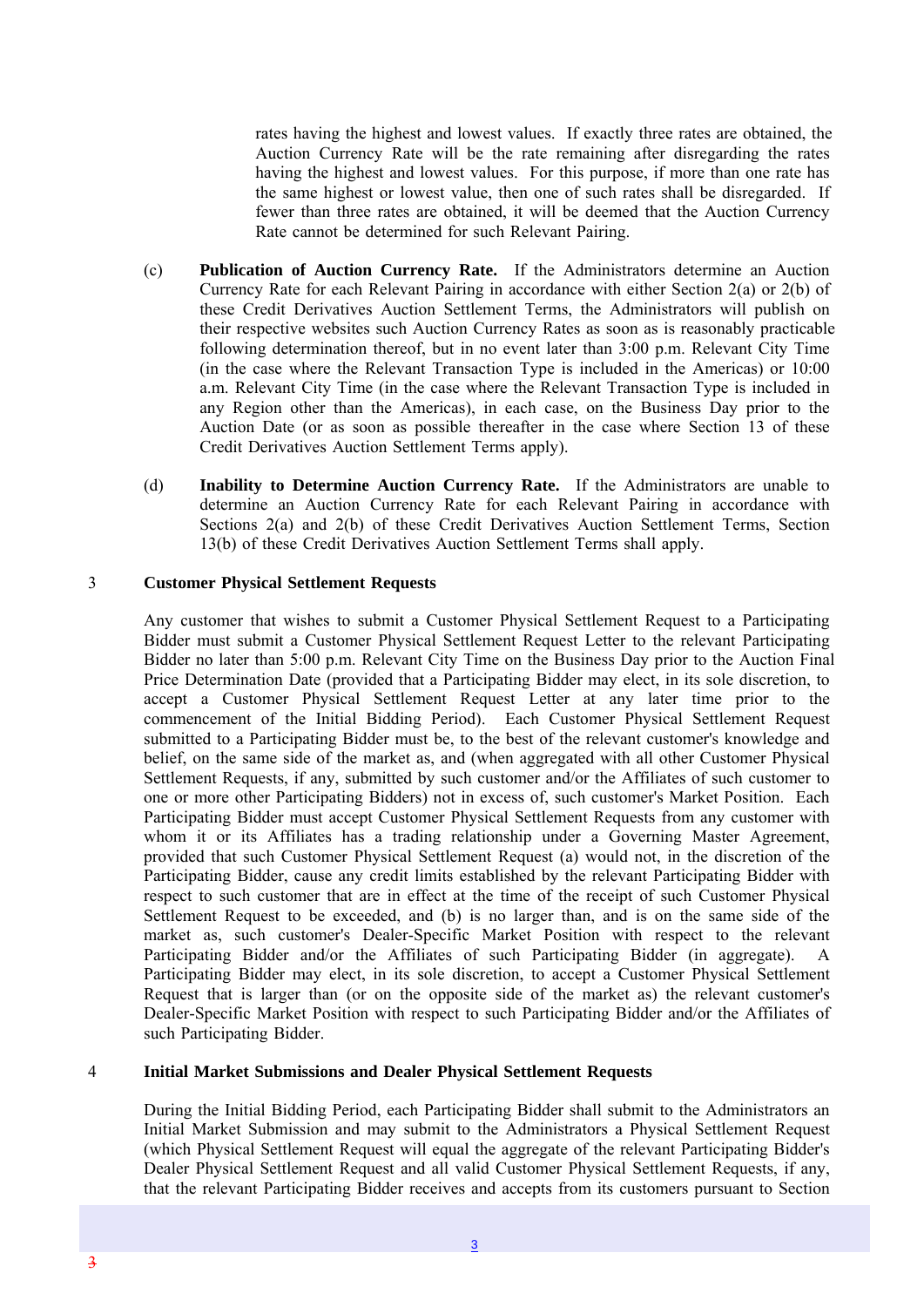3 of these Credit Derivatives Auction Settlement Terms). Each Dealer Physical Settlement Request must be, to the best of the relevant Participating Bidder's knowledge and belief, on the same side of the market as, and not in excess of, the Market Position of such Participating Bidder and/or the Affiliates of such Participating Bidder.

#### 5 **Determining the Initial Market Midpoint**

4

If the Administrators receive no fewer than the Minimum Number of Valid Initial Market Submissions, the Administrators will determine the "**Initial Market Midpoint**" as follows:

- (a) **Matched Markets.** The Administrators will sort the Initial Market Bids and Initial Market Offers that comprise the Valid Initial Market Submissions separately, with the Initial Market Bids sorted in descending order and the Initial Market Offers sorted in ascending order. Each Initial Market Bid will then be matched with the corresponding Initial Market Offer (i.e., the highest Initial Market Bid will be matched with the lowest Initial Market Offer, the second highest Initial Market Bid will be matched with the second lowest Initial Market Offer, etc.) (each such matching of an Initial Market Bid with the corresponding Initial Market Offer, a "**Matched Market**"). For purposes of sorting the Initial Market Bids and Initial Market Offers, where two Initial Market Bids are equal, the one received first in time by the Administrators will be considered to be the lower of the two, and where two Initial Market Offers are equal, the one received first in time by the Administrators will be considered to be the higher of the two.
- (b) **Tradeable and Non-Tradeable Markets.** After sorting the Initial Market Bids and Initial Market Offers pursuant to Section 5(a) of these Credit Derivatives Auction Settlement Terms, the Administrators will determine which Matched Markets are Tradeable Markets by reference to whether the relevant Initial Market Bid is (i) equal to the corresponding Initial Market Offer, in which case such Matched Market constitutes a Tradeable Market that is a Touching Market, or (ii) higher than the corresponding Initial Market Offer, in which case such Matched Market constitutes a Tradeable Market that is a Crossing Market. Any Matched Market that is not a Tradeable Market is a Non-Tradeable Market.
- (c) **Best Half.** The Administrators will then calculate the mean of the Initial Market Bids and Initial Market Offers included in the Best Half of Non-Tradeable Markets. To identify the Best Half, the Administrators will list all Non-Tradeable Markets in an order based on the spread between the Initial Market Bid and the Initial Market Offer within each Non-Tradeable Market, from the smallest spread to the largest spread (i.e., the Non-Tradeable Market with the smallest spread between its Initial Market Bid and its Initial Market Offer will be at the top of the list, the Non-Tradeable Market with the second smallest spread between its Initial Market Bid and its Initial Market Offer will be next on the list, etc.). The Best Half of the Non-Tradeable Markets are those in the top half of the list of Non-Tradeable Markets. In the event that the number of Non-Tradeable Markets is an odd number, the Administrators will round up the number of Non-Tradeable Markets to include in the Best Half to the nearest whole number. The Administrators will then calculate the Initial Market Midpoint by finding the mean of all the Initial Market Bids and Initial Market Offers that form Non-Tradeable Markets included in the Best Half (with the results rounded to the nearest fraction of a percentage point that is the Relevant Pricing Increment, provided that where such results fall equidistant between two Relevant Pricing Increments, such results will be rounded up).
- (d) **Example Calculation of Initial Market Midpoint.** The steps described in (a), (b) and (c) above are illustrated in the following example (which is not intended to reflect indicative prices for the Deliverable Obligations):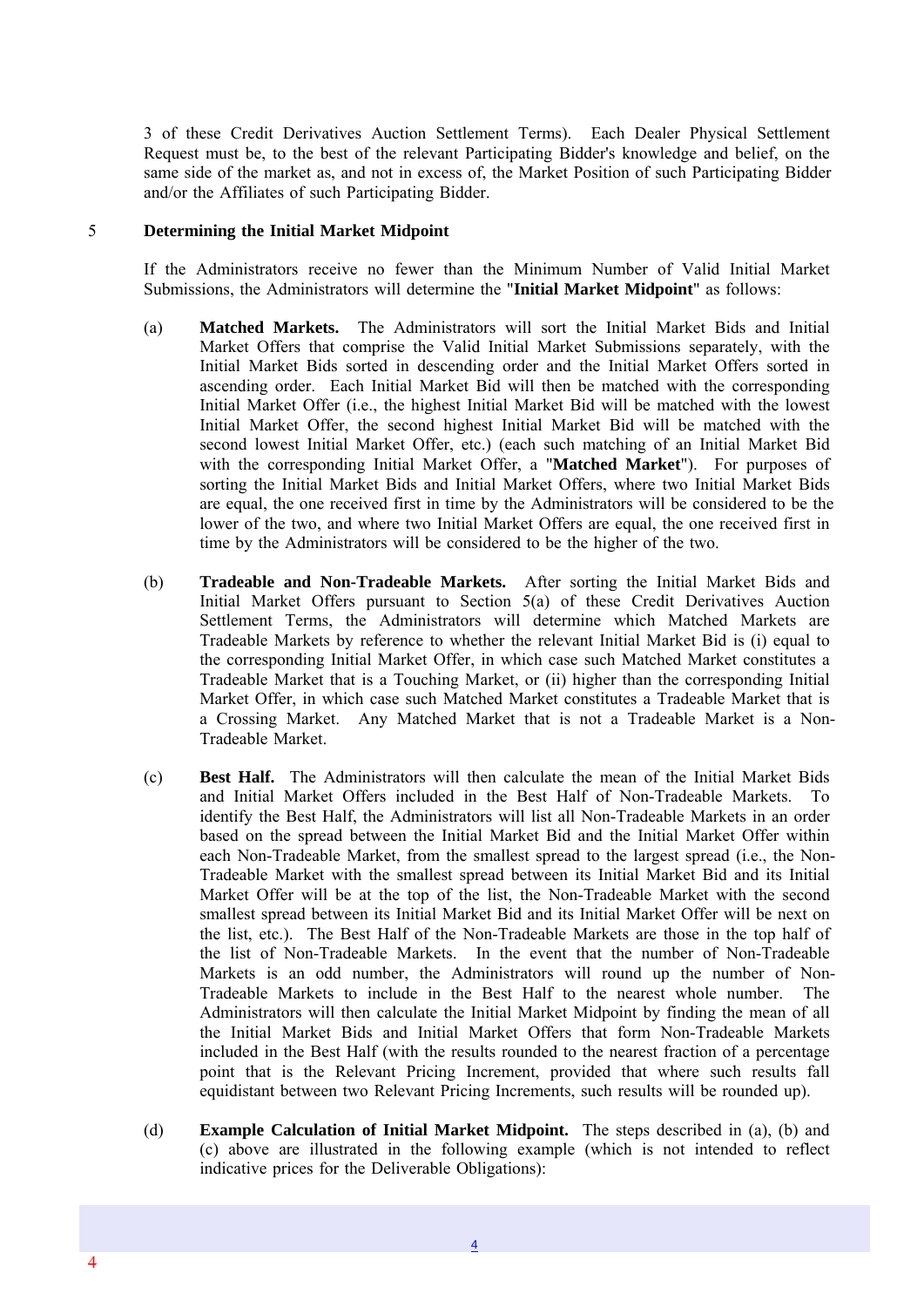|         | Contributed |
|---------|-------------|
| IM Bids | IM Offers   |
| 39.500% | 41.000%     |
| 40.000% | 42.000%     |
| 41.000% | 43.000%     |
| 45.000% | 47.000%     |
| 32.000% | 34.000%     |
| 38.750% | 40.000%     |
| 38.000% | 39.500%     |
| 41.000% | 42.750%     |

Step 1 – Sort Bids from highest to lowest and Offers from lowest to highest.

Step 2 – Ignore all Tradeable Markets.

Step 3 – The Initial Market Midpoint is the mean of the Best Half of the Non-Tradeable Markets. If there is an odd number of Non-Tradeable Markets, round up the number of Non-Tradeable Markets to include in the Best Half to the nearest whole number. In this example, the Relevant Pricing Increment is assumed to be one-eighth of one percentage point.

| <b>Best Half</b> |           |                                                                                                             |
|------------------|-----------|-------------------------------------------------------------------------------------------------------------|
| IM Bids          | IM Offers |                                                                                                             |
| 40.000%          | 41.000%   | <b>Initial Market Midpoint</b> = Average (40, 41, 39.5, 42, 38.75, 42.75) = 40.667%, rounded to the nearest |
| 39.500%          | 42.000%   | one-eighth of one percentage point. $= 40.625\%$                                                            |
| 38.750%          | 42.750%   |                                                                                                             |

#### 6 **Market Position Trades and determining the Open Interest**

If an Initial Market Midpoint has been determined pursuant to Section 5 of these Credit Derivatives Auction Settlement Terms, the Administrators will match all Valid Physical Settlement Requests with one another in order to determine the Open Interest. If the sum of all Quotation Amounts stated in each Physical Settlement Sell Request is less than the sum of all Quotation Amounts stated in each Physical Settlement Buy Request, all Physical Settlement Sell Requests will be matched with Physical Settlement Buy Requests, subject to the Rounding Convention, or if the sum of all Quotation Amounts stated in each Physical Settlement Buy Request is less than the sum of all Quotation Amounts stated in each Physical Settlement Sell Request, all Physical Settlement Buy Requests will be matched with Physical Settlement Sell Requests, subject to the Rounding Convention (each such match, a "**Market Position Trade**"), and each such pair will form a trade at the Auction Final Price as described in Section 12 below.

#### 7 **Determining Adjustment Amounts**

In the event that the Open Interest does not equal zero, for each Tradeable Market, the Participating Bidder whose Initial Market Bid or Initial Market Offer forms part of such Tradeable Market will make a payment to ISDA (the "**Adjustment Amount**") on the third Business Day after the Auction Final Price Determination Date as follows:

(a) **Procedure for Calculating Adjustment Amounts.** The Adjustment Amount with respect to a Tradeable Market will be an amount calculated by the Administrators equal to (i) the Initial Market Quotation Amount multiplied by (ii) either (A) if the Open Interest is an offer to sell Deliverable Obligations, the greater of (I) zero and (II) an amount equal to (α) the Initial Market Bid forming part of such Tradeable Market minus (β) the Initial Market Midpoint or (B) if the Open Interest is a bid to purchase Deliverable Obligations, the greater of (I) zero and (II) an amount equal to ( $\alpha$ ) the Initial Market Midpoint minus (β) the Initial Market Offer forming part of such Tradeable Market. Each Participating Bidder agrees that (1) if the Open Interest is an offer to sell Deliverable Obligations, the Participating Bidder whose Initial Market Bid formed part of such Tradeable Market will pay the Adjustment Amount to ISDA and (2) if the Open Interest is a bid to purchase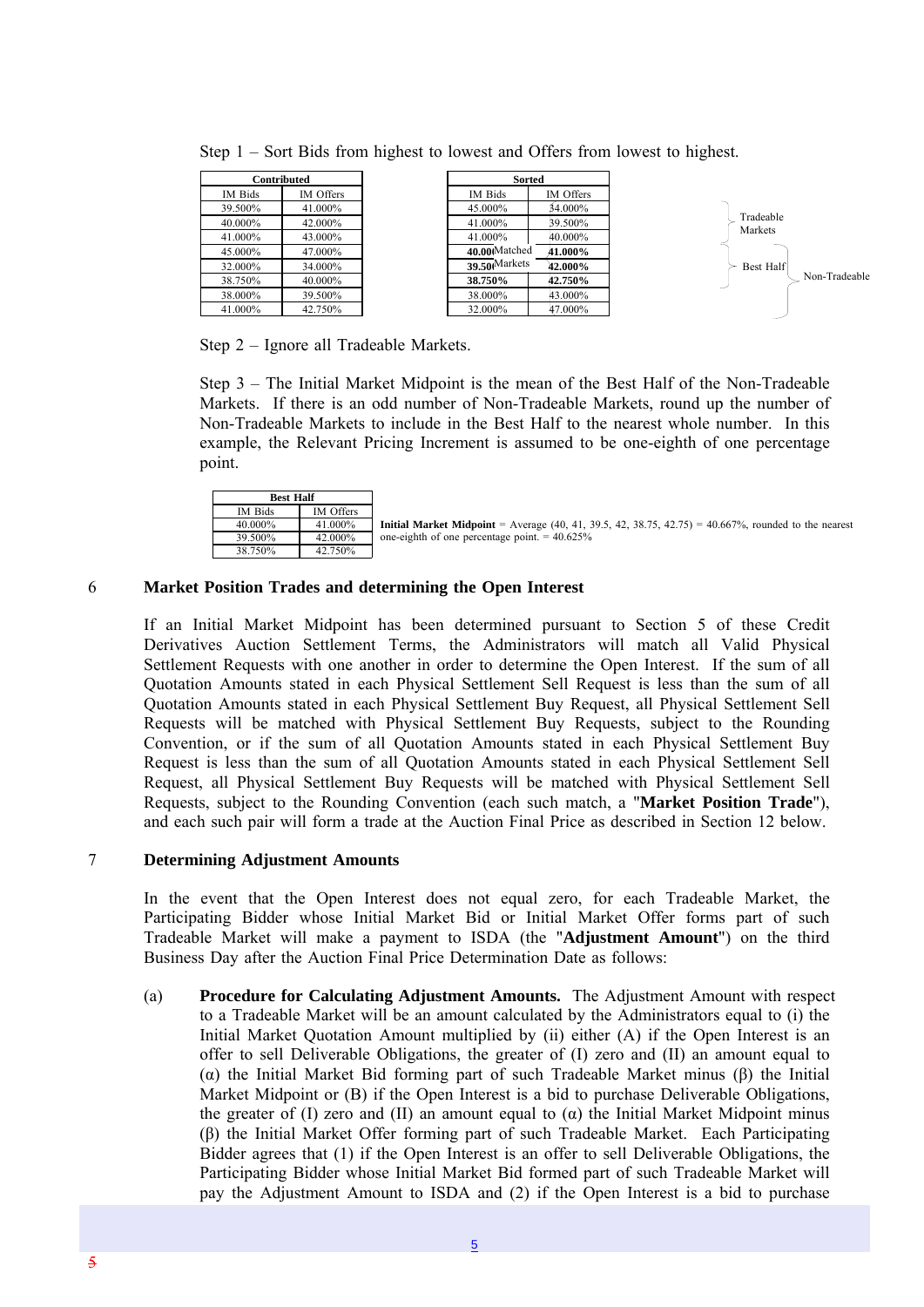Deliverable Obligations, the Participating Bidder whose Initial Market Offer formed part of such Tradeable Market will pay the Adjustment Amount to ISDA. Any payments of Adjustment Amounts shall be used by ISDA to defray any costs related to any auction that ISDA has coordinated (including the Auction), or that ISDA will in the future coordinate, for purposes of settlement of Credit Derivative Transactions. To the extent that ISDA determines at any time that the aggregate of all such payments received by ISDA (and not previously applied by ISDA to defray auction-related costs) up to and including such time exceeds the costs (including future costs as determined by ISDA) of such auctions, ISDA may in its sole discretion distribute any such excess among all entities that have previously acted as participating bidders in any prior auction proportionately, based upon participation as a participating bidder in such prior auctions. Payments of Adjustment Amounts will not be conducted or effected by, or through, any Administrator.

(b) **Example Calculation of Adjustment Amount.** The steps described in Section 7(a) of these Credit Derivatives Auction Settlement Terms are illustrated in the following example (which is not intended to reflect indicative prices for the Deliverable Obligations):

Step 1 – Consider only Tradeable Markets.

| <b>Tradeable Markets</b> |                  |  |  |
|--------------------------|------------------|--|--|
| IM Bids                  | <b>IM</b> Offers |  |  |
| 45.000%                  | 34.000%          |  |  |
| 41.000%                  | 39.500%          |  |  |
| 40.000 $\%$<br>41.000%   |                  |  |  |

Step 2 – Calculate the Adjustment Amount for each Tradeable Market by (i) if the Open Interest is (A) an offer to sell Deliverable Obligations, determining the greater of (I) zero and (II) an amount equal to  $(\alpha)$  the Initial Market Bid forming part of such Tradeable Market minus (β) the Initial Market Midpoint or (B) a bid to purchase Deliverable Obligations, determining the greater of (I) zero and (II) an amount equal to  $(\alpha)$  the Initial Market Midpoint minus (β) the Initial Market Offer forming part of such Tradeable Market and (ii) multiplying the resulting amount by the Initial Market Quotation Amount.

Example calculation of Adjustment Amount if the Open Interest is an offer to sell Deliverable Obligations:

|         |            | <b>Adjustment Amount</b>                                 |  |
|---------|------------|----------------------------------------------------------|--|
| IM Bids | <b>IMM</b> | (as a percentage of the Initial Market Quotation Amount) |  |
| 45.000% | 40.625%    | 4.375%                                                   |  |
| 41.000% | $40.625\%$ | 0.375%                                                   |  |
| 41.000% | 40.625%    | 0.375%                                                   |  |

Example calculation of Adjustment Amount if the Open Interest is a bid to purchase Deliverable Obligations:

|            |           | <b>Adjustment Amount</b>                                 |  |
|------------|-----------|----------------------------------------------------------|--|
| <b>IMM</b> | IM Offers | (as a percentage of the Initial Market Quotation Amount) |  |
| 40.625%    | 34.000%   | 6.625%                                                   |  |
| 40.625%    | 39.500%   | 1.125%                                                   |  |
| 40.625%    | 40.000%   | 0.625%                                                   |  |

#### 8 **Publication of Initial Bidding Information**

At or prior to the Initial Bidding Information Publication Time, on any day on which the Initial Bidding Period has successfully concluded, each Administrator will publish on its website the following information:

(a) the size and direction of the Open Interest;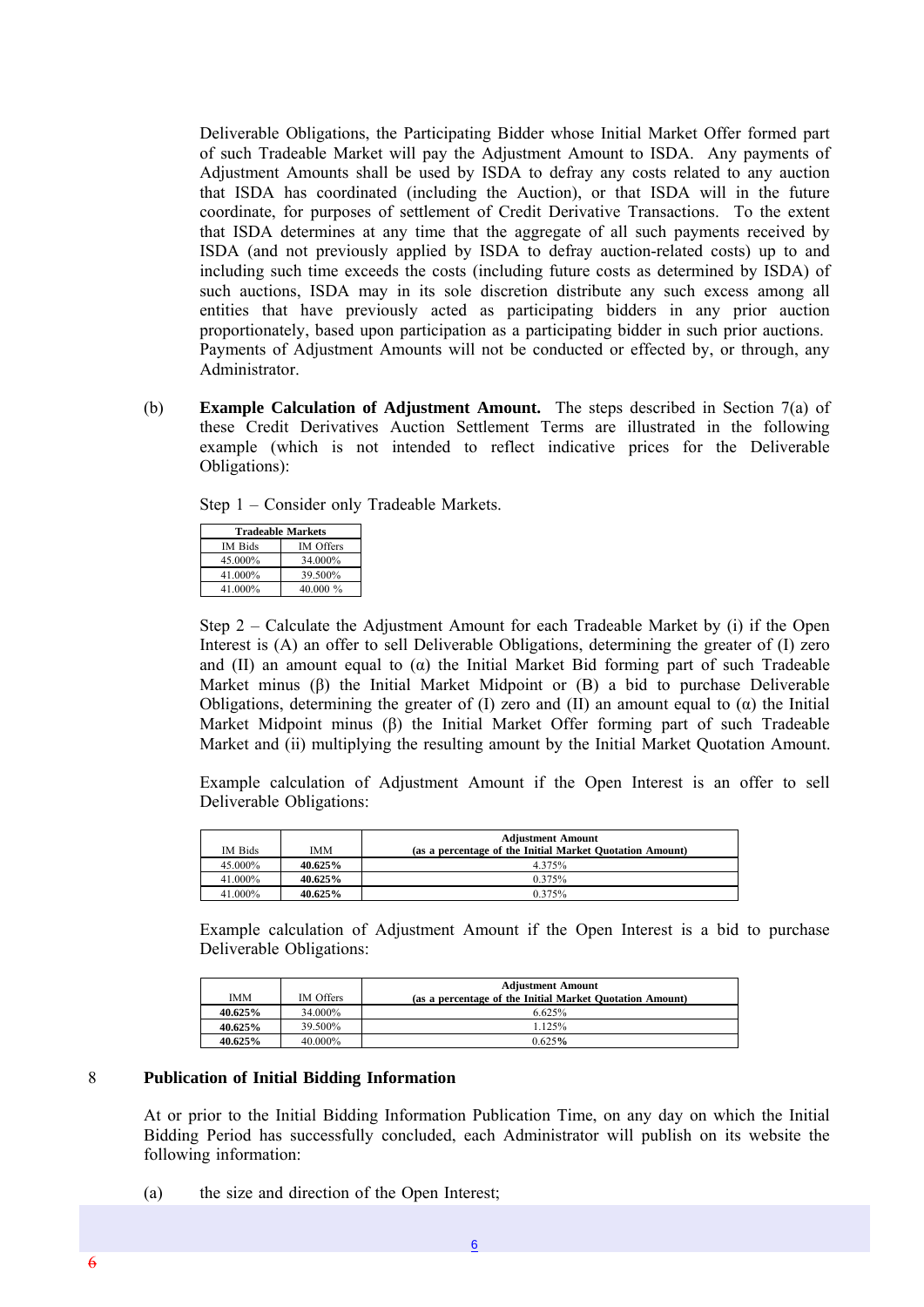- (b) the Initial Market Midpoint; and
- (c) the details of any Adjustment Amounts,

(such information with respect to such successfully concluded Initial Bidding Period, the "**Initial Bidding Information**"). In addition, if any Other Initial Bidding Period has successfully concluded on such day, each Administrator will, at the same time that it publishes the Initial Bidding Information, also publish on its website equivalent information with respect to such Other Initial Bidding Period(s).

If (i) for any reason, (A) the Initial Bidding Period lasts longer, or occurs later, than the Originally Scheduled Initial Bidding Period or (B) a relevant Other Initial Bidding Period lasts longer, or occurs later, than the related Other Originally Scheduled Initial Bidding Period, or (ii) as of the time on the relevant day at which the Administrators would otherwise publish the Initial Bidding Information, (A) a Materiality Event has been declared pursuant to Section 13(a) of these Credit Derivatives Auction Settlement Terms or (B) an event has occurred or exists that is considered by any two or more Participating Bidders to be a Potential Materiality Event and it remains to be determined whether such Potential Materiality Event will result in the declaration of a Materiality Event, the Administrators may delay the Subsequent Bidding Period until, and publish the Initial Bidding Information on their respective websites at, such time as they determine (in their sole and absolute discretion) in order to preserve the integrity of the Auction (except that in the case of the declaration of a Materiality Event under Section 13(a) of these Credit Derivatives Auction Settlement Terms, the Administrators shall refrain from publishing the Initial Bidding Information with respect to such Initial Bidding Period).

#### 9 **If the Open Interest is Zero**

In the event that the Open Interest is zero, no Subsequent Bidding Period will be conducted by the Administrators, no Adjustment Amounts will be due and the Initial Market Midpoint, published in accordance with Section 8 of these Credit Derivatives Auction Settlement Terms, will be the Auction Final Price.

#### 10 **Customer Limit Order Submissions**

In the event that the Open Interest does not equal zero, a Subsequent Bidding Period will be conducted by the Administrators. Any Customer Limit Order Submission must be submitted to, and received by, the relevant Participating Bidder during the period from and including the time at which the Initial Bidding Information is published to and including the time at which the Subsequent Bidding Period concludes; provided that in the case where the Subsequent Bidding Period is extended by the Administrators (whether such Subsequent Bidding Period is the Originally Scheduled Subsequent Bidding Period or a postponed Subsequent Bidding Period), no Customer Limit Order Submission may be submitted to the relevant Participating Bidder after the time at which such Subsequent Bidding Period was originally scheduled to conclude. Each Customer Limit Order Submission submitted to a Participating Bidder must be on the opposite side of the market from the Open Interest and, to the best of the customer's knowledge and belief, (when aggregated with all other Customer Limit Order Submissions, if any, submitted by such customer to one or more Participating Bidders) not in excess of the size of the Open Interest. The Participating Bidder may, but is not obliged to, take into account in one or more of its Limit Order Submissions any Customer Limit Order Submission submitted to it in accordance with this Section 10 of these Credit Derivatives Auction Settlement Terms, provided that if a Participating Bidder, for any reason, decides not to accept a Customer Limit Order Submission from a customer, such Participating Bidder shall promptly notify such customer of such decision.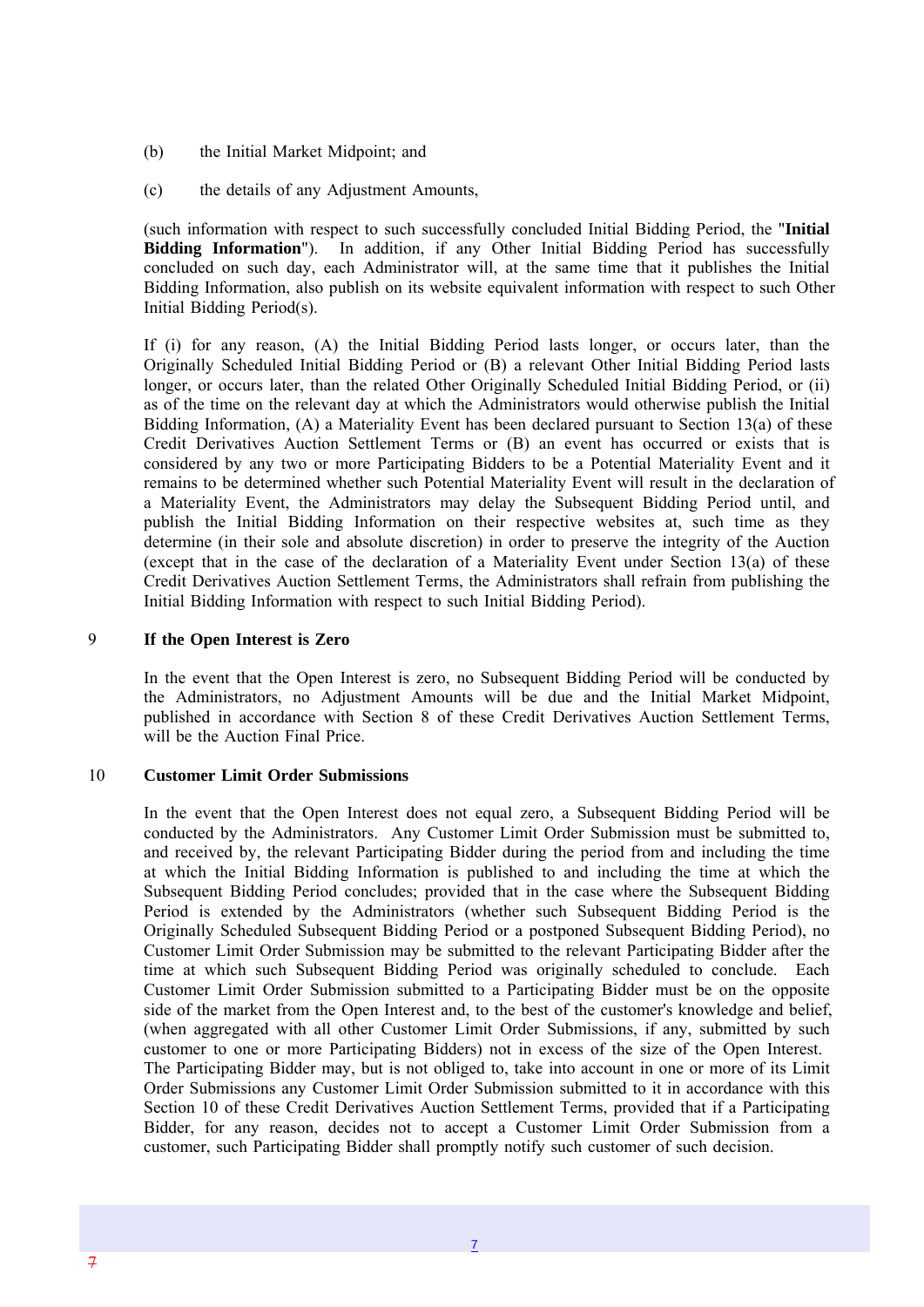#### 11 **Participating Bidder Limit Order Submissions and Unmatched Limit Orders**

During the Subsequent Bidding Period, each Participating Bidder may submit Limit Order Submissions that are on the opposite side of the market from the Open Interest. Any Initial Market Bid (if the Open Interest is an offer to sell Deliverable Obligations) or Initial Market Offer (if the Open Interest is a bid to purchase Deliverable Obligations), as applicable, submitted during the Initial Bidding Period (regardless of whether such Initial Market Bid or Initial Market Offer, as applicable, forms part of a Tradeable Market) will, together with any Limit Bid (if the Open Interest is an offer to sell Deliverable Obligations) or Limit Offer (if the Open Interest is a bid to purchase Deliverable Obligations), as applicable, be considered an "**Unmatched Limit Order**", however any Initial Market Bid that forms part of a Tradeable Market and is higher than the Initial Market Midpoint and any Initial Market Offer that forms part of a Tradeable Market and is lower than the Initial Market Midpoint will, in each case, be deemed to be equal to the Initial Market Midpoint for purposes of serving as an Unmatched Limit Order. The sum of (a) the excess, if any, of (i) the aggregate Quotation Amount of a Participating Bidder's Valid Limit Order Submissions over (ii) the portion of such aggregate Quotation Amount attributable to any Customer Limit Order Submissions received by such Participating Bidder that are taken into account in such Participating Bidder's Valid Limit Order Submissions and (b) such Participating Bidder's Initial Market Bid or Initial Market Offer, as applicable, that is on the same side of the market as its Valid Limit Order Submissions must be, to the best of such Participating Bidder's knowledge and belief, not in excess of the size of the Open Interest. If the Open Interest is an offer to sell Deliverable Obligations, then any Limit Bid that would otherwise be at a price above the Initial Market Midpoint plus the Cap Amount shall be deemed to be at a price equal to the Initial Market Midpoint plus the Cap Amount. If the Open Interest is a bid to purchase Deliverable Obligations, then any Limit Offer that would otherwise be at a price below the Initial Market Midpoint minus the Cap Amount shall be deemed to be at a price equal to the Initial Market Midpoint minus the Cap Amount.

#### 12 **Matching the Open Interest Against Unmatched Limit Orders and determining the Auction Final Price**

After the conclusion of the Subsequent Bidding Period, the Administrators will match the Open Interest against the corresponding Unmatched Limit Orders.

- (a) **Matching Offers or Bids.** If the Open Interest is a bid to purchase Deliverable Obligations, the Open Interest will be matched against the Unmatched Limit Orders that are Offers. If the Open Interest is an offer to sell Deliverable Obligations, the Open Interest will be matched against the Unmatched Limit Orders that are Bids.
- (b) **Filling or Not Filling the Open Interest.** The Open Interest will be matched against each applicable Unmatched Limit Order, beginning with the Unmatched Limit Order that is the lowest Offer or the highest Bid, as applicable, and moving to the next remaining lowest (in the case of Offers) or next remaining highest (in the case of Bids) until:
	- (i) the full amount of the Open Interest has been matched against Unmatched Limit Orders totaling the same size as the Open Interest; or
	- (ii) all of the Unmatched Limit Orders of the relevant direction (i.e. Offers, if the Open Interest is a bid to purchase Deliverable Obligations or Bids, if the Open Interest is an offer to sell Deliverable Obligations) have been matched to the Open Interest.
- (c) **Matched Limit Orders and Matched Limit Order Trades.** Each Unmatched Limit Order that is matched to the Open Interest under Section  $12(b)(i)$  or  $12(b)(ii)$  of these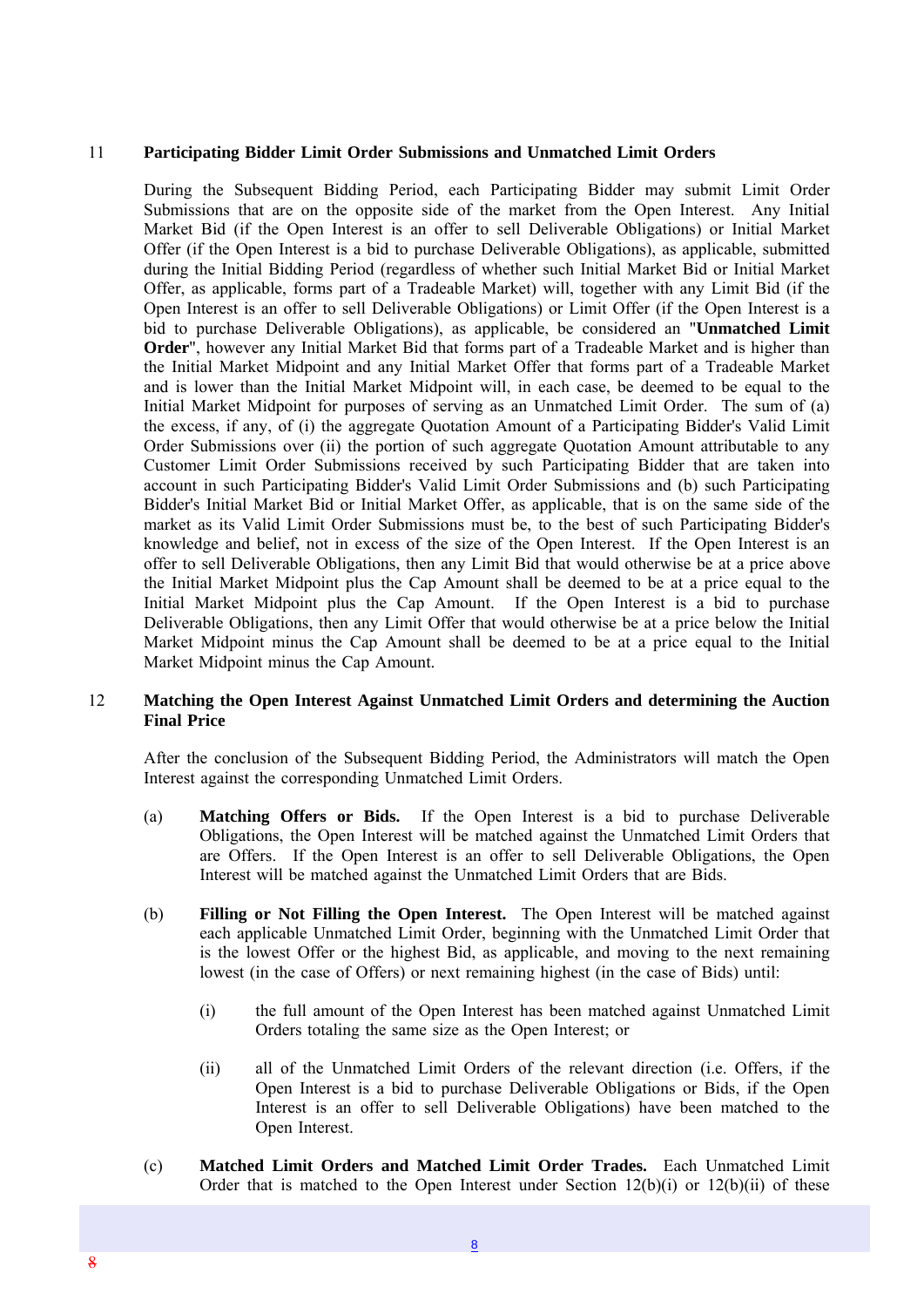Credit Derivatives Auction Settlement Terms is a "**Matched Limit Order**", and each such match between a Matched Limit Order and a Valid Physical Settlement Request is a "**Matched Limit Order Trade**". If (i) the final matching of the Open Interest against the applicable Unmatched Limit Orders occurs pursuant to Section 12(b)(i) of these Credit Derivatives Auction Settlement Terms, (ii) there are multiple Unmatched Limit Orders stating the same price and (iii) each such Unmatched Limit Order stating the same price could be the final Unmatched Limit Order to be matched to the Open Interest, then each such potentially final Unmatched Limit Order stating the same price will be filled Pro Rata against the remaining Open Interest, subject to the Rounding Convention.

- (d) **Auction Final Price when the Open Interest is Filled.** If the final matching of the Open Interest against the applicable Unmatched Limit Orders occurs pursuant to Section 12(b)(i) of these Credit Derivatives Auction Settlement Terms, the Auction Final Price will be the price associated with the Matched Limit Order that is the highest Offer or the lowest Bid, as applicable, provided that (i) if the Open Interest is a bid to purchase Deliverable Obligations and the Initial Market Midpoint exceeds the price associated with the highest Matched Limit Order by more than the Cap Amount, then the Auction Final Price will be the Initial Market Midpoint minus the Cap Amount and (ii) if the Open Interest is an offer to sell Deliverable Obligations and the price associated with the lowest Matched Limit Order exceeds the Initial Market Midpoint by more than the Cap Amount, then the Auction Final Price will be the Initial Market Midpoint plus the Cap Amount. If the Open Interest is zero, the Auction Final Price will be the Initial Market Midpoint.
- (e) **Auction Final Price when the Open Interest is Not Filled.** If the final matching of the Open Interest against the applicable Unmatched Limit Orders occurs pursuant to Section 12(b)(ii) of these Credit Derivatives Auction Settlement Terms, the Auction Final Price will be (i) if the Open Interest is a bid to purchase Deliverable Obligations, the greater of (A) 100 percent and (B) the highest Offer received or (ii) if the Open Interest is an offer to sell Deliverable Obligations, zero. In such case, notwithstanding Sections 6 or 12(b) of these Credit Derivatives Auction Settlement Terms, all Valid Physical Settlement Requests on the same side of the market as the Open Interest (e.g., bids to purchase or offers to sell) will be matched Pro Rata, subject to the Rounding Convention, against the Valid Limit Order Submissions and Valid Physical Settlement Requests on the opposite side of the market to form Market Position Trades or Matched Limit Order Trades, as applicable.
- (f) **100 Percent Cap to Auction Final Price.** In all cases, if the Auction Final Price determined pursuant to these Credit Derivatives Auction Settlement Terms is greater than 100 percent, then, for purposes of settling the Auction Covered Transactions only, the Auction Final Price will be deemed to be 100 percent.
- (g) **Deemed Bilateral Agreement between Participating Bidders.** Each Participating Bidder whose Valid Physical Settlement Request or Matched Limit Order, as applicable, forms part of either a Market Position Trade or a Matched Limit Order Trade will be deemed to have entered into a bilateral agreement on terms equivalent to the Representative Auction-Settled Transaction for which (i) the Floating Rate Payer Calculation Amount is equal to the Quotation Amount with respect to the relevant Market Position Trade or Matched Limit Order Trade, as applicable, and (ii) (A) Seller is the Participating Bidder whose Physical Settlement Buy Request forms part of such Market Position Trade or whose Physical Settlement Buy Request, Limit Bid or Initial Market Bid, as applicable, forms part of such Matched Limit Order Trade and (B) Buyer is the Participating Bidder whose Physical Settlement Sell Request forms part of such Market Position Trade or whose Physical Settlement Sell Request, Limit Offer or Initial Market Offer, as applicable, forms part of such Matched Limit Order Trade; provided that, (I) in the case of the Matched Limit Order Trades containing the highest Offer or the lowest Bid, as applicable, the Quotation Amount will, if necessary, be reduced to reflect the size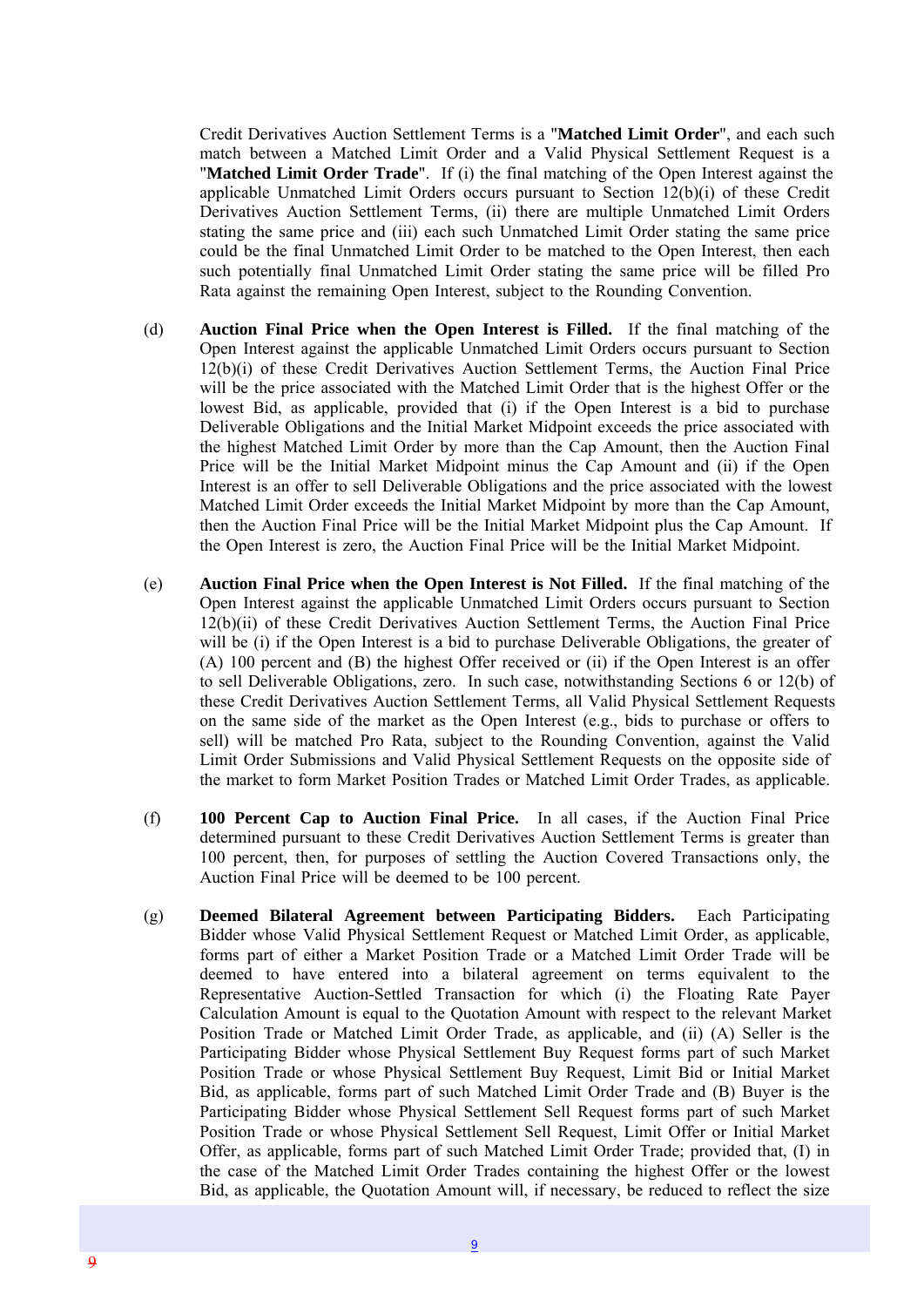of the remaining Open Interest, and (II) in the event that there are multiple Matched Limit Orders stating the highest Offer or lowest Bid, as applicable, then such Matched Limit Orders will be filled Pro Rata against the remaining Open Interest, subject to the Rounding Convention. Participating Bidders whose Valid Physical Settlement Request or Matched Limit Order, as applicable, forms part of a Market Position Trade or Matched Limit Order Trade will be matched with one another by the Administrators in their sole and absolute discretion so as to minimize, to the extent reasonably practicable, first, the number of Representative Auction-Settled Transactions for which the Floating Rate Payer Calculation Amount will be either smaller than the Initial Market Quotation Amount or not an integral multiple of the RAST Notional Amount Increment and second, the number of Representative Auction-Settled Transactions to be entered into; provided that, prior to such matching, the Quotation Amounts with respect to Matched Limit Orders or Valid Physical Settlement Requests, as applicable, submitted by the same Participating Bidder will be matched with each other, to the extent possible. Transactions entered into by and between Participating Bidders pursuant to Market Position Trades or Matched Limit Order Trades will not be conducted or effected by, or through, any Administrator.

#### 13 **Delayed Auction Provisions**

The Auction timing may be adjusted under the relevant following circumstances:

(a) **Materiality Event Delayed Auction Date.** If at any time on or after the Business Day prior to the Auction Date but before the conclusion of the Subsequent Bidding Period on the Auction Final Price Determination Date, an event occurs or exists that is determined by any two or more Participating Bidders to be a Potential Materiality Event, then such Participating Bidders shall have a right to require the DC Secretary to call a vote of the Participating Bidders to determine whether such Potential Materiality Event is a Materiality Event, which vote will take place, if such Potential Materiality Event is identified prior to the commencement of the Initial Bidding Period, before the conclusion of such Initial Bidding Period, and otherwise before the conclusion of such Subsequent Bidding Period. If a simple majority of all the Participating Bidders votes that such Potential Materiality Event is a Materiality Event, then such Initial Bidding Period and, if applicable, such Subsequent Bidding Period will be deemed to have been cancelled, annulled or postponed, as applicable, and the auction procedure contemplated by these Credit Derivatives Auction Settlement Terms shall recommence as if the Auction had originally been scheduled to take place on the next Business Day, unless, prior to the commencement of the Initial Bidding Period on such next Business Day, the DC Secretary holds a vote of the Participating Bidders, and a simple majority of all the Participating Bidders votes that the news of the Materiality Event has not yet been sufficiently widely disseminated or another Materiality Event has occurred or exists, in which case the auction procedure contemplated by these Credit Derivatives Auction Settlement Terms shall recommence as if the Auction had originally been scheduled to take place on the following Business Day (i.e., the second Business Day after the later of the original vote establishing the occurrence of a Materiality Event and the Auction Date), or, if necessary, on each following Business Day thereafter, but in no event later than the fifth Business Day after the Auction Date (any such delayed date on which a new Initial Bidding Period actually occurs following a particular Materiality Event, a "**Materiality Event Delayed Auction Date**"). The Administrators will publish the results of any vote of the Participating Bidders with respect to the declaration of a Materiality Event (including the vote cast by each Participating Bidder participating in such vote) on their respective websites.

In the event of the occurrence of a Materiality Event Delayed Auction Date, (i) each previously submitted Customer Physical Settlement Request and Dealer Physical Settlement Request shall be deemed to be revoked and must be re-submitted pursuant to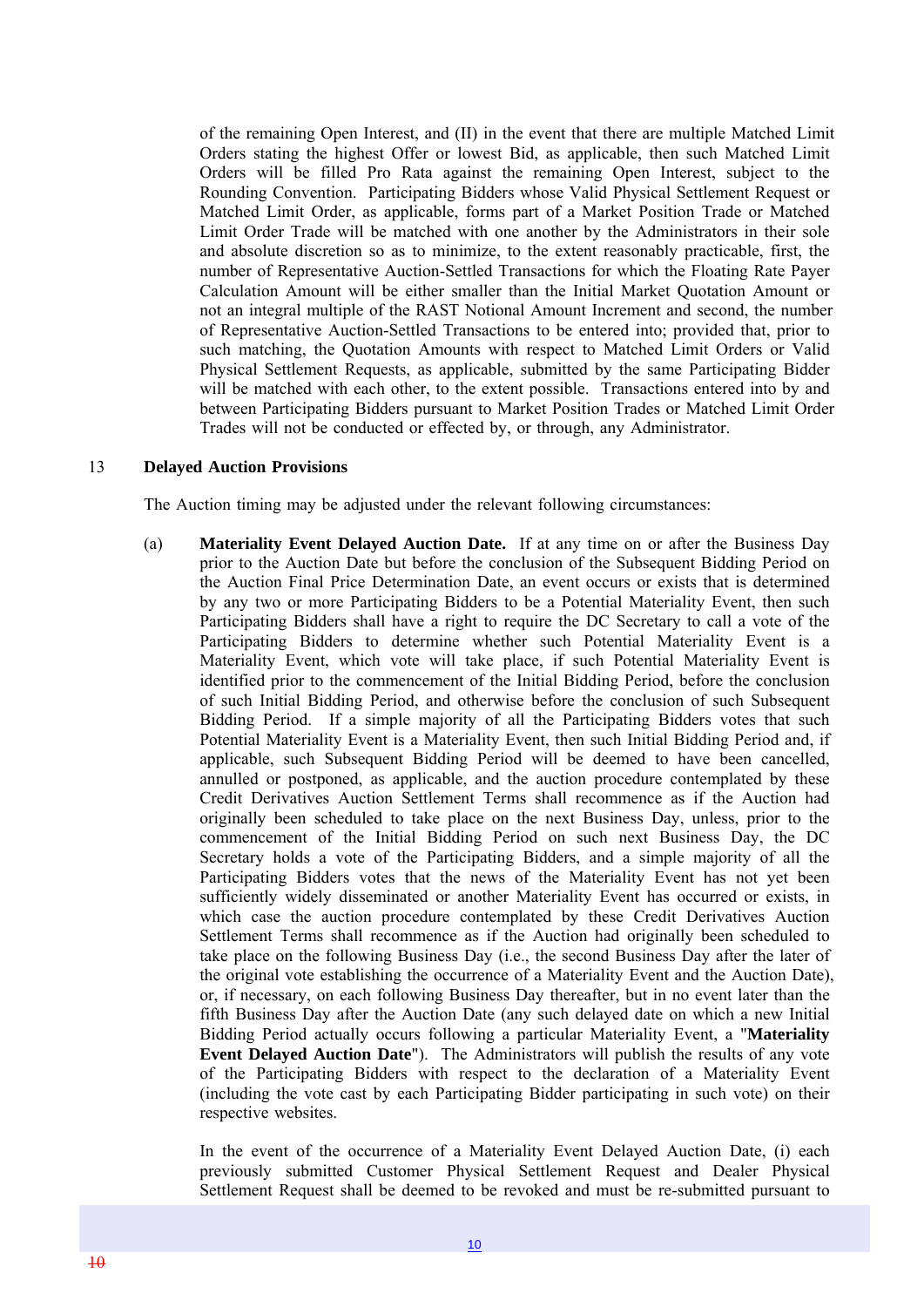Section 3 or 4, as applicable, of these Credit Derivatives Auction Settlement Terms as if the Auction had originally been scheduled to take place on the relevant Materiality Event Delayed Auction Date and (ii) the Auction Currency Fixing Date shall mean with respect to a Relevant Transaction Type included in (A) the Americas, the Business Day prior to the Materiality Event Delayed Auction Date and (B) any Region other than the Americas, two Business Days prior to the Materiality Event Delayed Auction Date, and the steps set forth in Section 2 of these Credit Derivatives Auction Settlement Terms will be repeated with respect to each Relevant Pairing (regardless of whether an Auction Currency Rate was previously determined with respect to any Relevant Pairing) as of such newly designated Auction Currency Fixing Date.

- (b) **Currency Rate Delayed Auction Date**. If the Administrators are unable to determine an Auction Currency Rate on an Auction Currency Fixing Date (the "**Relevant Auction Currency Fixing Date**") with respect to each Relevant Pairing, the steps set forth in Section 2 of these Credit Derivatives Auction Settlement Terms will be repeated with respect to each Relevant Pairing (regardless of whether an Auction Currency Rate was previously determined with respect to any Relevant Pairing) on the Business Day following such Relevant Auction Currency Fixing Date, and (if necessary) the second Business Day following such Relevant Auction Currency Fixing Date, but in no event later than the second Business Day following the Relevant Auction Currency Fixing Date, and the date on which the Auction is held will be, in the case of a Relevant Transaction Type included in (i) the Americas, the date that is one Business Day following the newly designated Auction Currency Fixing Date and (ii) any Region other than the Americas, the date that is two Business Days following the newly designated Auction Currency Fixing Date (any such delayed date on which an Initial Bidding Period actually occurs following a particular newly designated Auction Currency Fixing Date, a "**Currency Rate Delayed Auction Date**"). In the event of the occurrence of a Currency Rate Delayed Auction Date, each previously submitted Customer Physical Settlement Request and Dealer Physical Settlement Request shall be deemed to be revoked and must be resubmitted pursuant to Section 3 or 4, as applicable, of these Credit Derivatives Auction Settlement Terms as if the Auction had originally been scheduled to take place on the relevant Currency Rate Delayed Auction Date.
- (c) **Administratively Delayed Auction Date.** If the auction procedure described in these Credit Derivatives Auction Settlement Terms does not result in an Auction Final Price for any reason (including, but not limited to, the failure to receive the Minimum Number of Valid Initial Market Submissions) other than the reasons described in Sections 13(a) and 13(b) of these Credit Derivatives Auction Settlement Terms, the relevant steps will be repeated on the Auction Date with the auction procedure described in these Credit Derivatives Auction Settlement Terms recommencing at such time(s) specified by the Administrators. If an Auction Final Price cannot be determined on any such subsequent attempt(s) on the Auction Date itself for any reason other than the reasons described in Sections 13(a) and 13(b) of these Credit Derivatives Auction Settlement Terms, the relevant steps will be repeated according to a schedule to be determined by the Administrators on the Business Day following the Auction Date, and if necessary, the second Business Day following the Auction Date, but in no event later than the second Business Day following the Auction Date (any such delayed date on which a new Initial Bidding Period actually occurs, an "**Administratively Delayed Auction Date**").

In the event of the occurrence of an Administratively Delayed Auction Date, (i) each previously submitted Customer Physical Settlement Request and Dealer Physical Settlement Request shall be deemed to be revoked and must be re-submitted pursuant to Section 3 or 4, as applicable, of these Credit Derivatives Auction Settlement Terms as if the Auction had originally been scheduled to take place on the relevant Administratively Delayed Auction Date and (ii) the Auction Currency Fixing Date shall mean with respect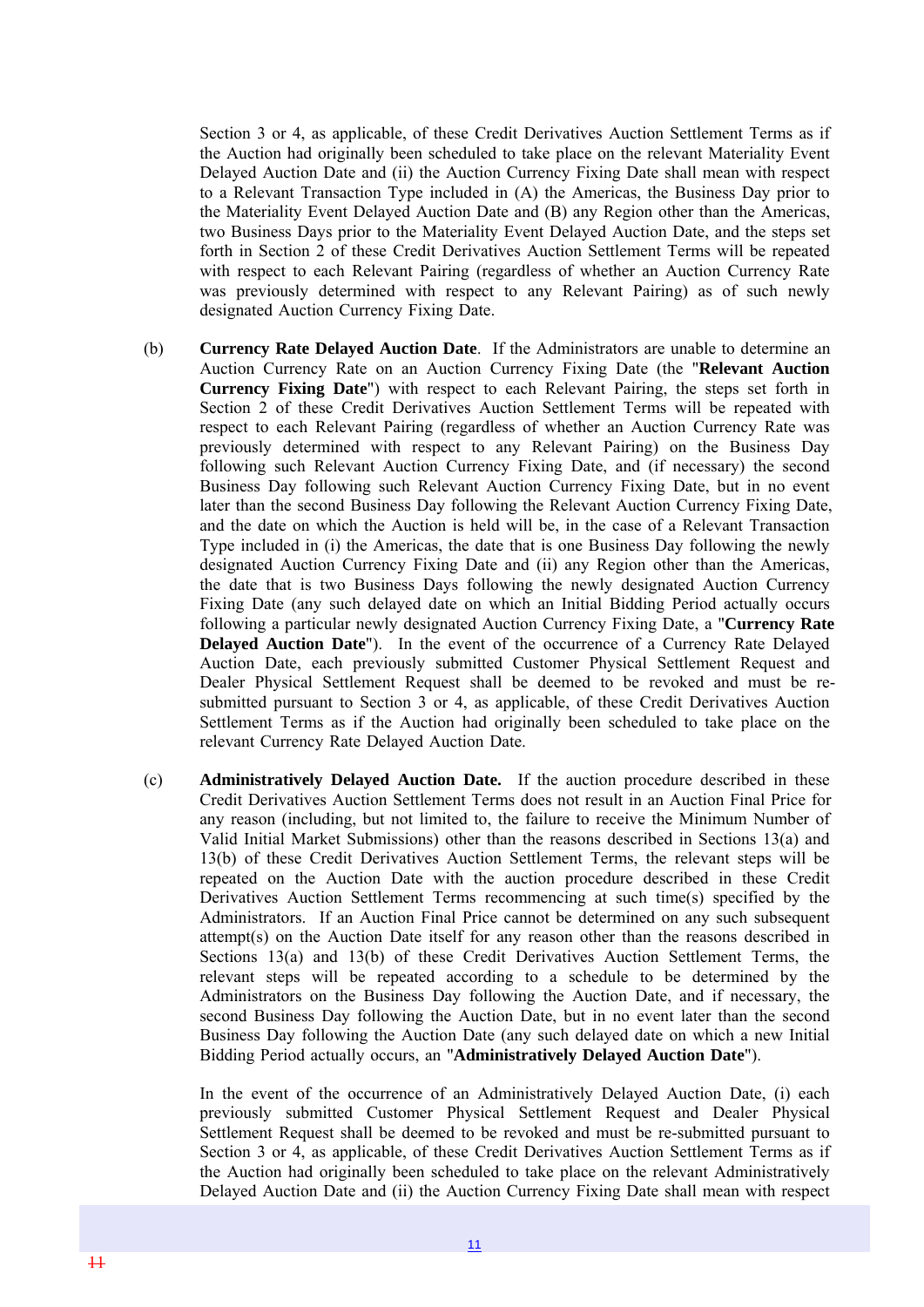to a Relevant Transaction Type included in (A) the Americas, the Business Day prior to the Administratively Delayed Auction Date and (B) any Region other than the Americas, two Business Days prior to the Administratively Delayed Auction Date, and the steps set forth in Section 2 of these Credit Derivatives Auction Settlement Terms will be repeated with respect to each Relevant Pairing (regardless of whether an Auction Currency Rate was previously determined with respect to any Relevant Pairing) as of such newly designated Auction Currency Fixing Date.

- (d) **Combination of Materiality Event Delayed Auction Date, Currency Rate Delayed Auction Date and/or Administratively Delayed Auction Date.** In the event that the Auction must be held on a later date as a result of any combination of the events described in Sections 13(a), 13(b) and/or 13(c) of these Credit Derivatives Auction Settlement Terms, (i) the Administrators shall (A) adjust the Auction Currency Fixing Date and (B) reschedule the date on which the Auction will be held in their sole and absolute discretion in order to preserve the integrity of the Auction, provided that such rescheduled Auction shall be held no later than five Business Days after the Auction Date and (ii) each previously submitted Customer Physical Settlement Request and Dealer Physical Settlement Request shall be deemed to be revoked and must be re-submitted pursuant to Section 3 or 4, as applicable, of these Credit Derivatives Auction Settlement Terms as if the Auction had originally been scheduled to take place on the relevant date determined by the Administrators to be the date on which the rescheduled Auction is to be held.
- (e) **Auction Cancellation Date.** If an Auction Final Price has not been determined on or prior to (i) the fifth Business Day following the Auction Date, if Section 13(a) or 13(d) of these Credit Derivatives Auction Settlement Terms is applicable or (ii) the second Business Day following the Auction Date, if Section 13(b) or 13(c) of these Credit Derivatives Auction Settlement Terms is applicable, then the Auction will be deemed to have been cancelled (the date of such cancellation, an "**Auction Cancellation Date**"). The Administrators and ISDA will announce the occurrence of an Auction Cancellation Date on their respective websites.

#### 14 **Publication of Subsequent Bidding Information**

At or prior to the Subsequent Bidding Information Publication Time on any day on which the Subsequent Bidding Period has successfully concluded, each Administrator will publish on its website the following information:

- (a) the Auction Final Price;
- (b) the names of the Participating Bidders who submitted Bids, Offers and Valid Physical Settlement Requests, together with the details of all such Bids, Offers and Valid Physical Settlement Requests submitted by each (e.g., the identity of the Participating Bidders and the size of the Quotation Amounts); and
- (c) the details and size of all Market Position Trades or Matched Limit Order Trades,

(such information with respect to such successfully concluded Subsequent Bidding Period, the "**Subsequent Bidding Information**"). In addition, if any Other Subsequent Bidding Period has successfully concluded on such day, each Administrator will, at the same time that it publishes the Subsequent Bidding Information, also publish on its website equivalent information with respect to such Other Subsequent Bidding Period(s).

If, for any reason, (i) the Subsequent Bidding Period lasts longer, or occurs later, than the Originally Scheduled Subsequent Bidding Period or (ii) a relevant Other Subsequent Bidding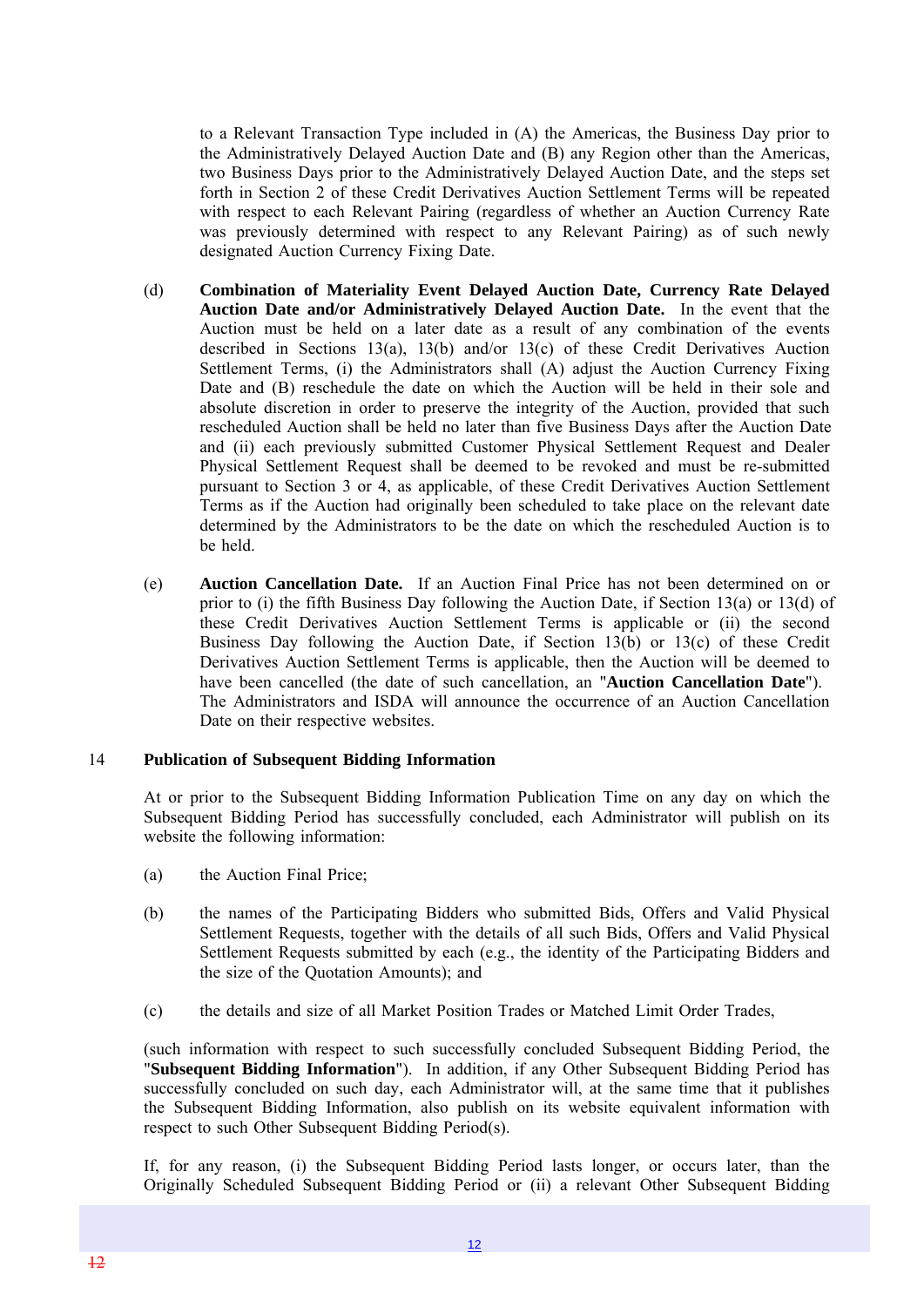Period lasts longer, or occurs later than, the related Other Originally Scheduled Subsequent Bidding Period, the Administrators will publish the Subsequent Bidding Information on their respective websites at such time as they determine (in their sole and absolute discretion) in order to preserve the integrity of the Auction. If, as of the conclusion of the Subsequent Bidding Period, it has been determined that the auction procedures contemplated by these Credit Derivatives Auction Settlement Terms must be repeated pursuant to Section 13 of these Credit Derivatives Auction Settlement Terms, the Administrators will not publish on their respective websites the Subsequent Bidding Information with respect to such Subsequent Bidding Period.

#### 15 **Rules Concerning Amendments and Corrections to Valid Initial Market Submissions, Valid Physical Settlement Requests and Valid Limit Order Submissions**

The following rules will apply to Valid Initial Market Submissions, Valid Physical Settlement Requests and Valid Limit Order Submissions submitted by any Participating Bidder:

- (a) **No Post-Bidding Period Amendments to Valid Initial Market Submissions or Valid Limit Order Submissions.** No Valid Initial Market Submission or Valid Limit Order Submission may be amended either by the Participating Bidder or the Administrators after the conclusion of the Initial Bidding Period or Subsequent Bidding Period, as applicable, even if the relevant Valid Initial Market Submission or Valid Limit Order Submission, as applicable, is a mistake, and all Participating Bidders will be required to comply with the terms of the Matched Limit Order Trade, if any, of which the relevant Initial Market Bid, Initial Market Offer, Limit Bid or Limit Offer, as applicable, forms a part.
- (b) **Amendments to Valid Physical Settlement Requests.** If a Participating Bidder's Valid Physical Settlement Request (without regard to the Customer Physical Settlement Requests that formed a part of such Participating Bidder's Valid Physical Settlement Request) is on the same side of the market as, but less than or equal to, such Participating Bidder's Market Position, such Valid Physical Settlement Request may not be amended by either the Participating Bidder or the Administrators after the conclusion of the Initial Bidding Period, even if such Valid Physical Settlement Request is a mistake, and all Participating Bidders will be required to comply with the terms of the Market Position Trade or Matched Limit Order Trade, as applicable, if any, of which such Valid Physical Settlement Request forms a part.

If a Participating Bidder becomes aware that its Valid Physical Settlement Request (without regard to the Customer Physical Settlement Requests that formed a part of such Participating Bidder's Valid Physical Settlement Request) is on the opposite side of the market from, or is greater than, such Participating Bidder's Market Position, such Participating Bidder will immediately notify the Administrators and will submit a corrected Physical Settlement Request.

If the Administrators become aware of a corrected Valid Physical Settlement Request, if any, at least thirty minutes prior to the beginning of the Subsequent Bidding Period, the Administrators will determine the Open Interest based on the corrected Valid Physical Settlement Request and publish the corrected Initial Bidding Information no later than fifteen minutes prior to the beginning of the Subsequent Bidding Period. Otherwise, the Administrators will not re-calculate the Open Interest or the Auction Final Price, all Auction Covered Transactions will settle according to the Auction Final Price published by the Administrators, and all Participating Bidders will be required to comply with the terms of the Market Position Trade or Matched Limit Order Trade, as applicable, if any, of which the relevant Valid Physical Settlement Request forms a part.

#### 16 **Limitations on Liability of Administrators**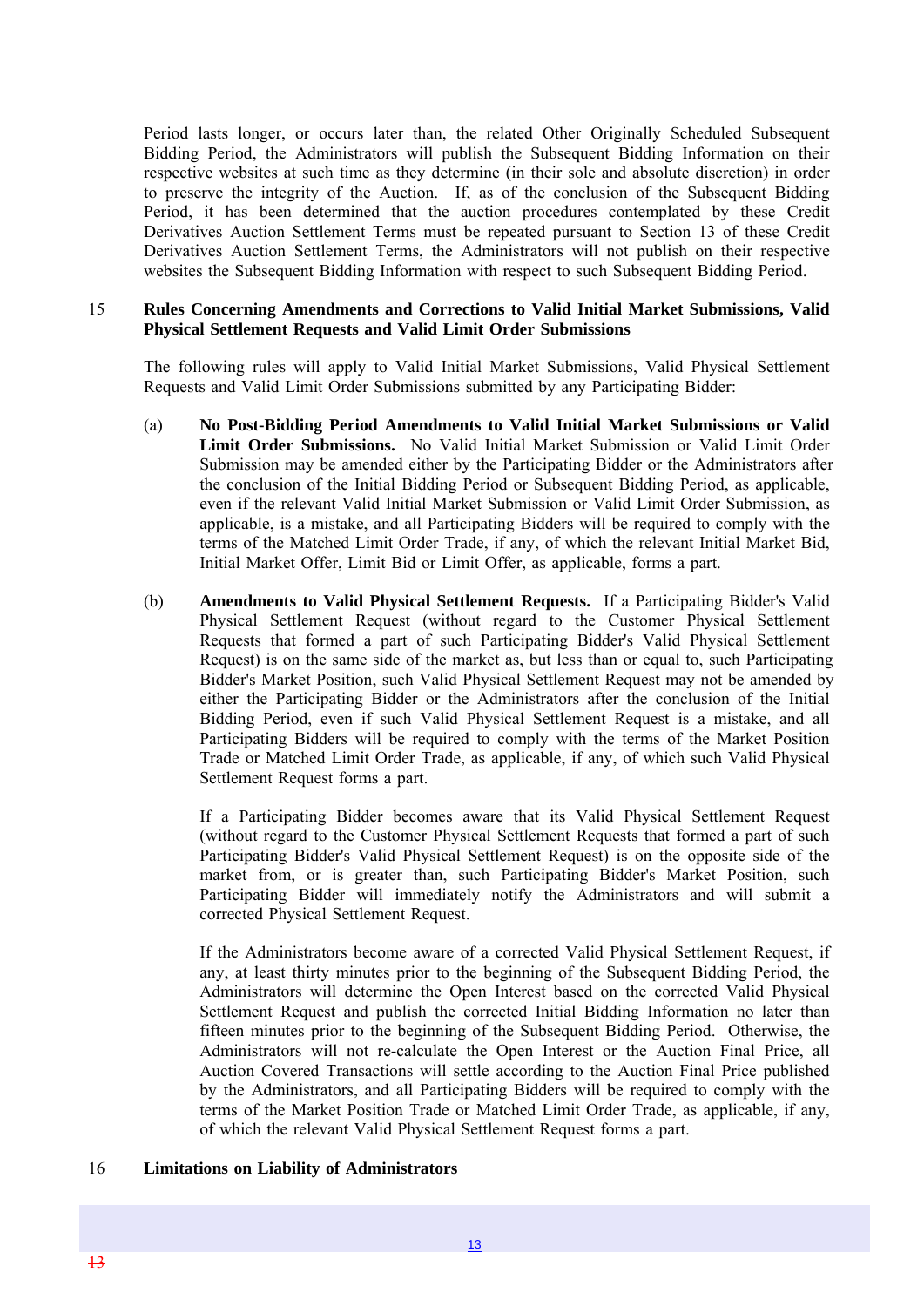Each Auction Party that is not a Participating Bidder agrees that neither Administrator will be liable to any party for any form of damages, whether direct, indirect, special or consequential, arising in connection with the performance of the relevant Administrator's duties under the auction procedures contemplated by these Credit Derivatives Auction Settlement Terms, and agrees to waive any claim that may arise against either Administrator in connection with the performance of the relevant Administrator's duties under these auction procedures, except in the case of fraud or wilful misconduct on the part of the relevant Administrator.

#### 17 **Limitations on Liability of DC Parties, ISDA and its Advisors**

Each Auction Party agrees that (a) no DC Party will be liable to any party for any form of damages, whether direct, indirect, special or consequential, arising as a result of the publication of an Auction Final Price (or any other result of the procedures contemplated by these Credit Derivatives Auction Settlement Terms), and agrees to waive any claim that may arise against any DC Party, in each case except in the case of fraud or wilful misconduct on the part of such DC Party and (b) none of ISDA, its advisors, or any DC Party will be liable to any party for any form of damages, whether direct, indirect, special or consequential, arising in connection with the inclusion or exclusion of any obligation in or from the Final List, and, without limiting any otherwise applicable waivers, each Auction Party agrees to waive any claim that may arise against any such party in connection with the development of such Final List, except in the case of fraud or wilful misconduct on the part of such party.

#### 18 **Deemed Bilateral Agreement between Participating Bidders and Customers**

Each Participating Bidder and each customer that submits either (a) a Customer Physical Settlement Request or (b) a Customer Limit Order Submission that is, in each case, accepted by such Participating Bidder agrees that any such Customer Physical Settlement Request and any such Customer Limit Order Submission will be treated by such customer and Participating Bidder as if such customer and such Participating Bidder had, on the Auction Final Price Determination Date, entered into a bilateral agreement on terms equivalent to the Representative Auction-Settled Transaction,

- (i) which, notwithstanding the definition of Representative Auction-Settled Transaction, shall be deemed to be governed by the Governing Master Agreement and any credit support arrangements executed or otherwise in place between the customer and the Participating Bidder or, if no such Governing Master Agreement has been executed or is otherwise in place, by a deemed master agreement (including any credit support arrangements) between the Participating Bidder and the customer on substantially the same terms as the Governing Master Agreement and credit support arrangements in place between the customer and the Affiliate of the Participating Bidder that is such customer's normal trading counterparty,
- (ii) for which the Floating Rate Payer Calculation Amount is equal to the Quotation Amount with respect to the relevant Customer Physical Settlement Request or Customer Limit Order Submission, as applicable,
- (iii) for which (A) the customer will be the Seller if the relevant Customer Physical Settlement Request is a Physical Settlement Buy Request or if the relevant Customer Limit Order Submission is a Limit Bid and (B) the customer will be the Buyer if the relevant Customer Physical Settlement Request is a Physical Settlement Sell Request or if the relevant Customer Limit Order Submission is a Limit Offer; provided that (I) in the case of a Customer Limit Order Submission, one or more related Limit Order Submissions of the Participating Bidder are matched in order to form a Matched Limit Order Trade and (II) in the event that the Valid Physical Settlement Request or one or more Valid Limit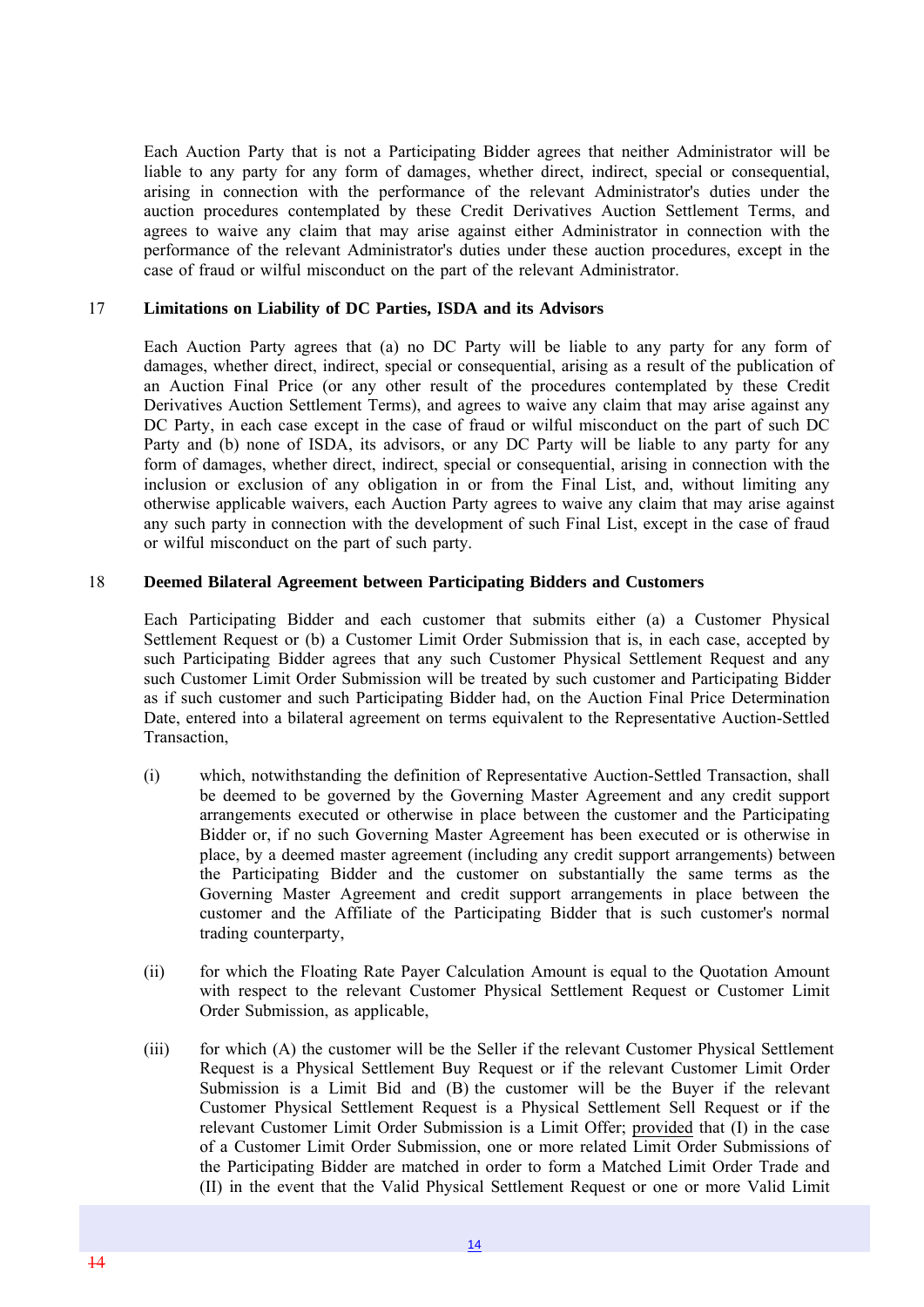Order Submissions, as applicable, of the Participating Bidder are matched in order to form a Matched Limit Order Trade that contains the highest Offer or the lowest Bid, as applicable, the Quotation Amount of the Customer Physical Settlement Request or Customer Limit Order Submission, as applicable, will, if necessary, be reduced to reflect the size of the remaining Open Interest or (III) if the final matching of the Open Interest against the applicable Unmatched Limit Orders occurs pursuant to Section  $12(b)(ii)$  of these Credit Derivatives Auction Settlement Terms, all Valid Physical Settlement Requests on the same side of the market as the Open Interest (e.g., bids to purchase or offers to sell) will be matched Pro Rata, subject to the Rounding Convention, against the Valid Limit Order Submissions and Valid Physical Settlement Requests on the opposite side of the market to form Market Position Trades or Matched Limit Order Trades, as applicable,

- (iv) pursuant to which, in the case of a Customer Limit Order Submission and notwithstanding the definition of Representative Auction-Settled Transaction, such customer shall be deemed to represent and agree, to the best of such customer's knowledge and belief, that such Customer Limit Order Submission (when aggregated with all other Customer Limit Order Submissions, if any, submitted by such customer to one or more Participating Bidders) is not in excess of the size of the Open Interest, and
- (v) pursuant to which, in the case of a Customer Limit Order Submission and notwithstanding the definition of Representative Auction-Settled Transaction, such customer shall be deemed to represent and agree that either (A) such customer is not, as of the date of such Customer Limit Order Submission, subject to any requirement that would make it impossible or illegal for such customer to Deliver or accept Delivery of any of the Deliverable Obligations or (B) if such customer is, as of the date of such Customer Limit Order Submission, subject to any requirement that would make it impossible or illegal to Deliver or accept Delivery of any of the Deliverable Obligations, such customer will procure a designee to whom such Participating Bidder consents, and for whom it is not impossible or illegal to Deliver or accept Delivery of the relevant Deliverable Obligations, provided that such Participating Bidder will not unreasonably withhold its consent to such designation and provided further that such consent will be deemed given in the case where the relevant designee is a Participating Bidder for whom it is not impossible or illegal to Deliver or accept Delivery of the relevant Deliverable Obligations.

Transactions entered into by and between customers and Participating Bidders with respect to Market Position Trades or Matched Limit Order Trades will not be conducted or effected by, or through, any Administrator.

#### 19 **Fixed Rate Accrual Amendments**

The provisions of the relevant documentation that govern the accrual of Fixed Rates and the payment of Fixed Amounts under each Auction Covered Transaction shall be amended in accordance with the terms of Schedule 2 to these Credit Derivatives Auction Settlement Terms.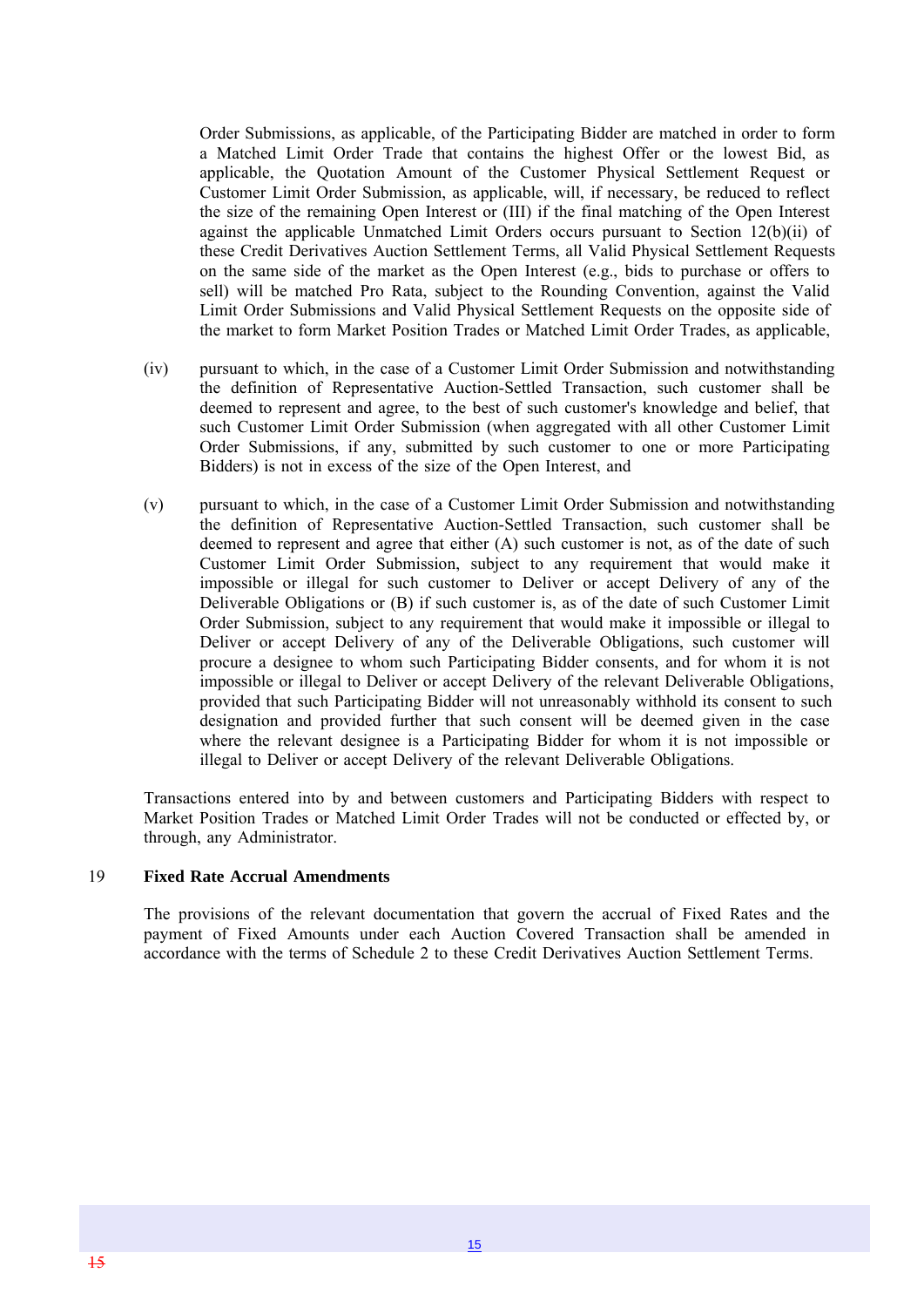#### 20 **Governing Law**

These Credit Derivatives Auction Settlement Terms and any non-contractual obligations arising out of them will be governed by and construed in accordance with New York law.

#### 21 **Definitions**

Each of the following terms, when used in these Credit Derivatives Auction Settlement Terms, including in any of the amendments to the 2014 Definitions provided for by these Credit Derivatives Auction Settlement Terms, shall have the meaning given to the relevant term below:

"**2003 Definitions**" means the 2003 ISDA Credit Derivatives Definitions as supplemented by either (i) the 2009 ISDA Credit Derivatives Determinations Committees and Auction Settlement Supplement to the 2003 ISDA Credit Derivatives Definitions published on March 12, 2009 or (ii) the 2009 ISDA Credit Derivatives Determinations Committees, Auction Settlement and Restructuring Supplement to the 2003 ISDA Credit Derivatives Definitions published on July 14, 2009, as applicable (each as published by ISDA).

"**2014 Definitions**" has the meaning set forth in the introduction to these Credit Derivatives Auction Settlement Terms.

"**Adjustment Amount**" has the meaning set forth in Section 7 of these Credit Derivatives Auction Settlement Terms.

"**Administratively Delayed Auction Date**" has the meaning set forth in Section 13(c) of these Credit Derivatives Auction Settlement Terms.

"**Administrators**" means both Markit Group Limited and the Relevant Creditex Entity, acting together, or such other entities as may be appointed to perform the role of the Administrators by ISDA from time to time.

"**Affected Portion**" means, in respect of an Auction Covered Transaction, the portion of such Auction Covered Transaction (or, in respect of a Single Name Swaption or Portfolio Swaption, the portion of the related Underlying CDS) attributable to the Affected Reference Entity.

"**Affected Reference Entity**" has the meaning set forth in Schedule 1 to these Credit Derivatives Auction Settlement Terms.

"**Auction**" has the meaning set forth in the introduction to these Credit Derivatives Auction Settlement Terms.

"**Auction Cancellation Date**" has the meaning set forth in Section 13(e) of these Credit Derivatives Auction Settlement Terms.

"**Auction Covered Transaction**" means a Covered Swaption Transaction or a Covered Non-Swaption Transaction, as applicable.

"**Auction Currency Fixing Date**" means, with respect to a Relevant Transaction Type included in (a) the Americas, the Business Day prior to the Auction Date and (b) any other Region, two Business Days prior to the Auction Date; and in each case as set forth as being the Originally Scheduled Auction Currency Fixing Date, unless (and, in which case, as) adjusted by operation of Section 13 of these Credit Derivatives Auction Settlement Terms.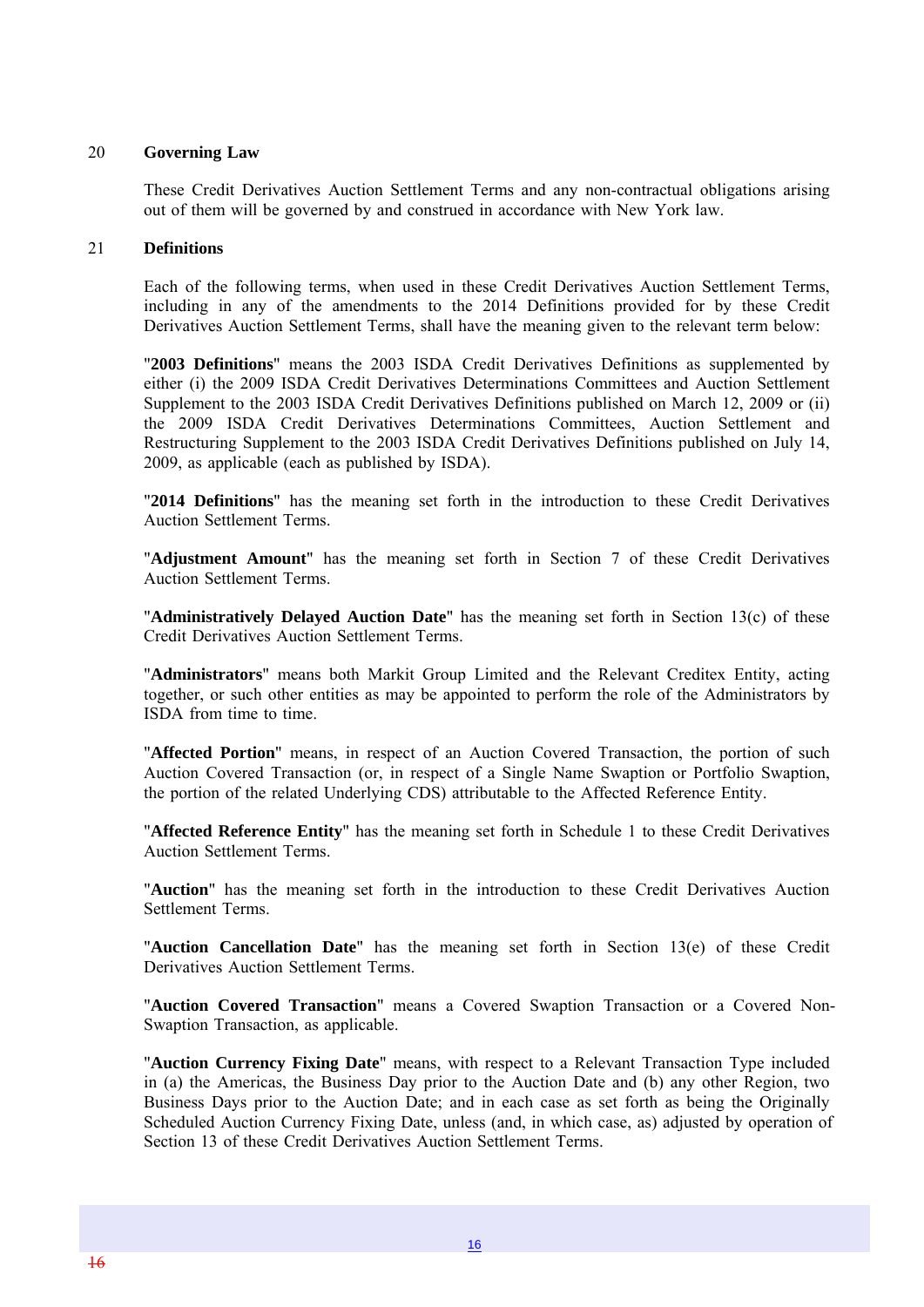"**Auction Currency Rate**" has the meaning set forth in Section 2 of these Credit Derivatives Auction Settlement Terms.

"**Auction Date**" has the meaning set forth in Schedule 1 to these Credit Derivatives Auction Settlement Terms.

"**Auction Final Price**" means the price, if any, determined to be the Auction Final Price pursuant to Section 12 of these Credit Derivatives Auction Settlement Terms (expressed as a percentage, in increments equal to the Relevant Pricing Increment, of the outstanding principal balance, rather than the face amount, of Deliverable Obligations).

"**Auction Final Price Determination Date**" means the date, if any, on which the Auction Final Price is determined.

"**Auction-Linked Cash Settled Transaction**" means, with respect to a Participating Bidder or a customer, any Credit Derivative Transaction (other than (a) an Auction Covered Transaction, (b) any of the Credit Derivative Transactions specified in (b) through (f) (inclusive) of the definition of Excluded Non-Index Transaction in this Section 21 of these Credit Derivatives Auction Settlement Terms or (c) any of the Credit Derivative Transactions specified in the definition of Excluded Index Transaction in this Section 21 of these Credit Derivatives Auction Settlement Terms) (i) all or any portion of which is linked to the Affected Reference Entity, (ii) to which such Participating Bidder, or any Affiliate of such Participating Bidder, as applicable, or such customer, or any Affiliate of such customer, as applicable, is a party and (iii) for which the parties thereto have agreed that settlement will occur by payment of an amount calculated by reference to the Auction Final Price.

"**Auction Party**" means any party to an Auction Covered Transaction, any party to an Auction-Linked Cash Settled Transaction or any customer whose Customer Physical Settlement Request or Customer Limit Order Submission is taken into account in a Participating Bidder's Valid Physical Settlement Request or Valid Limit Order Submission.

"**Auction Settlement Date**" has the meaning set forth in Schedule 1 to these Credit Derivatives Auction Settlement Terms.

"**Bespoke Portfolio Transaction**" means a Credit Derivative Transaction that references more than one Reference Entity but that is not any type of Auction Covered Transaction (other than a Bespoke Portfolio Transaction).

"**Best Half**" means the group of Matched Markets that are Non-Tradeable Markets determined pursuant to Section 5(c) of these Credit Derivatives Auction Settlement Terms.

"**Bid**" means an Initial Market Bid or a Limit Bid, as applicable.

"**Business Day**" means a day on which commercial banks and foreign exchange markets are generally open to settle payments in the Relevant City.

"**Cap Amount**" has the meaning set forth in Schedule 1 to these Credit Derivatives Auction Settlement Terms.

"**Covered Non-Swaption Transaction**" means a Credit Derivative Transaction that is not an Excluded Index Transaction or an Excluded Non-Index Transaction, and for which:

(a) the Affected Reference Entity is a Reference Entity;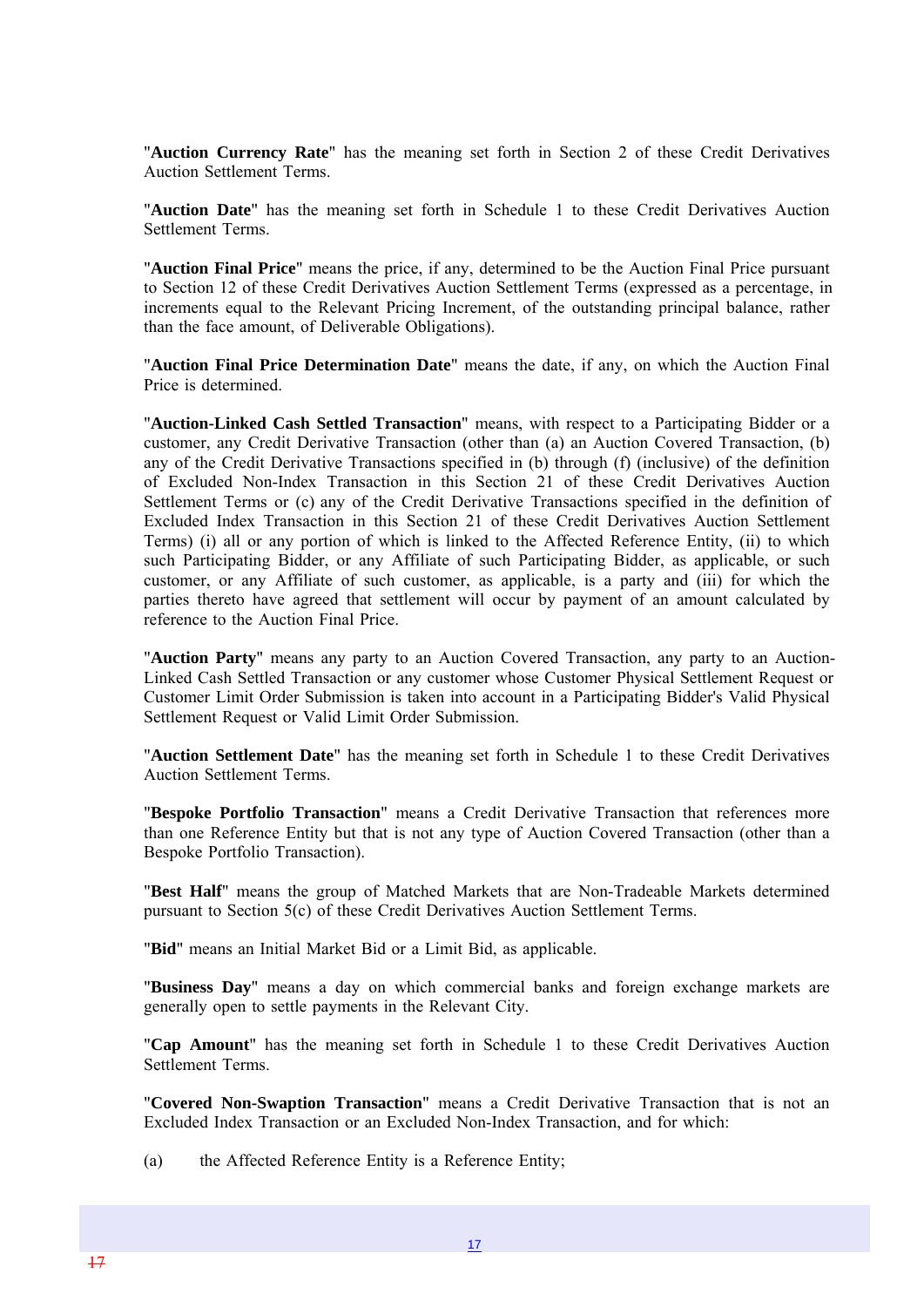- (b) "Auction Settlement" is the applicable Settlement Method;
- (c) an Event Determination Date has occurred with respect to the Affected Reference Entity on or prior to the Business Day immediately preceding the Auction Final Price Determination Date as a result of the Relevant Credit Event;
- (d) the Deliverable Obligation Provisions are identical to one set of the Deliverable Obligation Terms determined by the relevant Convened DC to be applicable to the Auction; and
- (e) in circumstances where the Auction is held to settle Credit Derivative Transactions with respect to which a Restructuring has occurred and for which a Designated Range of Scheduled Termination Dates is applicable, either (i) the Scheduled Termination Date falls within the Designated Range of Scheduled Termination Dates (provided that (A) in circumstances where the Event Determination Date has occurred pursuant to delivery by Seller of a Credit Event Notice where, (1) in the case of a Credit Derivative Transaction incorporating the 2003 Definitions, "Restructuring Maturity Limitation and Fully Transferable Obligation" or "Modified Restructuring Maturity Limitation and Conditionally Transferable Obligation" or (2) in the case of a Credit Derivative Transaction incorporating the 2014 Definitions, "Mod R" or "Mod Mod R", is specified in the related Confirmation as being applicable to the Affected Reference Entity (other than in circumstances where Section 2.32(a) or 2.33(a) of the 2003 Definitions or Section 3.31(a) or 3.32(a) of the 2014 Definitions (as applicable) is amended so as to be applicable in circumstances where a Credit Event Notice is delivered by Seller, such as in a Recovery Lock Credit Derivative Transaction (each such trade, a "**Seller M(M)R Trade**")) or (B) in circumstances where neither, (1) in the case of a Credit Derivative Transaction incorporating the 2003 Definitions, "Restructuring Maturity Limitation and Fully Transferable Obligation" nor "Modified Restructuring Maturity Limitation and Conditionally Transferable Obligation" or (2) in the case of a Credit Derivative Transaction incorporating the 2014 Definitions, "Mod R" nor "Mod Mod R", is specified in the related Confirmation as being applicable to the Affected Reference Entity, the Scheduled Termination Date will be deemed to fall within the Final Maturity Bucket) or (ii) one of the parties has elected for the Credit Derivative Transaction to be covered by these Credit Derivatives Auction Settlement Terms by valid exercise of the Movement Option.

"**Covered Portfolio Swaption**" means a Portfolio Swaption for which:

the Affected Reference Entity is a Reference Entity under the Underlying CDS;

- (b) "Auction Settlement" is the applicable Settlement Method under the Underlying CDS;
- (c) the Swaption Trade Date is on or prior to the Auction Final Price Determination Date;
- (d) the Expiration Date is after the Auction Final Price Determination Date;
- (e) the Deliverable Obligation Provisions in the Underlying CDS are identical to one set of the Deliverable Obligation Terms determined by the relevant Convened DC to be applicable to the Auction; and
- (f) in circumstances where the Auction is held to settle Credit Derivative Transactions with respect to which a Restructuring has occurred and for which a Designated Range of Scheduled Termination Dates is applicable, either (i) the Scheduled Termination Date in the Underlying CDS falls within the Designated Range of Scheduled Termination Dates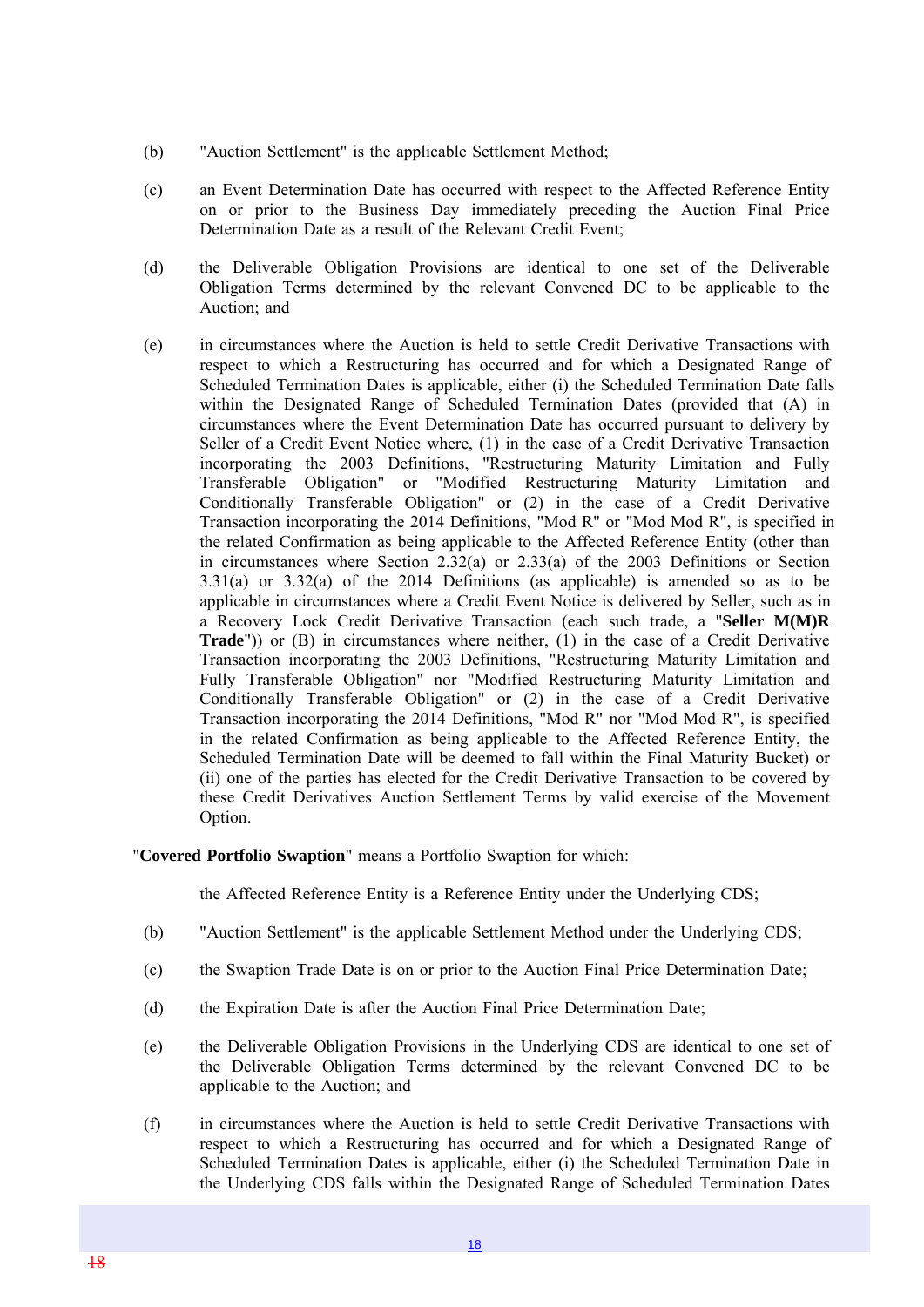(provided that (A) in circumstances where the Event Determination Date has occurred pursuant to delivery by Seller of a Credit Event Notice where, (1) in the case of a Credit Derivative Transaction incorporating the 2003 Definitions, "Restructuring Maturity Limitation and Fully Transferable Obligation" or "Modified Restructuring Maturity Limitation and Conditionally Transferable Obligation" or (2) in the case of a Credit Derivative Transaction incorporating the 2014 Definitions, "Mod R" or "Mod Mod R", is specified in the related Confirmation as being applicable to the Affected Reference Entity (other than Seller M(M)R Trades) or  $(B)$  in circumstances where neither,  $(1)$  in the case of a Credit Derivative Transaction incorporating the 2003 Definitions, "Restructuring Maturity Limitation and Fully Transferable Obligation" nor "Modified Restructuring Maturity Limitation and Conditionally Transferable Obligation" or (2) in the case of a Credit Derivative Transaction incorporating the 2014 Definitions, "Mod R" nor "Mod Mod R", is specified in the related Confirmation as being applicable to the Affected Reference Entity, the Scheduled Termination Date will be deemed to fall within the Final Maturity Bucket) or (ii) one of the parties has elected for the Underlying CDS to be covered by these Credit Derivatives Auction Settlement Terms by valid exercise of the Movement Option.

"**Covered Single Name Swaption**" means a Single Name Swaption for which:

- (a) the Affected Reference Entity is a Reference Entity under the Underlying CDS;
- (b) "Auction Settlement" is the applicable Settlement Method under the Underlying CDS;
- (c) the Swaption Trade Date is on or prior to the Event Determination Date;
- (d) the Expiration Date is on or after the date of the occurrence of the Relevant Credit Event as specified in the relevant DC Resolution;
- (e) the Deliverable Obligation Provisions in the Underlying CDS are identical to one set of the Deliverable Obligation Terms determined by the relevant Convened DC to be applicable to the Auction; and
- (f) in circumstances where the Auction is held to settle Credit Derivative Transactions with respect to which a Restructuring has occurred and for which a Designated Range of Scheduled Termination Dates is applicable, either (i) the Scheduled Termination Date in the Underlying CDS falls within the Designated Range of Scheduled Termination Dates (provided that (A) in circumstances where the Event Determination Date has occurred pursuant to delivery by Seller of a Credit Event Notice where, (1) in the case of a Credit Derivative Transaction incorporating the 2003 Definitions, "Restructuring Maturity Limitation and Fully Transferable Obligation" or "Modified Restructuring Maturity Limitation and Conditionally Transferable Obligation" or (2) in the case of a Credit Derivative Transaction incorporating the 2014 Definitions, "Mod R" or "Mod Mod R", is specified in the related Confirmation as being applicable to the Affected Reference Entity (other than Seller M(M)R Trades) or  $(B)$  in circumstances where neither,  $(1)$  in the case of a Credit Derivative Transaction incorporating the 2003 Definitions, "Restructuring Maturity Limitation and Fully Transferable Obligation" nor "Modified Restructuring Maturity Limitation and Conditionally Transferable Obligation" or (2) in the case of a Credit Derivative Transaction incorporating the 2014 Definitions, "Mod R" nor "Mod Mod R", is specified in the related Confirmation as being applicable to the Affected Reference Entity, the Scheduled Termination Date will be deemed to fall within the Final Maturity Bucket) or (ii) one of the parties has elected for the Underlying CDS to be covered by these Credit Derivatives Auction Settlement Terms by valid exercise of the Movement Option.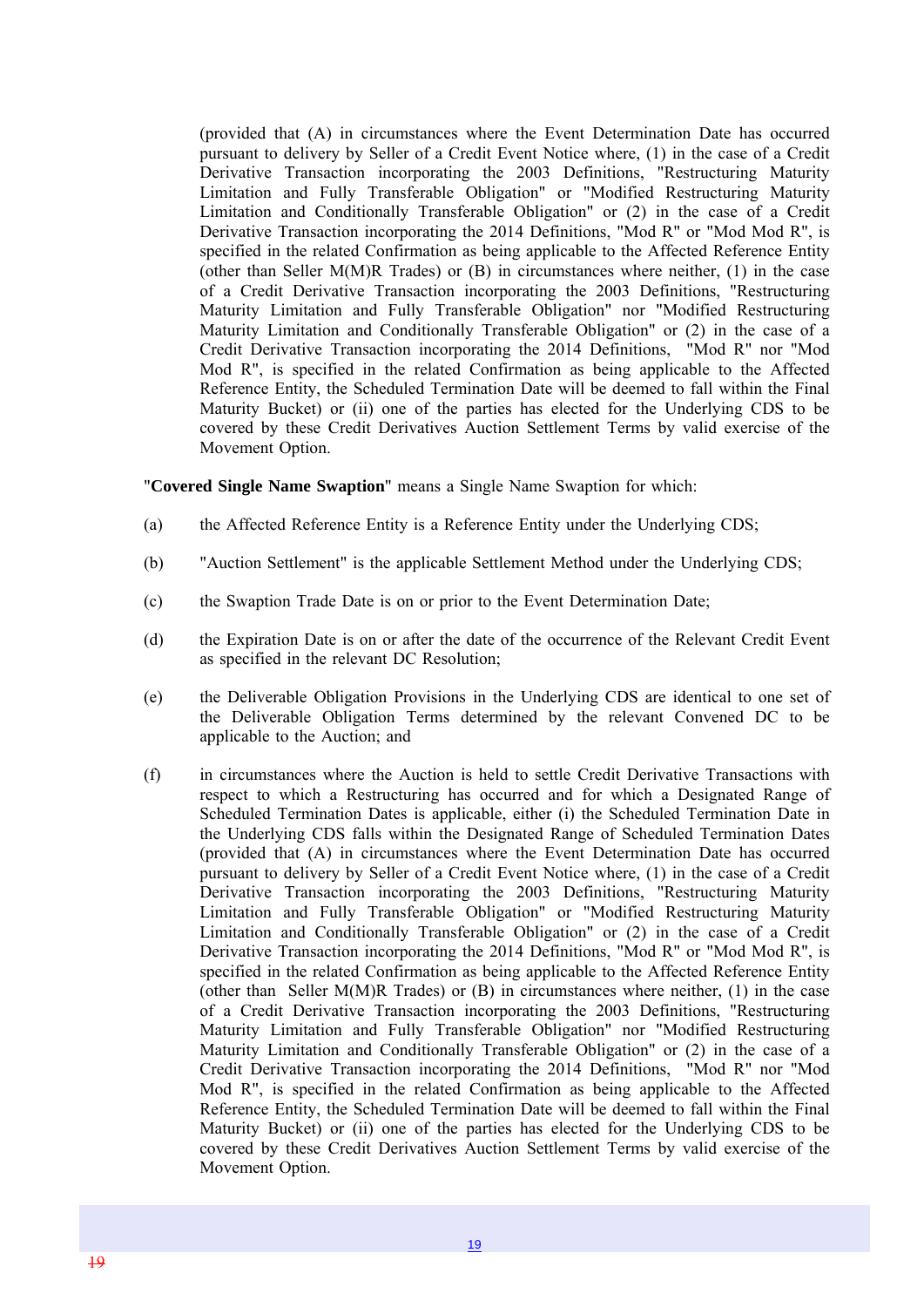"**Covered Swaption Transaction**" means either a Covered Single Name Swaption or a Covered Portfolio Swaption, as applicable.

"**Credit Derivative Transaction**" means any credit derivative transaction that incorporates either (a) the 2003 Definitions or (b) the 2014 Definitions.

"**Credit Derivatives Auction Settlement Terms**" has the meaning set forth in the introduction to these Credit Derivatives Auction Settlement Terms.

"**Credit Event Resolution Request Date**" has the meaning set forth in Schedule 1 to these Credit Derivatives Auction Settlement Terms.

"**Crossing Market**" means any Matched Market for which the Initial Market Bid is higher than the Initial Market Offer.

"**Currency Rate Delayed Auction Date**" has the meaning set forth in Section 13(b) of these Credit Derivatives Auction Settlement Terms.

"**Customer Limit Order Submission**" means a submission from a customer of a Participating Bidder to such Participating Bidder consisting of either a Limit Bid or a Limit Offer (expressed as a percentage, in increments equal to the Relevant Pricing Increment, of the outstanding principal balance, rather than the face amount, of Deliverable Obligations (but not less than 0.00%)) and stating a Quotation Amount.

"**Customer Physical Settlement Request**" means the Physical Settlement Buy Request or Physical Settlement Sell Request, as applicable, specified by a customer of a Participating Bidder in the Customer Physical Settlement Request Letter submitted by such customer and accepted by such Participating Bidder.

"**Customer Physical Settlement Request Letter**" means a letter agreement, substantially in the form of Exhibit 2 to these Credit Derivatives Auction Settlement Terms, executed and delivered to the relevant Participating Bidder no later than 5:00 p.m. Relevant City Time on the Business Day prior to the Auction Final Price Determination Date (or such later time prior to the commencement of the Initial Bidding Period as the relevant Participating Bidder may agree in its sole discretion).

"**Dealer Physical Settlement Request**" means, with respect to a Participating Bidder, a Physical Settlement Buy Request or Physical Settlement Sell Request, which is, to the best of such Participating Bidder's knowledge and belief, on the same side of the market as, and not in excess of, the Market Position of it and its Affiliates.

"**Dealer-Specific Market Position**" means, with respect to a customer and a Participating Bidder, such customer's Market Position, calculated by such customer in good faith, with respect to all Auction Covered Transactions (excluding those Auction Covered Transactions for which the Trade Date is the Auction Final Price Determination Date) and Auction-Linked Cash Settled Transactions, in each case, (a) to which such customer, or any Affiliate of such customer, as applicable, and such Participating Bidder, or any Affiliate of such Participating Bidder, as applicable, are party (in aggregate), or (b) in respect of which such customer, or any Affiliate of such customer, as applicable, and such Participating Bidder, or any Affiliate of such Participating Bidder, as applicable, have a contractual relationship pursuant to which such customer, or such Affiliate of such customer, as applicable, has cleared such Auction Covered Transactions and/or Auction-Linked Cash Settled Transactions, as applicable, via such Participating Bidder, or such Affiliate of such Participating Bidder, as applicable, with a central counterparty that acts as a clearinghouse for Credit Derivative Transactions.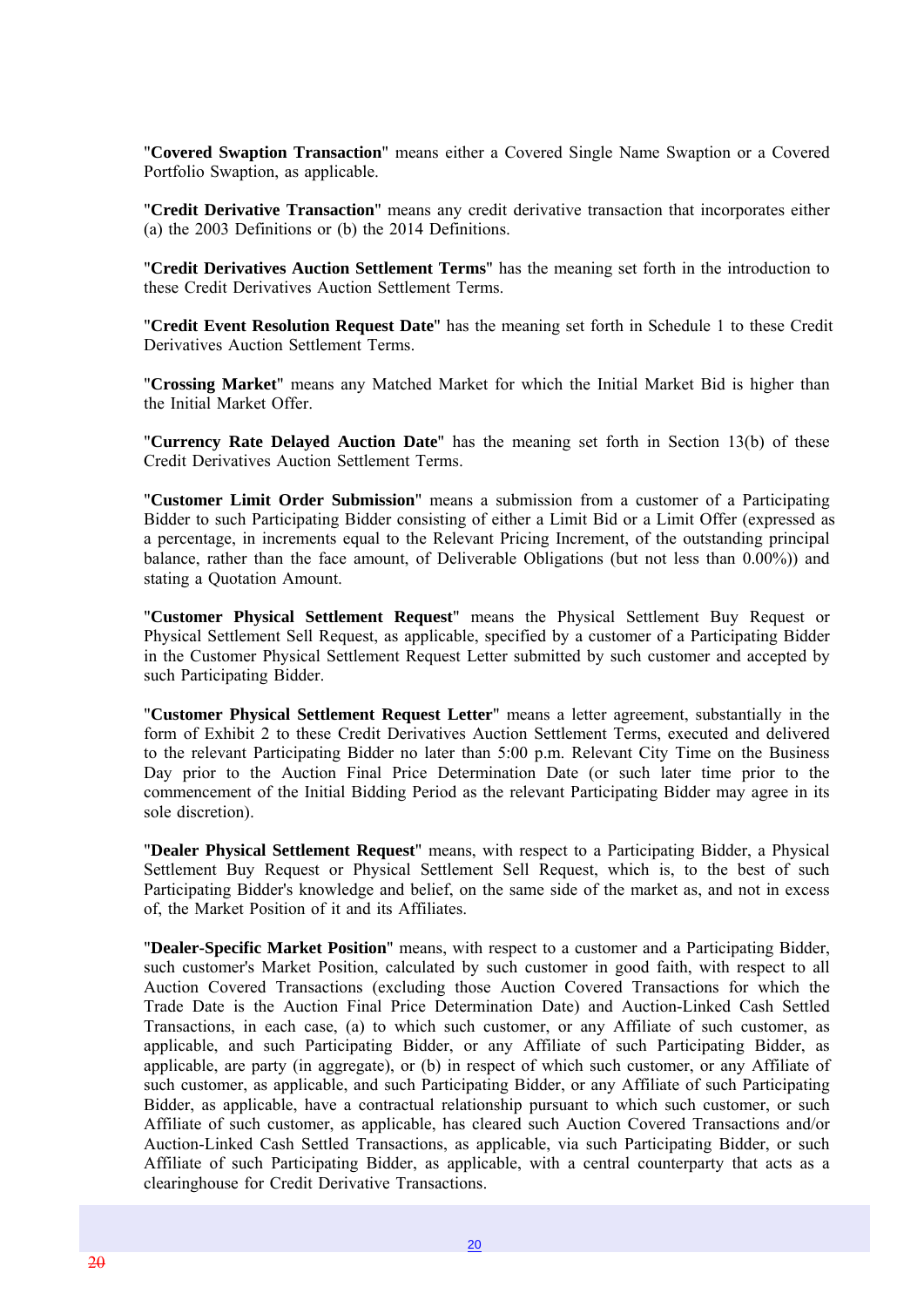"**Deliverable Obligation(s)**" means each of the obligations set out on the Final List published by ISDA on its Website with respect to these Credit Derivatives Auction Settlement Terms.

"**Deliverable Obligation Provisions**" means, with respect to a Credit Derivative Transaction, the provisions therein that set forth the criteria for establishing what obligations may constitute Deliverable Obligations plus any additional restrictions as set out in Section 2.32 or 2.33 of the 2003 Definitions or Section 3.31 or 3.32 of the 2014 Definitions (as applicable) or the provisions therein that set forth the criteria for establishing what obligations may be valued to determine a Final Price, as applicable.

"**Deliverable Obligation Terms**" means any set of Deliverable Obligation Terms determined by the relevant Convened DC and set forth in Schedule 1 to these Credit Derivatives Auction Settlement Terms.

"**Designated Range of Scheduled Termination Dates**" means the range of dates as specified in Schedule 1 to these Credit Derivatives Auction Settlement Terms (provided that each such Designated Range of Scheduled Termination Dates so specified shall be construed to appear in a separate Schedule 1 to a separate set of Credit Derivatives Auction Settlement Terms).

"**EUR**" means the lawful currency of the member states of the European Union that adopt the single currency in accordance with the treaty establishing the European Community (signed in Rome on March 25, 1957), as amended by the Treaty on European Union (signed in Maastricht on February 7, 1992), the Treaty of Amsterdam (signed in Amsterdam on October 2, 1997), the Treaty of Nice (signed in Nice on February 26, 2001) and the Treaty of Lisbon (signed in Lisbon on December 13, 2007).

"**Excluded Index Transaction**" means any back-to-back Credit Derivative Transaction between any two of Citigroup Global Markets Limited, Credit Suisse First Boston International, Deutsche Bank AG, Goldman Sachs International, JP Morgan Chase Bank, Merrill Lynch International, Morgan Stanley Capital Services Inc. and UBS AG London Branch relating to trust certificates linked to any Dow Jones CDX.NA.HY Index or CDX.NA.HY Index.

"**Excluded Non-Index Transaction**" means (a) any Credit Derivative Transaction (i) that references one or more Reference Entities that are substantially identical to the Reference Entity or Reference Entities, as applicable, referenced with respect to any series of credit-linked notes, trust certificates or other similar instruments and (ii) the documentation for which expressly states that the final price is linked to such credit linked notes, trust certificates or other similar instruments, as applicable, (b) any Reference Obligation Only Transaction, (c) any Loan Only Transaction, (d) any Preferred CDS Transaction, (e) any Fixed Recovery Transaction and (f) any Credit Derivative Transaction that (i) by its terms expressly states that the provisions relating to settlement therein shall not be amended or modified by any Credit Derivatives Auction Settlement Terms or any documentation with respect to an auction published by ISDA and (ii) would, but for such express terms, be an Auction Covered Transaction.

"**Final List**" means the final list of Deliverable Obligations published by ISDA on its Website with respect to these Credit Derivatives Auction Settlement Terms.

"**Final Maturity Bucket**" has the meaning set forth in Schedule 1 to these Credit Derivatives Auction Settlement Terms.

"**Fixed Recovery Transaction**" means a Credit Derivative Transaction in respect of which the Final Price or final settlement amount is pre-determined and specified in the relevant documentation.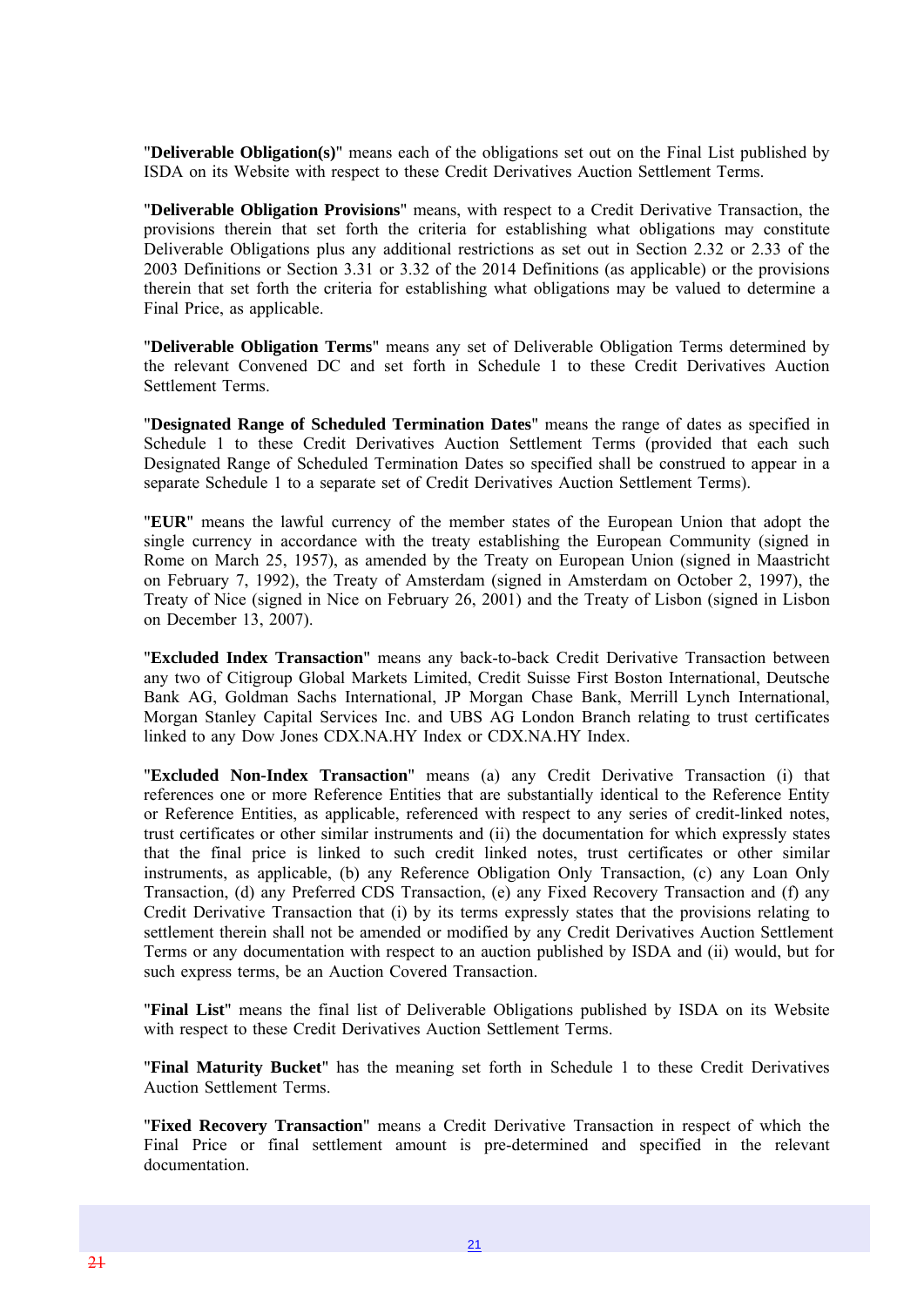"**Governing Master Agreement**" means, with respect to an Auction Covered Transaction or an Auction-Linked Cash Settled Transaction, the ISDA Master Agreement or other form of similar master agreement, if any, governing such Auction Covered Transaction or Auction-Linked Cash Settled Transaction, as applicable, and of which such Auction Covered Transaction or Auction-Linked Cash Settled Transaction, as applicable, forms part, whether executed by the parties thereto or incorporated by reference in the confirmation relating to such Auction Covered Transaction or Auction-Linked Cash Settled Transaction, as applicable; provided, however, that if no ISDA Master Agreement or other form of similar agreement exists with respect to an Auction Covered Transaction or an Auction-Linked Cash Settled Transaction, as applicable, the term "Governing Master Agreement" shall mean the ISDA Master Agreement or other form of similar agreement, if any, governing any Credit Derivative Transaction between the parties, whether executed by the parties thereto or incorporated by reference in the confirmation relating to such Credit Derivative Transaction.

"**Initial Bidding Information**" has the meaning set forth in Section 8 of these Credit Derivatives Auction Settlement Terms.

"**Initial Bidding Information Publication Time**" has the meaning set forth in Schedule 1 to these Credit Derivatives Auction Settlement Terms.

"**Initial Bidding Period**" means (a) the Originally Scheduled Initial Bidding Period, (b) such period that lasts longer, or occurs later, than such Originally Scheduled Initial Bidding Period, as the Administrators may prescribe if they determine (in their sole and absolute discretion) that such modified period is required to preserve the integrity of the Auction or (c), if the auction procedure described in Sections 4 and 5(a) and 5(c) of these Credit Derivatives Auction Settlement Terms must be repeated pursuant to Section 13 of these Credit Derivatives Auction Settlement Terms, the time period (whether less than, equal to or longer than the Originally Scheduled Initial Bidding Period, as the Administrators may prescribe, in their sole and absolute discretion, to preserve the integrity of the Auction) occurring (i) at such time(s) specified by the Administrators after such Originally Scheduled Initial Bidding Period on the Auction Date or (ii) at such time(s) specified by the Administrators on a subsequent Business Day, as applicable, pursuant to Section 13 of these Credit Derivatives Auction Settlement Terms, until the earlier of the Auction Final Price Determination Date or the occurrence of an Auction Cancellation Date.

"**Initial Market Bid**" means a firm commitment by a Participating Bidder, submitted as part of a Valid Initial Market Submission, to enter as Seller (i.e., the party that has an obligation to accept delivery of Deliverable Obligations) into an agreement on terms equivalent to the Representative Auction-Settled Transaction for which the Floating Rate Payer Calculation Amount is the Initial Market Quotation Amount and, subject to Section 11 of these Credit Derivatives Auction Settlement Terms, at the Reference Price stated in the Valid Initial Market Submission.

"**Initial Market Midpoint**" means the price determined to be the Initial Market Midpoint pursuant to Section 5 of these Credit Derivatives Auction Settlement Terms.

"**Initial Market Offer**" means a firm commitment by a Participating Bidder, submitted as part of a Valid Initial Market Submission, to enter as Buyer (i.e., the party that would deliver Deliverable Obligations) into an agreement on terms equivalent to the Representative Auction-Settled Transaction for which the Floating Rate Payer Calculation Amount is the Initial Market Quotation Amount and, subject to Section 11 of these Credit Derivatives Auction Settlement Terms, at the Reference Price stated in the Valid Initial Market Submission.

"**Initial Market Quotation Amount**" has the meaning set forth in Schedule 1 to these Credit Derivatives Auction Settlement Terms.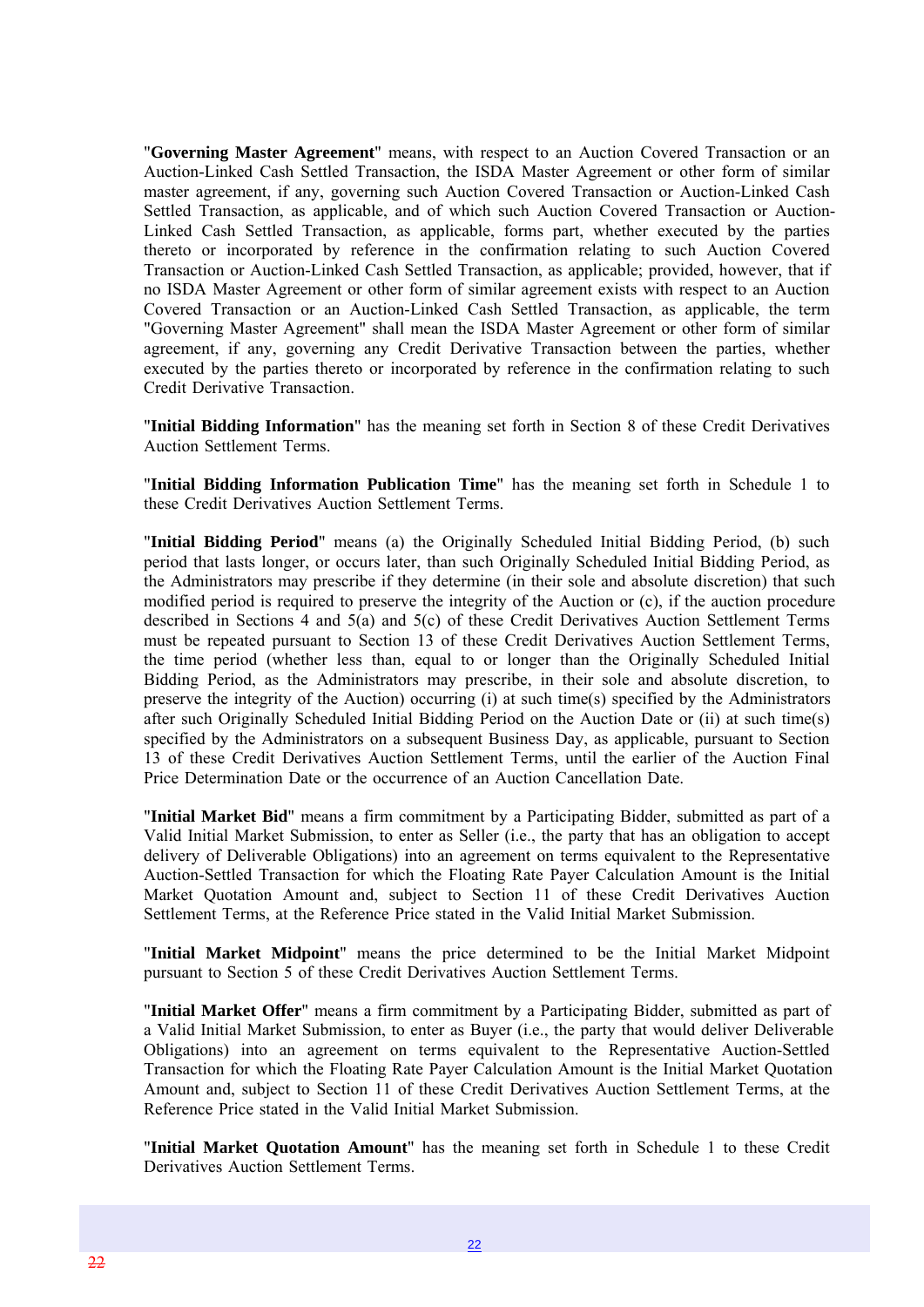"**Initial Market Submission**" means a submission from a Participating Bidder consisting of both an Initial Market Bid and an Initial Market Offer (each expressed as a percentage, in increments equal to the Relevant Pricing Increment, of the outstanding principal balance, rather than the face amount, of Deliverable Obligations (but not less than 0.00%)) which do not differ from one another by more than the Maximum Initial Market Bid-Offer Spread, and for which the Initial Market Bid is not greater than or equal to the Initial Market Offer.

"**ISDA**" has the meaning set forth in the introduction to these Credit Derivatives Auction Settlement Terms.

"**ISDA Master Agreement**" means any of the following: (a) the 2002 ISDA Master Agreement; (b) the 1992 ISDA Master Agreement (Multicurrency – Cross Border); and (c) the 1992 ISDA Master Agreement (Local Currency – Single Jurisdiction).

"**JPY**" means the lawful currency of Japan.

"**Limit Bid**" means a firm commitment by a Participating Bidder or a customer, as applicable, submitted as part of a Limit Order Submission or a Customer Limit Order Submission, as applicable, to enter as Seller (i.e., the party that has an obligation to accept delivery of Deliverable Obligations) into an agreement on terms equivalent to a Representative Auction-Settled Transaction for which the Floating Rate Payer Calculation Amount is the Quotation Amount stated in such Limit Order Submission or Customer Limit Order Submission, as applicable, and at the Reference Price stated in such Limit Order Submission or Customer Limit Order Submission, as applicable.

"**Limit Offer**" means a firm commitment by a Participating Bidder or a customer, as applicable, submitted as part of a Limit Order Submission or a Customer Limit Order Submission, as applicable, to enter as Buyer (i.e., the party that would deliver Deliverable Obligations) into an agreement on terms equivalent to a Representative Auction-Settled Transaction for which the Floating Rate Payer Calculation Amount is the Quotation Amount stated in such Limit Order Submission or Customer Limit Order Submission, as applicable, and at the Reference Price stated in such Limit Order Submission or Customer Limit Order Submission, as applicable.

"**Limit Order Submission**" means a submission from a Participating Bidder consisting of either a Limit Bid or a Limit Offer (expressed as a percentage, in increments equal to the Relevant Pricing Increment, of the outstanding principal balance, rather than the face amount, of Deliverable Obligations (but not less than 0.00%)) and stating a Quotation Amount.

"**Loan Only Transaction**" means a Credit Derivative Transaction in respect of which "Loan" is specified as the only Deliverable Obligation Category or a Credit Derivative Transaction pursuant to which the Reference Obligations (which are required to be Loans) and certain other Loans (or Borrowed Money obligations other than Bonds) are the only Deliverable Obligations.

"**Market Position**" means, with respect to a Participating Bidder or customer, as applicable, the aggregate amount of Deliverable Obligations that the relevant Participating Bidder or customer, as applicable, would have to buy or sell in order to obtain an identical risk profile after the Auction Settlement Date compared to its risk profile prior to the Auction Settlement Date with respect to all Auction Covered Transactions (excluding those Auction Covered Transactions for which the Trade Date is the Auction Final Price Determination Date) and all Auction-Linked Cash Settled Transactions, in each case, to which such Participating Bidder, or any Affiliate of such Participating Bidder, as applicable, or such customer, or any Affiliate of such customer, as applicable, is a party, such risk profile to be determined without regard to whether the original transactions were documented as cash settled or physically settled transactions.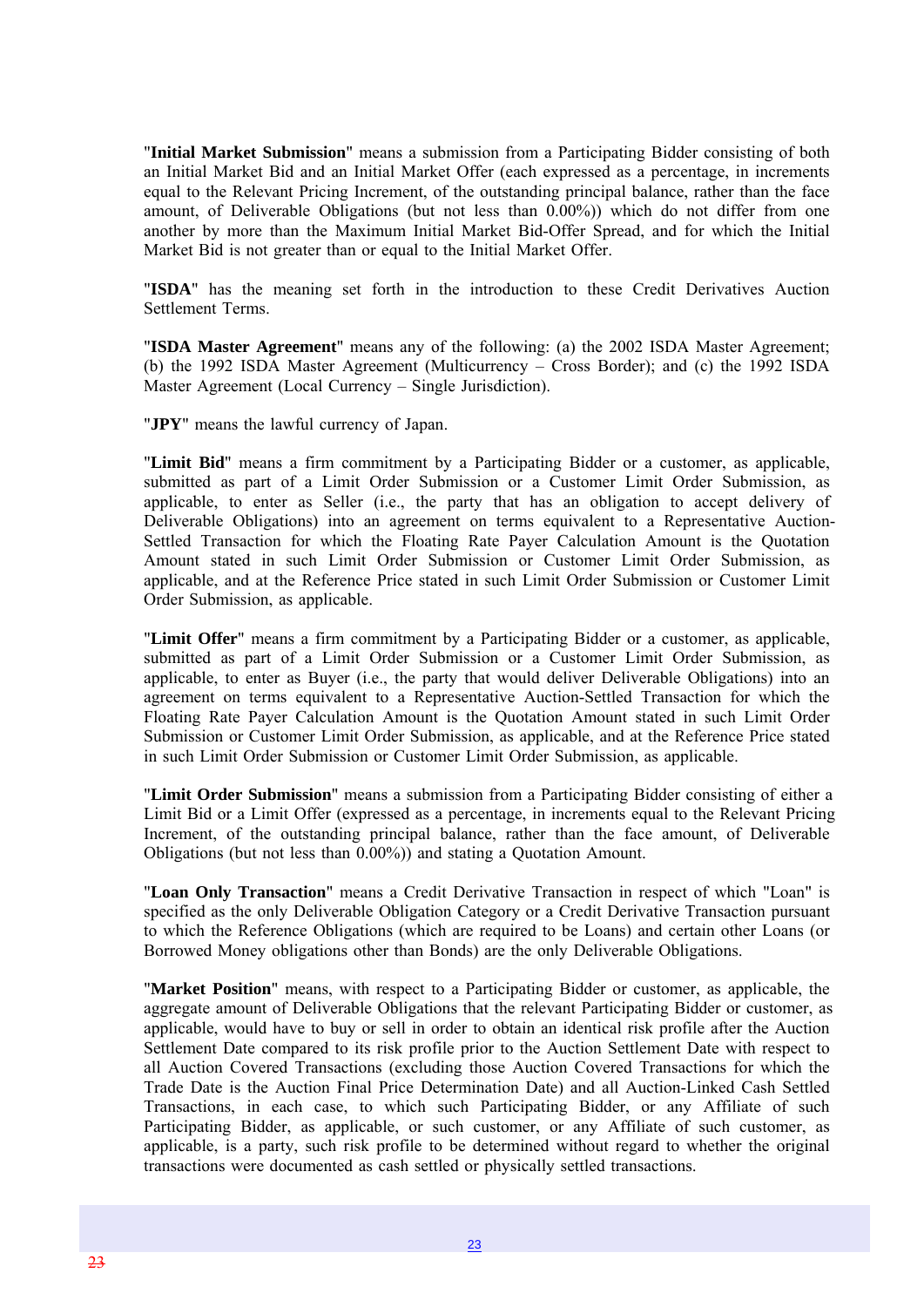"**Market Position Trade**" has the meaning set forth in Section 6 of these Credit Derivatives Auction Settlement Terms.

"**Matched Limit Order**" has the meaning set forth in Section 12(c) of these Credit Derivatives Auction Settlement Terms.

"**Matched Limit Order Trade**" has the meaning set forth in Section 12(c) of these Credit Derivatives Auction Settlement Terms.

"**Matched Market**" has the meaning set forth in Section 5(a) of these Credit Derivatives Auction Settlement Terms.

"**Materiality Event**" means a Potential Materiality Event that has been determined to be a Materiality Event pursuant to Section 13(a) of these Credit Derivatives Auction Settlement Terms.

"**Materiality Event Delayed Auction Date**" has the meaning set forth in Section 13(a) of these Credit Derivatives Auction Settlement Terms.

"**Maximum Initial Market Bid-Offer Spread**" has the meaning set forth in Schedule 1 to these Credit Derivatives Auction Settlement Terms.

"**Minimum Number of Valid Initial Market Submissions**" has the meaning set forth in Schedule 1 to these Credit Derivatives Auction Settlement Terms.

"**Non-Tradeable Market**" means any Matched Market that is not a Tradeable Market.

"**Notice of Physical Settlement Date**" means the Business Day following the Auction Final Price Determination Date.

"**Nth to Default Transaction**" means a Credit Derivative Transaction that references more than one Reference Entity pursuant to which Cash Settlement Amounts or Physical Settlement Amounts, as applicable, will only be paid to Buyer after the Conditions to Settlement have been satisfied in respect of any of the relevant Reference Entities that is the nth Reference Entity in respect of which an Event Determination Date has occurred, where "**n**" is a number specified for such purpose in the documentation in respect of the relevant Credit Derivative Transaction.

"**Offer**" means any Limit Offer or any Initial Market Offer, as applicable.

"**Open Interest**" means the difference between (a) the sum of all Quotation Amounts stated in each Physical Settlement Buy Request that is a Valid Physical Settlement Request and (b) the sum of all Quotation Amounts stated in each Physical Settlement Sell Request that is a Valid Physical Settlement Request.

"**Originally Scheduled Auction Currency Fixing Date**" has the meaning set forth in Schedule 1 to these Credit Derivatives Auction Settlement Terms.

"**Originally Scheduled Initial Bidding Period**" has the meaning set forth in Schedule 1 to these Credit Derivatives Auction Settlement Terms.

"**Originally Scheduled Subsequent Bidding Period**" has the meaning set forth in Schedule 1 to these Credit Derivatives Auction Settlement Terms.

"**Other Initial Bidding Period(s)**" has the meaning set forth in Schedule 1 to these Credit Derivatives Auction Settlement Terms.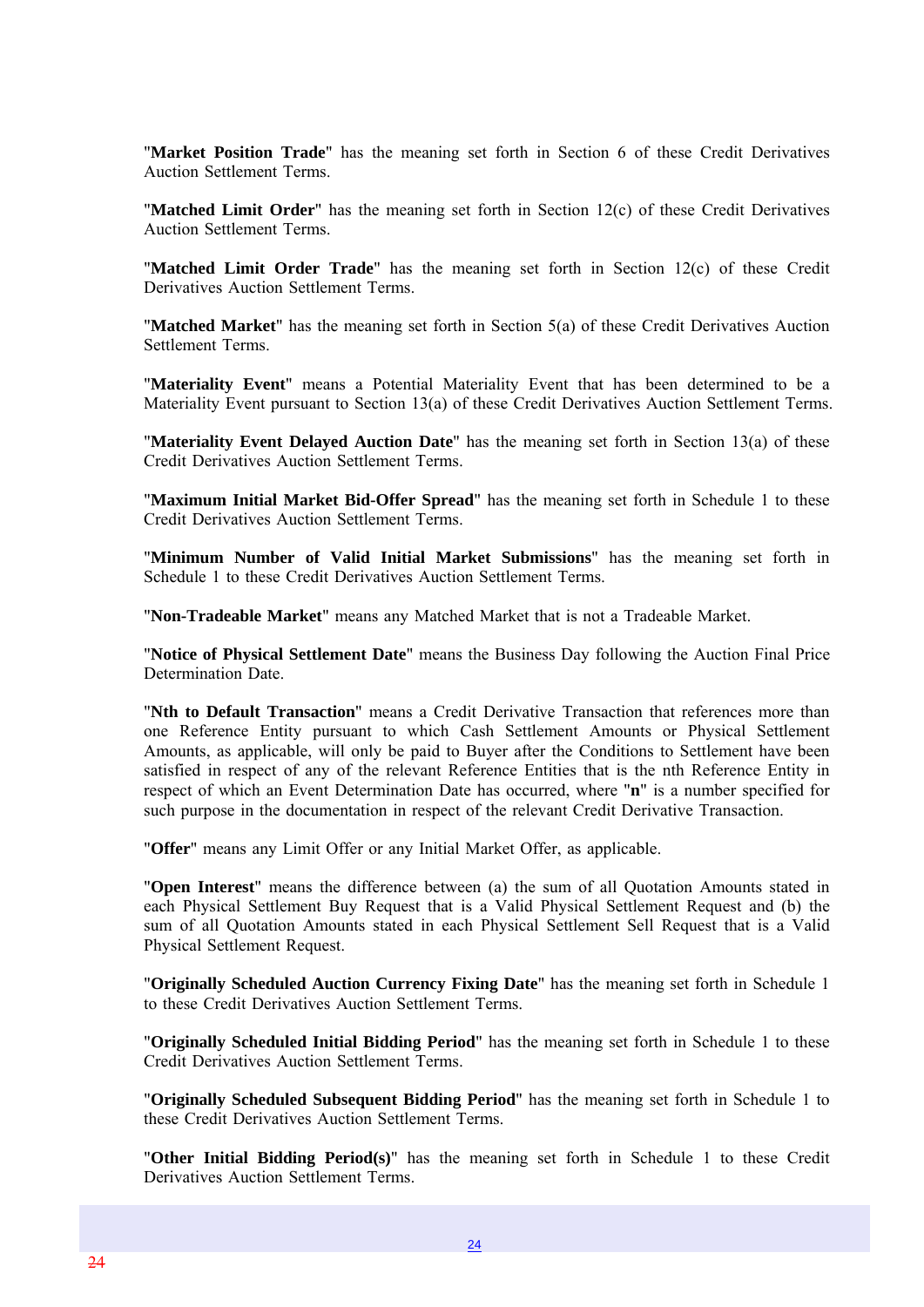"**Other Originally Scheduled Initial Bidding Period(s)**" has the meaning set forth in Schedule 1 to these Credit Derivatives Auction Settlement Terms.

"**Other Originally Scheduled Subsequent Bidding Period(s)**" has the meaning set forth in Schedule 1 to these Credit Derivatives Auction Settlement Terms.

"**Other Subsequent Bidding Period(s)**" has the meaning set forth in Schedule 1 to these Credit Derivatives Auction Settlement Terms.

"**Participating Bidder**" has the meaning set forth in Section 1 of these Credit Derivatives Auction Settlement Terms.

"**Participating Bidder Letter**" means a letter substantially in the form of Exhibit 1 to these Credit Derivatives Auction Settlement Terms.

"**Permissible Deliverable Obligation(s)**" means, if applicable, each of the obligations specified as such by ISDA on its Website with respect to these Credit Derivatives Auction Settlement Terms.

"**Physical Settlement Buy Request**" means (a) in respect of a customer, a firm commitment by such customer to enter, as Seller (i.e., the party that has an obligation to accept delivery of Deliverable Obligations), into an agreement on terms equivalent to the Representative Auction-Settled Transaction for which the Floating Rate Payer Calculation Amount (expressed as an outstanding principal balance rather than face amount of Deliverable Obligations) is the Quotation Amount stated in the request and (b) in respect of a Participating Bidder, a firm commitment by such Participating Bidder (which may take into account any Customer Physical Settlement Requests) to enter, as Seller (i.e., the party that has an obligation to accept delivery of Deliverable Obligations), into an agreement on terms equivalent to the Representative Auction-Settled Transaction for which the Floating Rate Payer Calculation Amount (expressed as an outstanding principal balance rather than face amount of Deliverable Obligations) is the Quotation Amount stated in the request.

"**Physical Settlement Request**" means a request from a Participating Bidder consisting of a Physical Settlement Buy Request or a Physical Settlement Sell Request, as applicable, and which will equal the aggregate of the relevant Participating Bidder's Dealer Physical Settlement Request and all Customer Physical Settlement Requests, if any, that the relevant Participating Bidder receives and accepts from its customers pursuant to Section 3 of these Credit Derivatives Auction Settlement Terms.

"**Physical Settlement Sell Request**" means (a) in respect of a customer, a firm commitment by such customer to enter, as Buyer (i.e., the party that would deliver Deliverable Obligations), into an agreement on terms equivalent to the Representative Auction-Settled Transaction for which the Floating Rate Payer Calculation Amount (expressed as an outstanding principal balance rather than face amount of Deliverable Obligations) is the Quotation Amount stated in the request and (b) in respect of a Participating Bidder, a firm commitment by such Participating Bidder (which may take into account any Customer Physical Settlement Requests) to enter, as Buyer (i.e., the party that would deliver Deliverable Obligations), into an agreement on terms equivalent to the Representative Auction-Settled Transaction for which the Floating Rate Payer Calculation Amount (expressed as an outstanding principal balance rather than face amount of Deliverable Obligations) is the Quotation Amount stated in the request.

"**Portfolio Swaption**" means any unexercised option to enter into a Credit Derivative Transaction that is an Auction Covered Transaction (other than another Portfolio Swaption) that references more than one Reference Entity.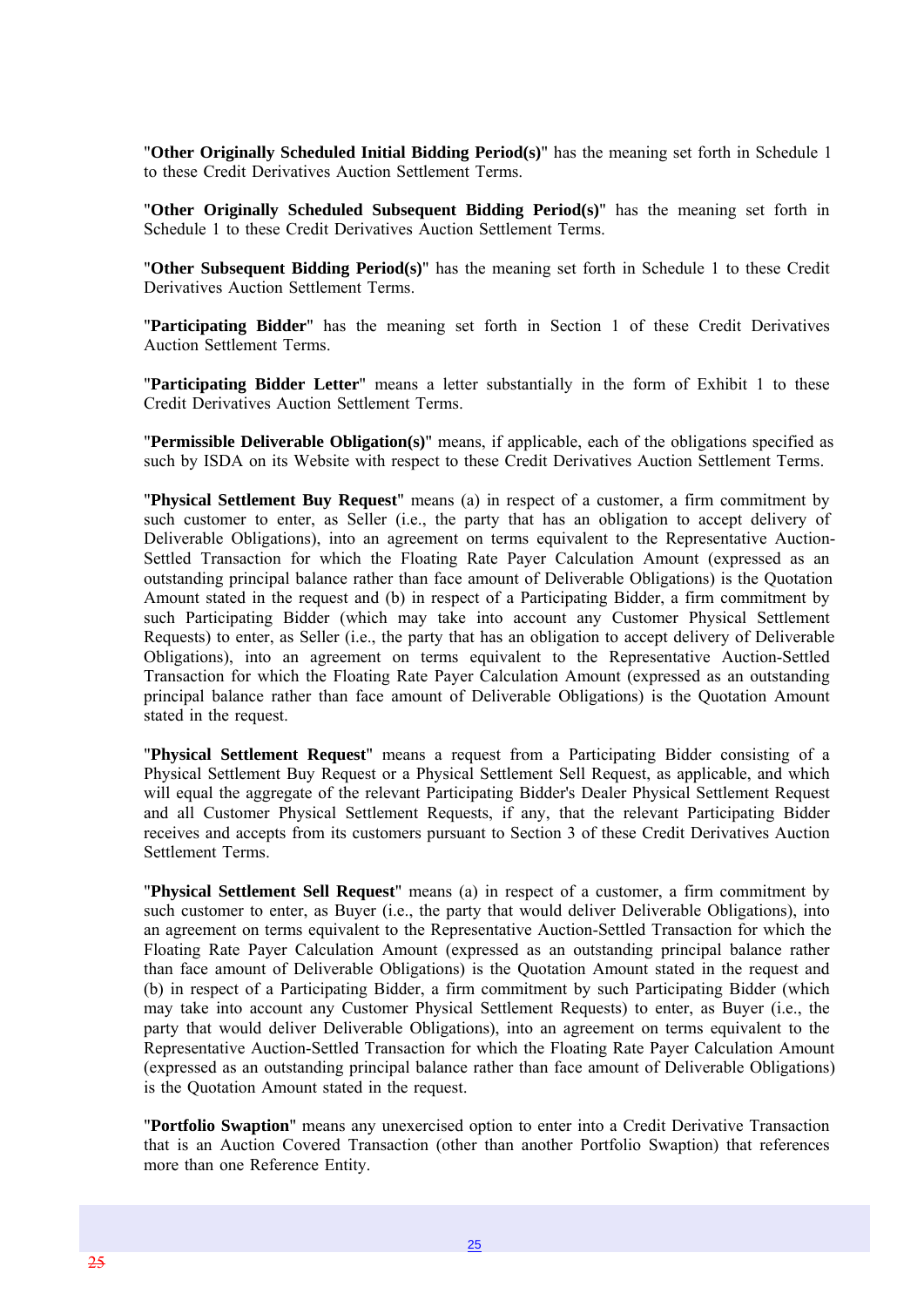"**Potential Materiality Event**" means an event or news the occurrence of which has or could have a material effect on the Auction Final Price.

"**Preferred CDS Transaction**" means a Credit Derivative Transaction that references preferred securities or similar hybrid securities as Reference Obligations or Deliverable Obligations and which contains specific provisions pertaining thereto.

"**Pro Rata**" means that Participating Bidders' orders are matched proportionally with respect to the Quotation Amount of each such order and the total amount of orders that can be matched in the relevant part of the Auction.

"**Quotation Amount**" means the amount in the Relevant Currency stated as the notional amount with respect to a particular Limit Bid, Limit Offer, Initial Market Bid, Initial Market Offer, Physical Settlement Buy Request or Physical Settlement Sell Request in a Participating Bidder's Initial Market Submission, a Physical Settlement Request or Limit Order Submission, as applicable, which amount in each case will be an integral multiple of an amount equal to the Quotation Amount Increment.

"**Quotation Amount Increment**" has the meaning set forth in Schedule 1 to these Credit Derivatives Auction Settlement Terms.

"**RAST Notional Amount Increment**" has the meaning set forth in Schedule 1 to these Credit Derivatives Auction Settlement Terms.

"**Recovery Lock Transaction**" means a Credit Derivative Transaction in respect of which the Reference Price is specified in the relevant documentation as a price less than 100 percent and for which either Buyer or Seller can deliver a Notice of Physical Settlement.

"**Reference Auction Obligation**" means the obligation of the Affected Reference Entity by reference to which the Not Subordinated Deliverable Obligation Characteristic, if applicable, will be assessed, which obligation shall be the obligation specified as such in Schedule 1 to these Credit Derivatives Auction Settlement Terms or, if no such obligation is so specified, any unsubordinated Borrowed Money obligation of the Affected Reference Entity.

"**Reference Obligation Only Transaction**" means (a) a Credit Derivative Transaction in respect of which Physical Settlement is the applicable Settlement Method and "Reference Obligation Only" is specified as the Deliverable Obligation Category or (b) a Credit Derivative Transaction in respect of which Cash Settlement is the applicable Settlement Method and the relevant Confirmation specifies only one or more specifically identified Reference Obligations.

"**Relevant Auction Currency Fixing Date**" has the meaning set forth in Section 13(b) of these Credit Derivatives Auction Settlement Terms.

"**Relevant Credit Derivatives Physical Settlement Matrix**" has the meaning set forth in Schedule 1 to these Credit Derivatives Auction Settlement Terms.

"**Relevant Credit Event**" has the meaning set forth in Schedule 1 to these Credit Derivatives Auction Settlement Terms.

"**Relevant Creditex Entity**" means (a) with respect to a Relevant Transaction Type included in the Americas, Creditex Securities Corporation and (b) with respect to a Relevant Transaction Type included in any other Region, Creditex Brokerage LLP.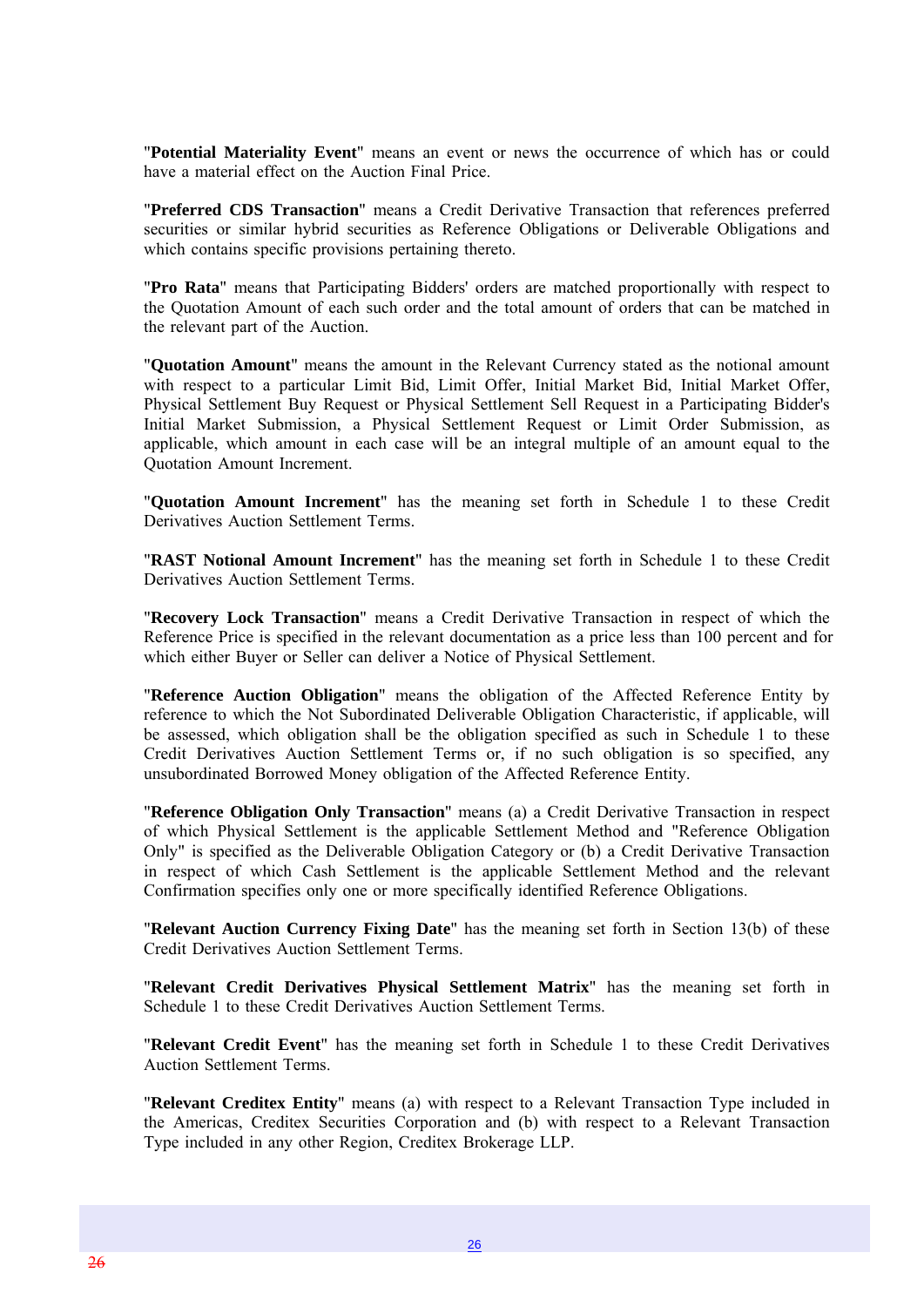"**Relevant Currency**" has the meaning set forth in Schedule 1 to these Credit Derivatives Auction Settlement Terms.

"**Relevant Pairing**" has the meaning set forth in Section 2 of these Credit Derivatives Auction Settlement Terms.

"**Relevant Pricing Increment**" has the meaning set forth in Schedule 1 to these Credit Derivatives Auction Settlement Terms.

"**Relevant Transaction Type**" has the meaning set forth in Schedule 1 to these Credit Derivatives Auction Settlement Terms.

"**Representative Auction-Settled Transaction**" means a Credit Derivative Transaction incorporating the 2014 Definitions and (to the extent not inconsistent with the below) the terms applicable to the Relevant Transaction Type(s) pursuant to the Relevant Credit Derivatives Physical Settlement Matrix, which Credit Derivative Transaction shall supplement, form a part of, and be subject to, the Governing Master Agreement (including any credit support arrangements) executed or otherwise in place between the parties to such Credit Derivative Transaction (or if no such Governing Master Agreement has been executed or is otherwise in place between such parties, a deemed master agreement in the form of the 2002 ISDA Master Agreement as if the parties had executed such agreement in such form (but without any Schedule except for the election of the Relevant Governing Law (as defined in the Rules) as the governing law and the Relevant Currency as the Termination Currency)) on the Auction Final Price Determination Date and for which:

- (a) the Reference Entity is the Affected Reference Entity;
- (b) Physical Settlement is the applicable Settlement Method, as modified with respect to one or more Deliverable Obligations by any DC Resolution, Resolved by Supermajority, implementing the provisions of any market advisory published with respect to such Deliverable Obligation(s) by The Loan Market Association, The Loan Syndications and Trading Association, Inc. or any other loan market trade association (any such advisory, the provisions of which are so implemented by a DC Resolution, a "**Loan Market Advisory**");
- (c) the Settlement Currency is the Relevant Currency;
- (d) the Calculation Agent City is the Relevant City;
- (e) the Event Determination Date is the Credit Event Resolution Request Date specified in Schedule 1 to these Credit Derivatives Auction Settlement Terms;
- (f) a Credit Event Notice and Notice of Publicly Available Information are deemed to have been effectively delivered on a timely basis;
- (g) all Fixed Amounts are deemed to have been paid when due;
- (h) the only Deliverable Obligations (as defined in the 2014 Definitions) applicable are either (i), in circumstances where the Auction is held to settle Credit Derivative Transactions with respect to which an M(M)R Restructuring has occurred, each of the Permissible Deliverable Obligations specified by ISDA on its Website or (ii), in all other circumstances, each of the Deliverable Obligations included in the Final List published by ISDA on its Website; provided that, with respect to each such Permissible Deliverable Obligation, in the case of (i), or each such Deliverable Obligation, in the case of (ii), as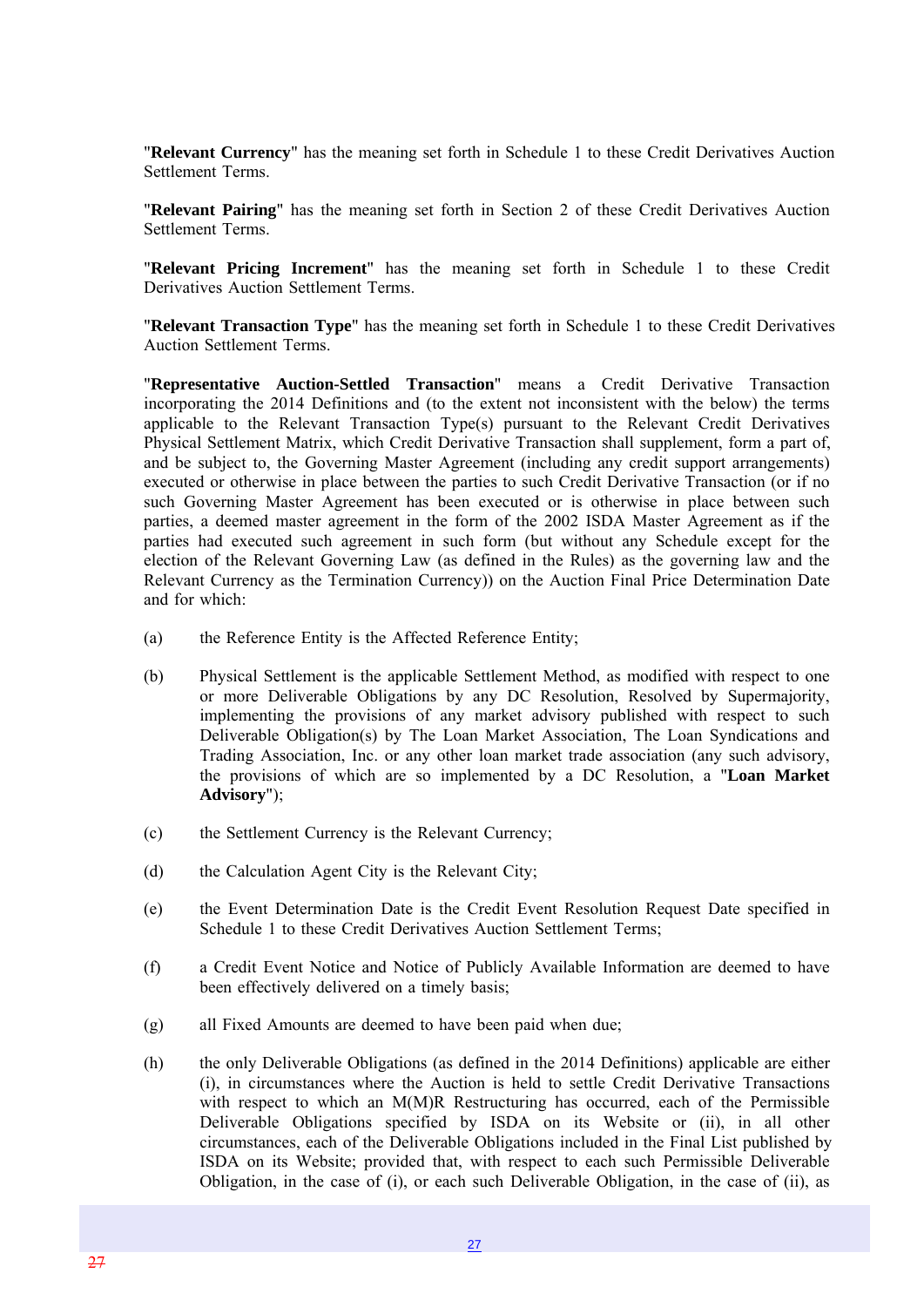applicable, the relevant Credit Derivatives Determinations Committee has not Resolved as of the Delivery Date to remove such Permissible Deliverable Obligation or Deliverable Obligation, as applicable, from the Final List as a result of any material change to the terms of such Permissible Deliverable Obligation or Deliverable Obligation, as applicable, occurring following the publication of the Final List and on or prior to the Delivery Date;

- (i) the Reference Price is the Auction Final Price;
- (j) the Calculation Agent is (i) if both parties to the Representative Auction-Settled Transaction are Participating Bidders, Seller under such Representative Auction-Settled Transaction and (ii) if only one party to the Representative Auction-Settled Transaction is a Participating Bidder, such Participating Bidder;
- (k) with respect to any Deliverable Obligation that is a Loan, the Physical Settlement Period is 30 Business Days, and with respect to any Deliverable Obligation that is not a Loan, the Physical Settlement Period is as specified in the Relevant Credit Derivatives Physical Settlement Matrix; and
- (l) the following amendments are hereby made to the 2014 Definitions for purposes of the Representative Auction-Settled Transaction:
	- (i) Section 1.15 of the 2014 Definitions is hereby amended by:
		- (A) deleting the words "5.1 (*Settlement*),"; and
		- (B) inserting the words "Section 8.2 (*Notice of Physical Settlement*)," after "Section 7.2 (*Cash Settlement Date*),".
	- (ii) Section 2.1 of the 2014 Definitions is hereby amended by deleting the second sentence thereof.
	- (iii) Section 2.2 of the 2014 Definitions is hereby deleted.
	- (iv) Section 5.1 of the 2014 Definitions is hereby amended by:
		- (A) replacing the term "NOPS Cut-off Date" with the term "Notice of Physical Settlement Date"; and
		- (B) deleting the last sentence thereof.
	- (v) Section 7.1 of the 2014 Definitions is hereby replaced in its entirety with the following:

"**Section 7.1. Cash Settlement.** If "Cash Settlement" is deemed to apply pursuant to Section 9.1 (*Partial Cash Settlement Due to Impossibility or Illegality*), 9.2 (*Partial Cash Settlement of Consent Required Loans*), 9.3 (*Partial Cash Settlement of Assignable Loans*) or 9.4 (*Partial Cash Settlement of Participations*), (a) if the Cash Settlement Amount is a positive number, Seller shall, subject to Section 5.1 (*Settlement*), pay the Cash Settlement Amount to Buyer on the Cash Settlement Date; and (b) if the Cash Settlement Amount is a negative number, Buyer shall, subject to Section 5.1 (*Settlement*), pay the absolute value of the Cash Settlement Amount to Seller on the Cash Settlement Date."

(vi) Section 8.1 of the 2014 Definitions is hereby amended by the deletion of the second paragraph thereof and the replacement thereof by the following: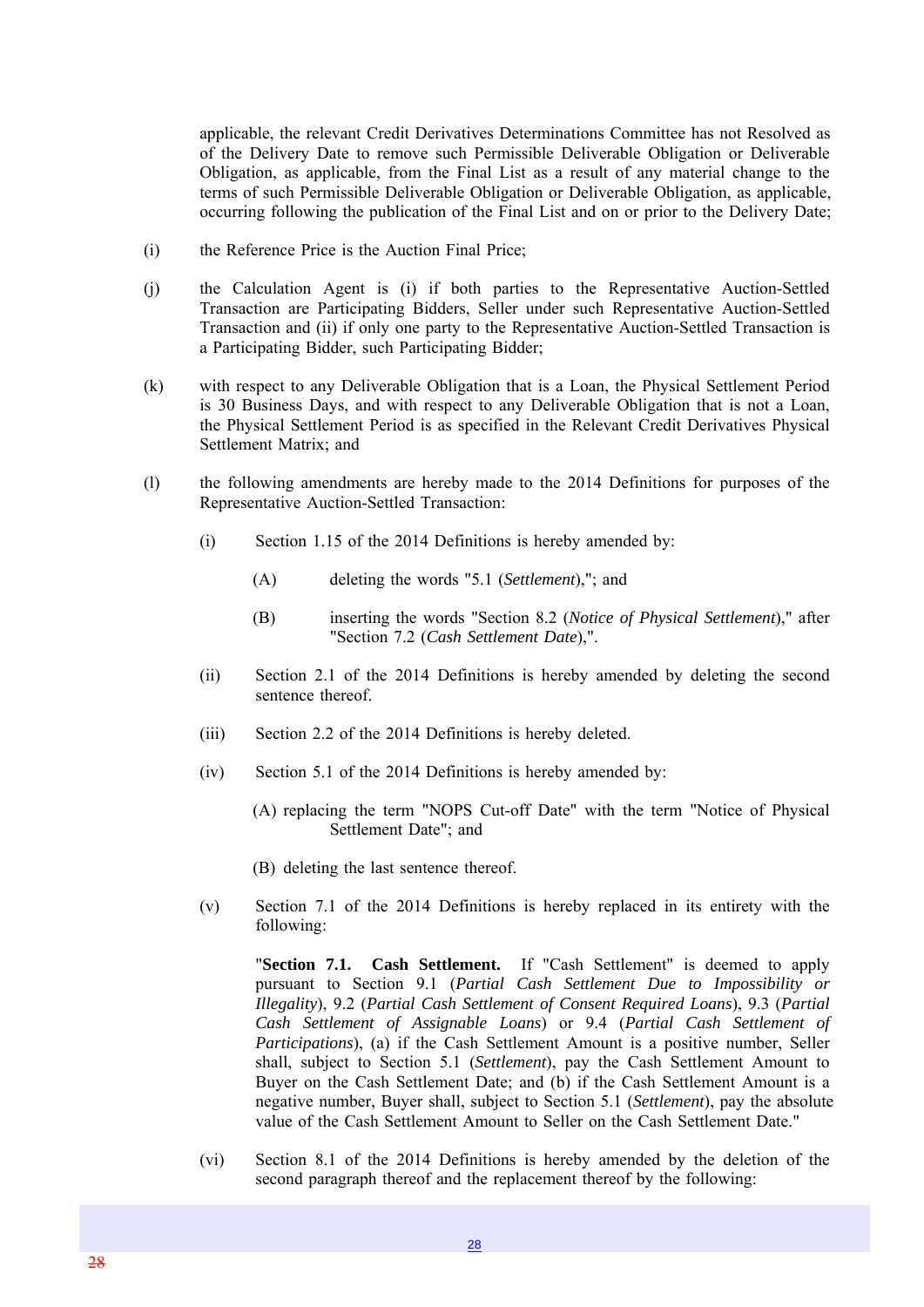"In the case of Deliverable Obligations that are (a) Borrowed Money, Buyer shall Deliver Deliverable Obligations with an Outstanding Principal Balance and (b) not Borrowed Money, Buyer shall Deliver Deliverable Obligations with a Due and Payable Amount (or, in the case of either (a) or (b), the equivalent Currency Amount of any such amount), in each case in the aggregate amount as of the relevant Delivery Dates that is equal to the Floating Rate Payer Calculation Amount; provided that Buyer may Deliver Deliverable Obligations with an Outstanding Principal Balance or Due and Payable Amount, as applicable, (or the equivalent Currency Amount of any such amount), in the aggregate amount as of the relevant Delivery Dates that is greater than the Floating Rate Payer Calculation Amount, in which case Seller shall not be required to pay more than the Physical Settlement Amount to Buyer, subject to Section 11.2(c)(ii) (*Additional Representations and Agreements for Physical Settlement*)."

(vii) Section 8.2 of the 2014 Definitions is hereby replaced in its entirety with the following:

"**Section 8.2. Notice of Physical Settlement.** "Notice of Physical Settlement" means a notice from Buyer to Seller that (a) confirms that Buyer intends to settle the Credit Derivative Transaction and requires performance in accordance with Physical Settlement, (b) contains a detailed description of each Deliverable Obligation that Buyer intends to Deliver to Seller, including, if available and applicable, the CUSIP or ISIN number (or, if such identifying number is not available or applicable, the rate and tenor) of each such Deliverable Obligation and (c) specifies the Outstanding Principal Balance or Due and Payable Amount, as applicable, or the equivalent amount in the Settlement Currency (in each case, the "**Outstanding Amount**") and, if different, the face amount, of each such Deliverable Obligation and the aggregate Outstanding Amount of all Deliverable Obligations specified in the Notice of Physical Settlement that Buyer intends to Deliver to Seller (the "**Aggregate Outstanding Amount**") of each such Deliverable Obligation and the information described in the Form of Notice of Physical Settlement attached as Exhibit 3 to the relevant Credit Derivatives Auction Settlement Terms.

Buyer may, from time to time, notify Seller in the manner specified above (each such notification, a "**NOPS Amendment Notice**") that Buyer is replacing, in whole or in part, one or more Deliverable Obligations specified in the Notice of Physical Settlement or a prior NOPS Amendment Notice, as applicable, (to the extent the relevant Deliverable Obligation has not been Delivered as of the date such NOPS Amendment Notice is effective). A NOPS Amendment Notice shall contain a revised detailed description of each replacement Deliverable Obligation that Buyer will Deliver to Seller (each, a "**Replacement Deliverable Obligation**") and shall also specify the Outstanding Amount of each Deliverable Obligation identified in the Notice of Physical Settlement or prior NOPS Amendment Notice, as applicable, that is being replaced (with respect to each such Deliverable Obligation, the "**Replaced Deliverable Obligation Outstanding Amount**"). The Outstanding Amount of each Replacement Deliverable Obligation identified in a NOPS Amendment Notice shall be determined by applying the Revised Currency Rate to the relevant Replaced Deliverable Obligation Outstanding Amount. The Outstanding Amount of the Replacement Deliverable Obligations specified in any NOPS Amendment Notice in aggregate with the Outstanding Amount of the Deliverable Obligations specified in the Notice of Physical Settlement or any earlier NOPS Amendment Notice which, in each case, are not being replaced must not be greater than the Aggregate Outstanding Amount. Each such NOPS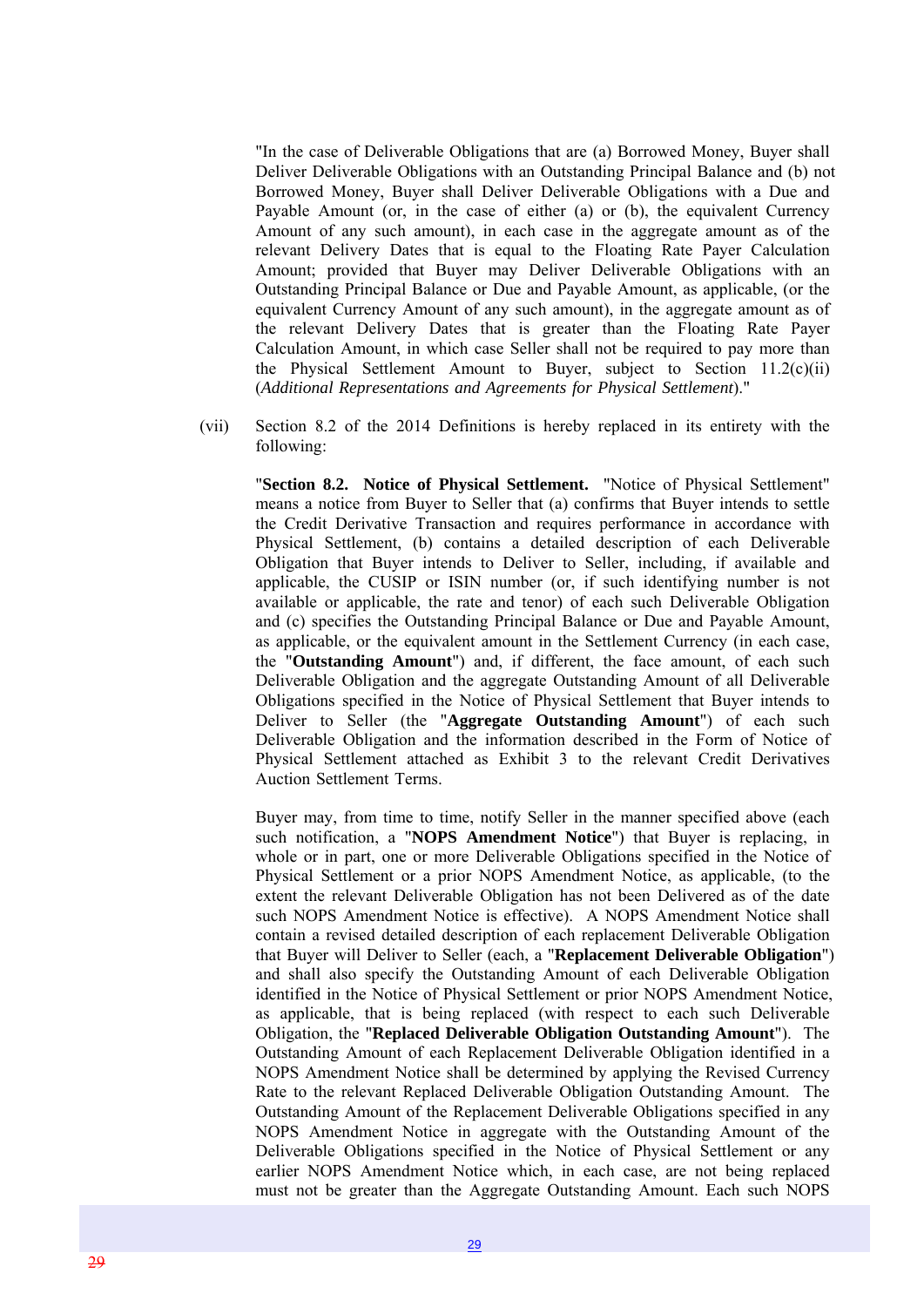Amendment Notice must be effective at or prior to 11:00 a.m. Relevant City Time (as defined in the Rules) on the Physical Settlement Date (determined without reference to any change resulting from such NOPS Amendment Notice).

Notwithstanding the foregoing, (i) Buyer may correct any errors or inconsistencies in the detailed description of each Deliverable Obligation contained in the Notice of Physical Settlement or any NOPS Amendment Notice, as applicable, by notice to Seller prior to the relevant Delivery Date and (ii) if Asset Package Delivery is applicable, Buyer shall on the NOPS Effective Date, or as soon as reasonably practicable thereafter (but in any case, prior to the Delivery Date), notify Seller of the detailed description of the Asset Package, if any, that it intends to Deliver to Seller in lieu of the Prior Deliverable Obligation or Package Observable Bond, if any, specified in the Notice of Physical Settlement or NOPS Amendment Notice, as applicable, it being understood in each case that such notice shall not constitute a NOPS Amendment Notice.

If Buyer fails to deliver an effective Notice of Physical Settlement on or before the first day following the Auction Final Price Determination Date on which commercial banks and foreign exchange markets are generally open to settle payments in the Relevant City (as defined in the Rules) (the "**Notice of Physical Settlement Date**"), Buyer will have no right thereafter to deliver a Notice of Physical Settlement. If Buyer has not delivered an effective Notice of Physical Settlement, Seller will have the right, from, but excluding, the Notice of Physical Settlement Date to, and including, the fifteenth calendar day after the Notice of Physical Settlement Date (subject to adjustment in accordance with the Following Business Day Convention) (the "**Final Notice of Physical Settlement Date**"), to deliver a notice to Buyer containing a detailed description of the Deliverable Obligations that Buyer will be required to Deliver to Seller, including the Outstanding Amount of each such Deliverable Obligation (provided that the aggregate of such Outstanding Amounts (or the equivalent Currency Amount, as applicable) shall be equal to or less than the Floating Rate Payer Calculation Amount).

If Buyer delivers an effective Notice of Physical Settlement on or before the Notice of Physical Settlement Date but such Notice of Physical Settlement (as amended or supplemented by any NOPS Amendment Notices delivered on or prior to the Notice of Physical Settlement Date) specifies Deliverable Obligations with an Outstanding Amount (or the equivalent Currency Amount, as applicable) that is less than the Floating Rate Payer Calculation Amount, Seller will have the right, from, but excluding, the Notice of Physical Settlement Date to, and including, the Final Notice of Physical Settlement Date, to deliver a notice to Buyer containing a detailed description of the additional Deliverable Obligations that Buyer will be required to Deliver to Seller, including the Outstanding Amount of each such Deliverable Obligation; provided that the aggregate specified Outstanding Amount (or the equivalent Currency Amount, as applicable) shall be equal to or less than the amount by which the Floating Rate Payer Calculation Amount exceeds the aggregate Outstanding Amount (or the equivalent Currency Amount, as applicable) of Deliverable Obligations specified in the Notice of Physical Settlement (as amended or supplemented by any NOPS Amendment Notices) delivered by Buyer.

Any notice delivered by Seller pursuant to this Section 8.2 will include the information described in the Form of Notice of Physical Settlement attached as Exhibit 3 to the relevant Credit Derivatives Auction Settlement Terms. The Outstanding Amount of each Deliverable Obligation identified in any such notice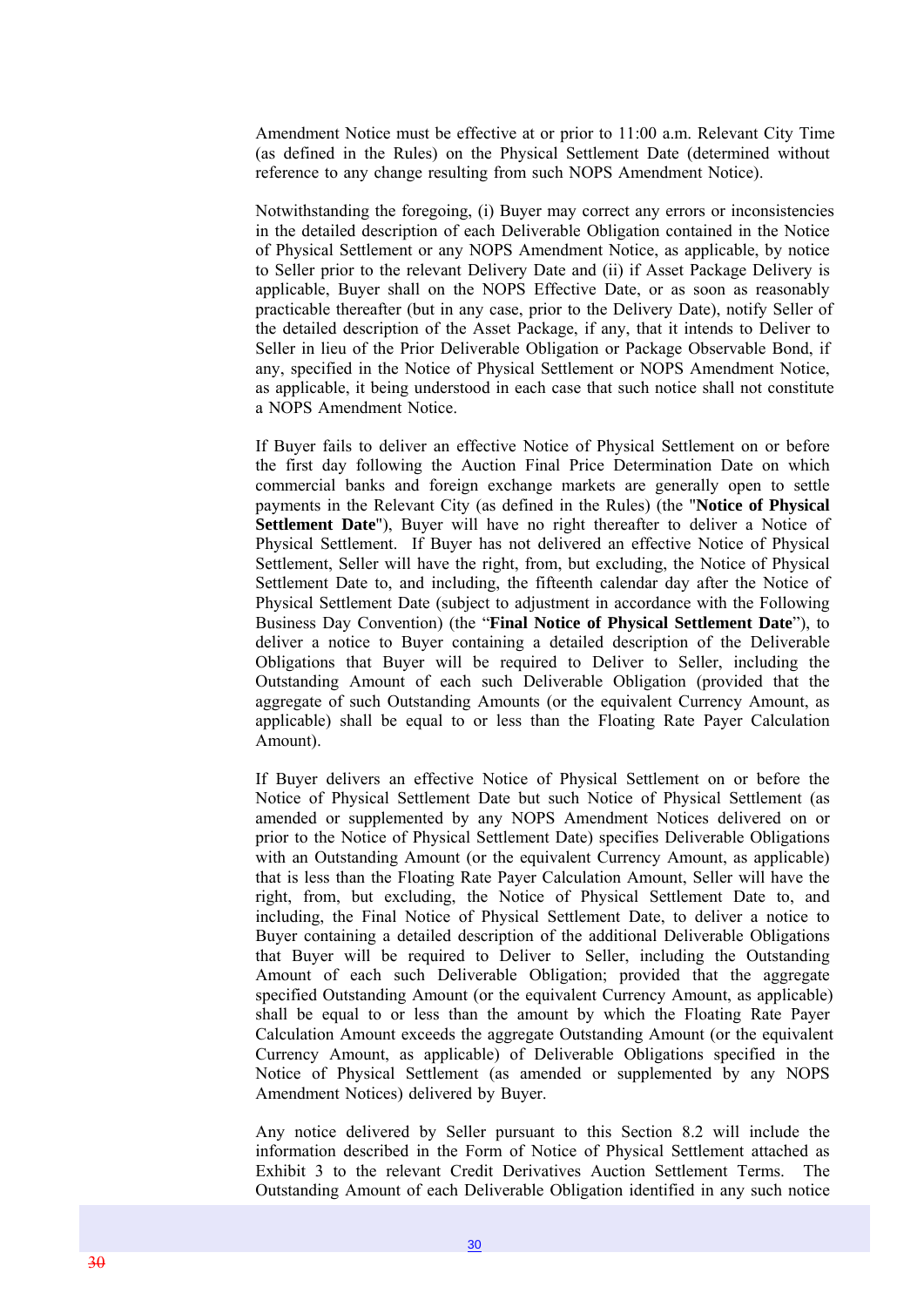delivered by Seller shall be determined by applying the Revised Currency Rate to the relevant Outstanding Amount. Delivery of any such notice shall be deemed to constitute delivery of an effective Notice of Physical Settlement. Buyer may not change any such notice from Seller, other than to correct any errors or inconsistencies in the detailed description of each Deliverable Obligation in such notice.

If Buyer fails to deliver an effective Notice of Physical Settlement on or prior to the Notice of Physical Settlement Date, and Seller fails to deliver a notice described in this Section 8.2 to Buyer on or prior to the Final Notice of Physical Settlement Date, then such "Final Notice of Physical Settlement Date will be the Termination Date."

- (viii) Section 8.17 of the 2014 Definitions is hereby amended by replacing the term "NOPS Cut-off Date" with the term "Final Notice of Physical Settlement Date."
- (ix) Section 8.18 of the 2014 Definitions is hereby amended by the addition of the following at the end thereof:

"For the avoidance of doubt, no additional amount shall be due from Seller to Buyer in respect of any accrued interest on the Deliverable Obligation(s) as at the Delivery Date."

(x) Section 8.21 of the 2014 Definitions is hereby replaced in its entirety with the following:

"**Section 8.21. Currency Rate.** "Currency Rate" means with respect to (a) a Deliverable Obligation specified in a Notice of Physical Settlement or any NOPS Amendment Notice, as applicable, delivered by (i) Buyer, the Auction Currency Rate or (ii) Seller, the Revised Currency Rate and (b) a Replacement Deliverable Obligation specified in a NOPS Amendment Notice, the Revised Currency Rate."

(xi) Section 8.22 of the 2014 Definitions is hereby replaced in its entirety with the following:

"**Section 8.22. Revised Currency Rate.** "Revised Currency Rate" means, with respect to either (a) a Replacement Deliverable Obligation specified in a NOPS Amendment Notice or (b) a Deliverable Obligation specified in a Notice of Physical Settlement or any NOPS Amendment Notice, as applicable, delivered by Seller, the rate of conversion between the currency in which the Replaced Deliverable Obligation Outstanding Amount, in the case of a NOPS Amendment Notice, or the Outstanding Amount of the relevant Deliverable Obligation, in the case of a Notice of Physical Settlement delivered by Seller, as applicable, is denominated and the currency in which the Outstanding Amount of such Replacement Deliverable Obligation is denominated, in the case of a NOPS Amendment Notice, or the Settlement Currency, in the case of a Notice of Physical Settlement delivered by Seller, as applicable, that is determined either (i) by reference to the Currency Rate Source as at the Next Currency Fixing Time or (ii) if such rate is not available at such time, by the Calculation Agent in a commercially reasonable manner after consultation with the parties."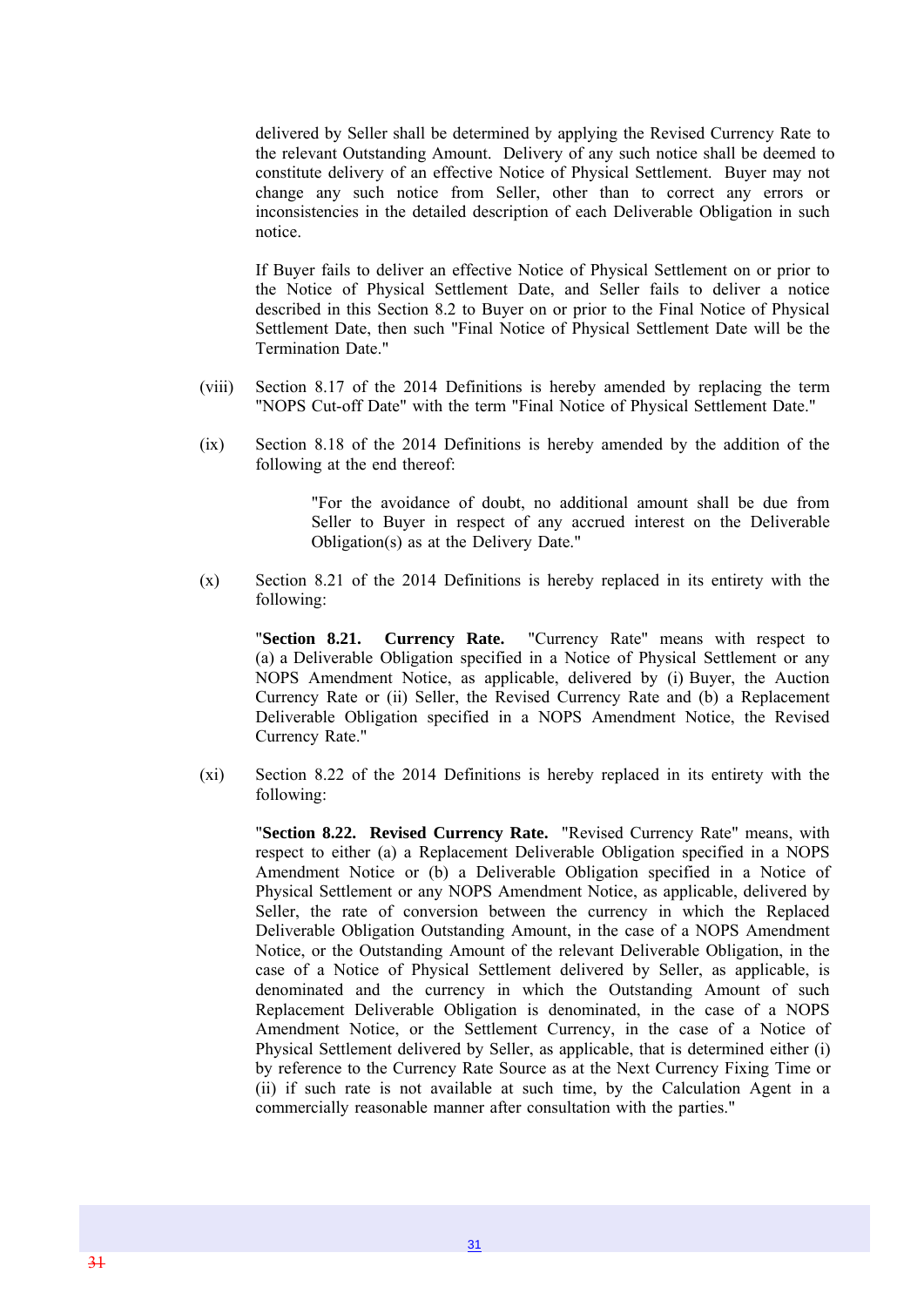- (xii) Section 9.1 of the 2014 Definitions is hereby amended by:
	- (A) being renamed "Partial Cash Settlement of a Deliverable Obligation Due to Impossibility or Illegality; Partial Cash Settlement of a Deliverable Obligation which is a Loan Due to no Delivery";
	- (B) inserting "(i) Subject to (ii) below," at the beginning thereof; and
	- (C) inserting the following at the end thereof:
		- "(ii) If and to the extent that a Deliverable Obligation specified in the Notice of Physical Settlement (or NOPS Amendment Notice, as the case may be) is a Loan (other than any Loan which (i) is a Prior Deliverable Obligation which Buyer has notified Seller it intends to Deliver an Asset Package in lieu thereof, or (ii) forms part of an Asset Package which Buyer has notified Seller it intends to Deliver) and if and to the extent the Credit Derivative Transaction is not a Loan Settled Transaction, the relevant portion of such Credit Derivative Transaction shall, on the day that is five Business Days after the Physical Settlement Date, be a "**Failed Loan CDS Transaction**" and Cash Settlement pursuant to the Partial Cash Settlement Terms shall be deemed to apply to the relevant portion of the Credit Derivative Transaction with respect to such Deliverable Obligation that is a Loan and that has not been Delivered and such Deliverable Obligation shall be deemed to be an 'Undeliverable Obligation'."
- (xiii) Section 9.6(a) of the 2014 Definitions is hereby replaced in its entirety with the following:
	- "(a) "Cash Settlement Amount" is deemed to be, for each Undeliverable Obligation, Undeliverable Loan Obligation, Undeliverable Participation or Unassignable Obligation, the aggregate of (A) the Outstanding Amount, Due and Payable Amount or in each case, the equivalent Currency Amount, as applicable, of each Undeliverable Obligation, Undeliverable Loan Obligation, Undeliverable Participation or Unassignable Obligation multiplied by (B) the Reference Price minus the Final Price determined in accordance with the specified Valuation Method with respect to such Undeliverable Obligation, Undeliverable Loan Obligation, Undeliverable Participation or Unassignable Obligation."
- (xiv) Section 9.6(c) of the 2014 Definitions is hereby amended by deleting the words "and 'Reference Price' is deemed to be one hundred percent".
- (xv) Section 9.6(d) of the 2014 Definitions is hereby amended by inserting the following at the beginning thereof:

"If the Credit Derivative Transaction is a Failed Loan CDS Transaction, "Valuation Date" is deemed to be the day that is five Business Days after the Physical Settlement Date and otherwise,"

(xvi) Section 9.6(e) of the 2014 Definitions is hereby amended by inserting the following at the beginning thereof: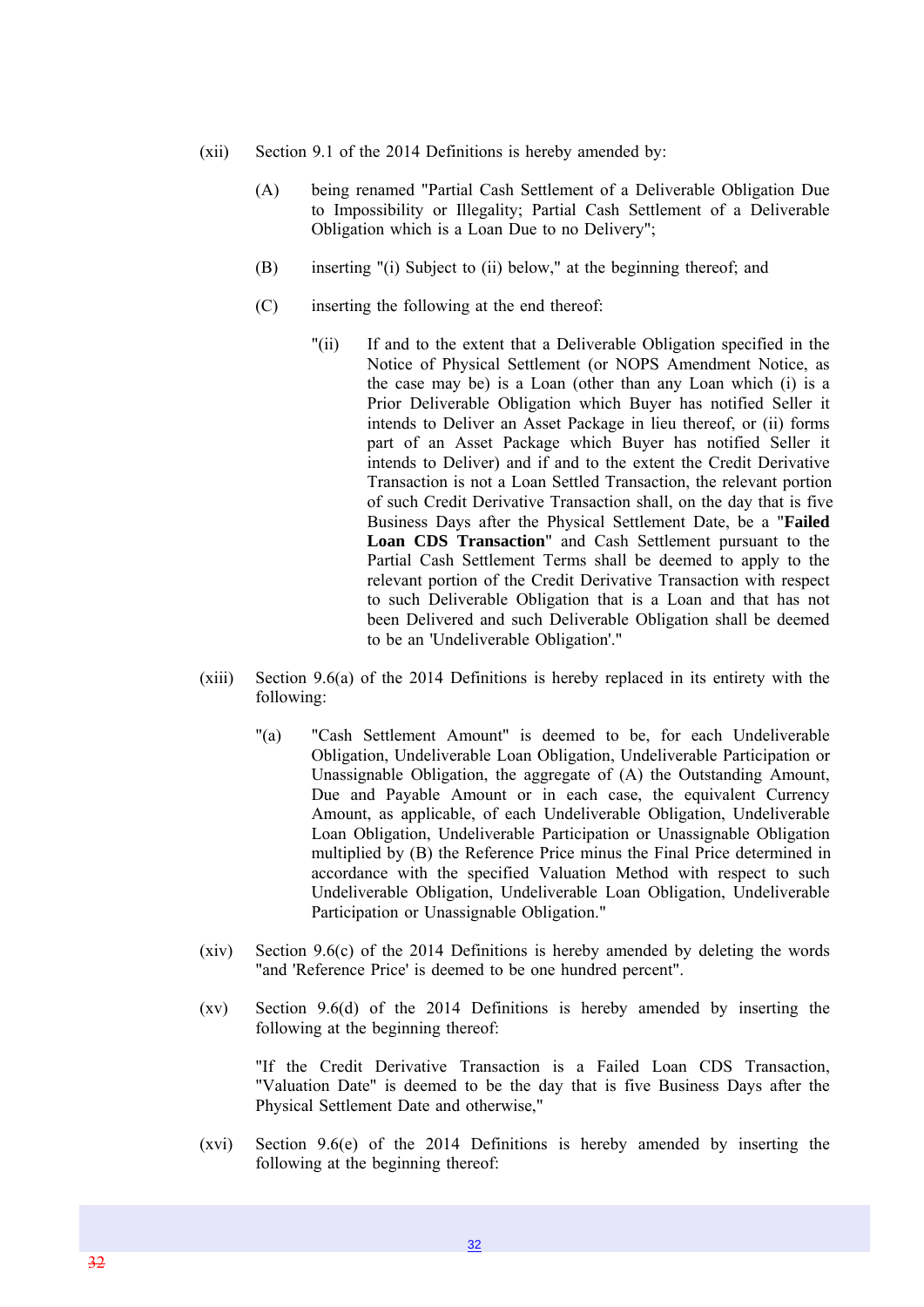"If the Credit Derivative Transaction is a Failed Loan CDS Transaction, "Valuation Method" is deemed to be Highest, and otherwise,"

- (xvii) Section 9.6(g) of the 2014 Definitions is hereby amended by deleting the words "Outstanding Principal Balance or Due and Payable Amount" and replacing them with the words "Outstanding Amount".
- (xviii) Section 9.6(k) of the 2014 Definitions is hereby amended by inserting the following at the beginning thereof:

"If the Credit Derivative Transaction is a Failed Loan CDS Transaction, then "Quotation" means each Full Quotation obtained and expressed as a percentage of the Reference Obligation's Outstanding Principal Balance with respect to a Valuation Date in the manner that follows:

(i) In respect of (a) an Auction RAST and each Related RAST, (A) Buyer under the Customer Buy RAST (if any), (B) if and to the extent that such Customer Buy RAST is a Loan Settled Transaction or if there is no Customer Buy RAST, Buyer under the Auction RAST or (C) if and to the extent that such Auction RAST is also a Loan Settled Transaction, Buyer under the Customer Sell RAST (if any) or (b) otherwise, Buyer (in each case, such Buyer, the "**Relevant Buyer**") shall attempt to obtain Full Quotations (provided that for the purposes of this Section 9.6(k) (*Partial Cash Settlement Terms*) only, a Full Quotation shall be a quotation for an amount equal to the higher of the Quotation Amount and the relevant minimum transfer amount, if any, applicable pursuant to the terms of the Loan on the Valuation Date) with respect to each Valuation Date from (I) five or more Dealers which must, at a minimum, include each Seller under a Related RAST or the Auction RAST (if any) which, in each case, is not a Loan Settled Transaction provided that in the case of a Seller under a Customer Sell RAST which is a Related RAST, such Seller may designate another party to participate in the quotation process as a Dealer in its place (and for these purposes only, each such entity shall be deemed to be a Dealer for the purposes of Section 7.15 (*Dealer*)) and (II) any other additional person from whom the Relevant Buyer wishes to obtain Quotations (and for these purposes only, each such entity shall be deemed to be a Dealer for the purposes of Section 7.15 (*Dealer*)). In the case of an Auction RAST and each Related RAST, the Final Price shall not be determined until (i) the Relevant Buyer has attempted to obtain a Full Quotation from (A) Seller under the Customer Sell RAST (if any) or its designee for these purposes, (B) if and to the extent that such Customer Sell RAST is a Loan Settled Transaction or if there is no Customer Sell RAST, Seller under the Auction RAST or (C) if and to the extent that such Auction RAST is also a Loan Settled Transaction, Seller under the Customer Buy RAST (if any) (such Seller, the "**Relevant Seller**") provided that at the time at which the Relevant Buyer attempts to obtain such Full Quotation, it shall inform the Relevant Seller of the highest Full Quotation obtained prior thereto and (ii) the Relevant Seller has declined to provide a higher Full Quotation than the current highest Full Quotation.

If the Relevant Buyer is unable to obtain one or more such Full Quotations on the same Business Day within five Business Days of a Valuation Date, then the Alternative Procedures Relating to Loans not Delivered shall apply as though such fifth Business Day is the Alternative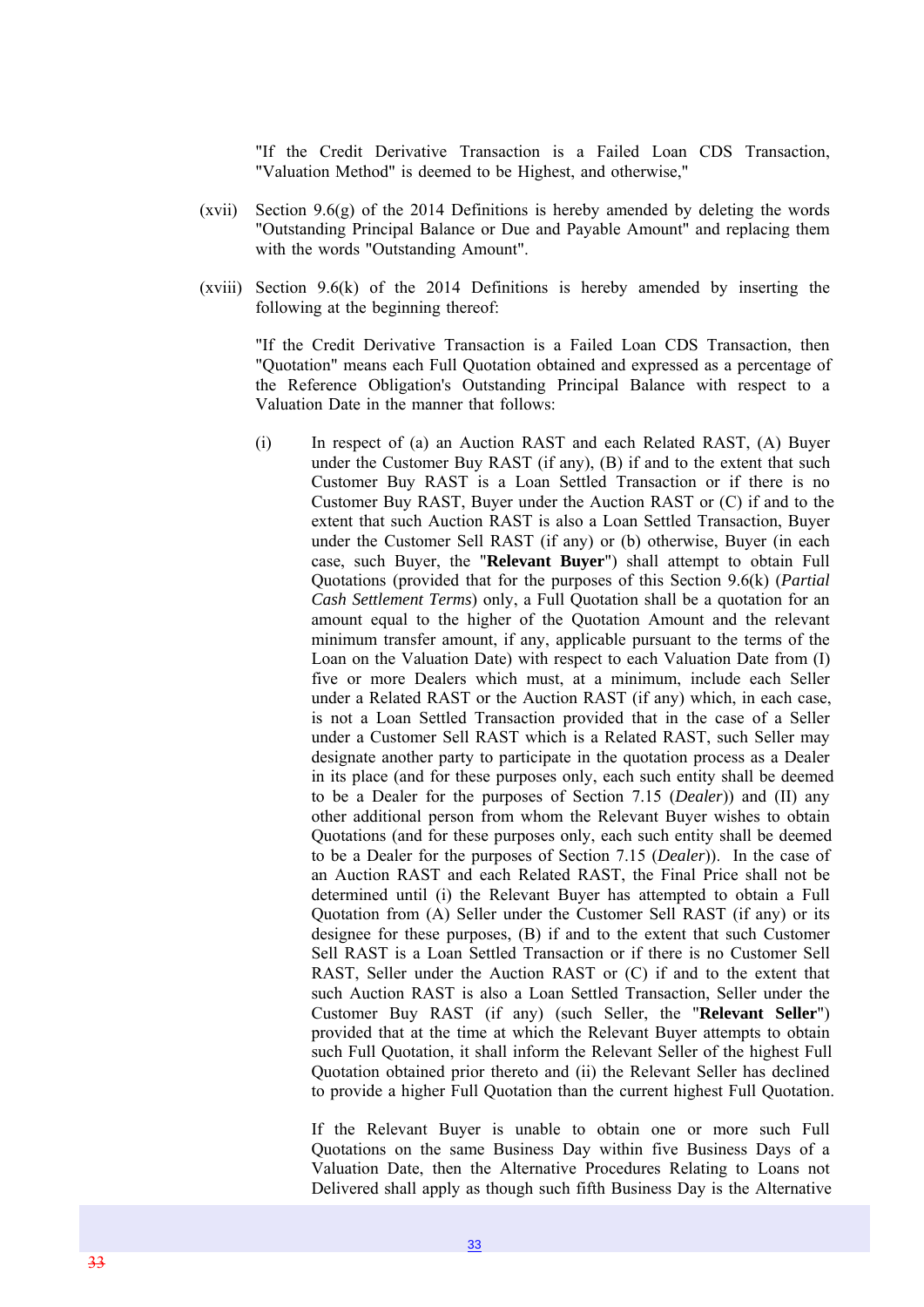Procedure Start Date. For the avoidance of doubt, if the Relevant Buyer is able to obtain one or more such Full Quotations on the same Business Day within five Business Days of a Valuation Date, the Final Price determined in accordance with the Valuation Method (and the provisions of the following paragraphs) shall apply to the Auction RAST and each Related RAST, in each case, to the extent that such Credit Derivative Transaction is not a Loan Settled Transaction.

For the purposes hereof, in addition to the requirements of Section 7.10, each firm Quotation shall:

- (A) be for a transaction with the Relevant Buyer in which, the Relevant Buyer agrees to Deliver the Deliverable Obligations that are Loans to the Dealer submitting the firm quotation (the "**Quoting Dealer**"), which transaction shall be governed by documentation that is consistent with market practice applicable to the sale and purchase of such Deliverable Obligations on the Valuation Date (which may be determined by the relevant Convened DC), including without limitation a representation that the Quoting Dealer has completed all "know your customer" or similar requirements under all applicable laws, regulations and internal compliance procedures relating to a transaction with the Relevant Buyer and on the Reference Entity;
- (B) be capable of acceptance by the Relevant Buyer and be open for acceptance to the relevant party for at least 30 minutes; and
- (C) be obtained on the basis that if the Relevant Buyer agrees to Deliver the Deliverable Obligations to such Quoting Dealer on the terms set forth herein, such Quoting Dealer agrees to pay the settlement amount (calculated and payable for this purpose in accordance with the relevant market standard documentation and based on the price so quoted) that would be payable for such Deliverable Obligations to the Relevant Buyer.

Furthermore, any firm Quotation which would otherwise constitute a Full Quotation shall be deemed not to have been obtained unless the Relevant Buyer has entered into an arms-length (without taking into account any other transaction or arrangement), binding contract to sell the relevant amount of such Deliverable Obligations, utilising a firm Quotation from a Quoting Dealer (which it may do in its sole and absolute discretion using any firm Quotation from any Quoting Dealer, which for the avoidance of doubt is not required to be the Quotation used in connection with the calculation of the Final Price); and

- (ii) Otherwise,".
- (xix) Section 9.7 of the 2014 Definitions is hereby amended by deleting the second sentence of the penultimate paragraph thereof and replacing it with the following:

"On the third Business Day following such notice, Buyer will be deemed to have Delivered an Outstanding Principal Balance of the Deliverable Obligations specified in the Notice of Physical Settlement (or NOPS Amendment Notice, as applicable) for which a Buy-in Price was determined, and an amount equal to the product of (A) the Outstanding Principal Balance of the Deliverable Obligations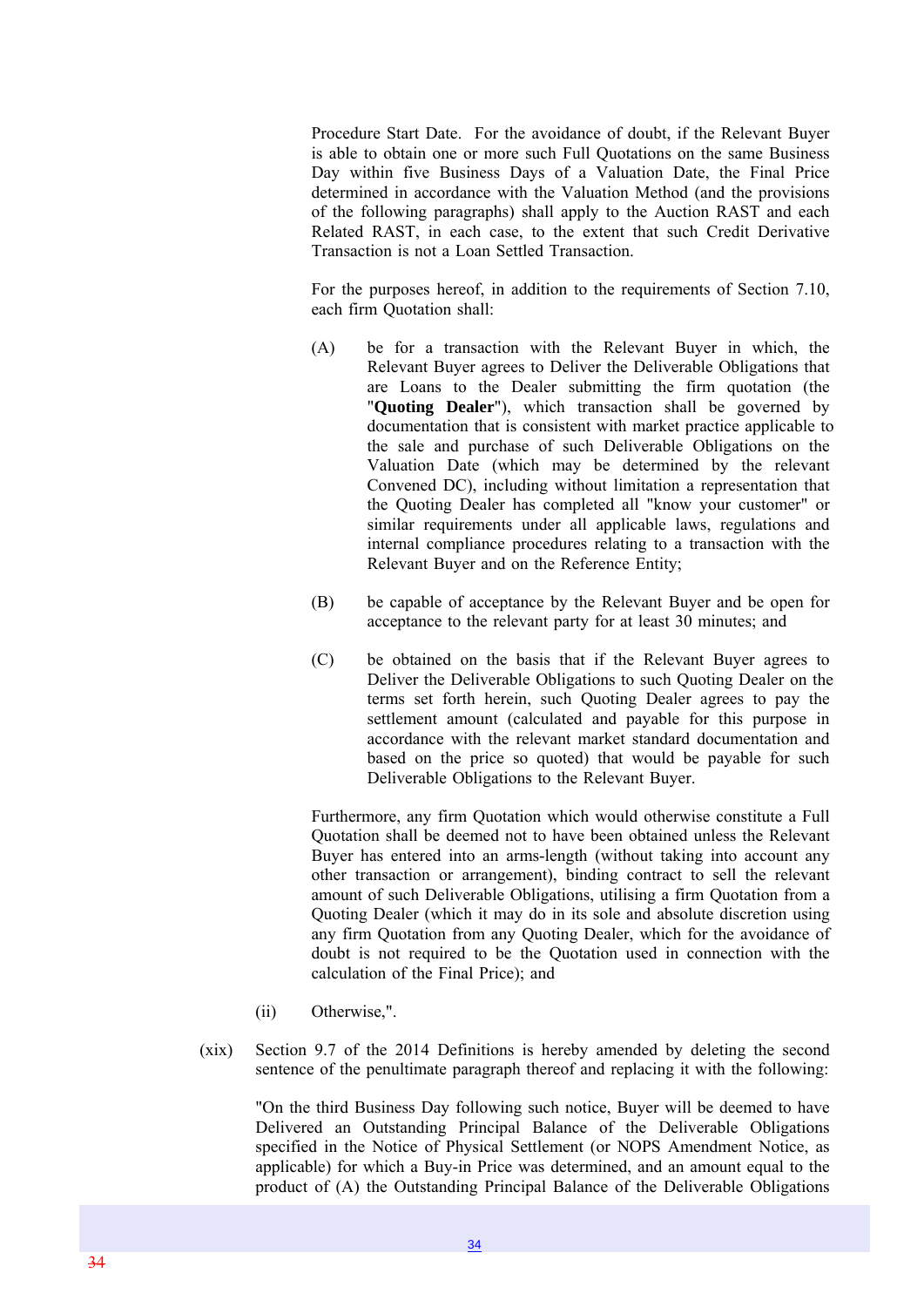specified in the Notice of Physical Settlement (or NOPS Amendment Notice, as applicable) and (B) in the case where the Buy-in Price is equal to or greater than the Auction Final Price, the excess, if any, of the Buy-in Price over the Auction Final Price (expressed as a positive amount) and otherwise the excess of the Auction Final Price over the Buy-in Price (expressed as a negative amount) plus (C) any reasonable brokerage costs incurred by Seller in connection with any purchases by it of the Relevant Bonds as part of the buy-in, if positive, will be payable by Buyer to Seller or, if negative, the absolute value thereof will be payable by Seller to Buyer."

(xx) Section 9.8 of the 2014 Definitions is hereby amended by deleting the first paragraph thereof and replacing it with the following:

"In the case of a Failed Loan CDS Transaction, if no Final Price has been determined pursuant to Section 9.6 (*Partial Cash Settlement Terms*) on or before the tenth Business Day following the Physical Settlement Date, the following provisions shall apply unless (a) "Reference Obligation Only" has been specified as the Deliverable Obligation Category in the related Confirmation, (b) in the case of a Consent Required Loan, "Partial Cash Settlement of Consent Required Loans" is specified as applicable in the related Confirmation (in which case Section 9.2 *Partial Cash Settlement of Consent Required Loans*) shall apply), (c) in the case of an Assignable Loan, "Partial Cash Settlement of Assignable Loans" is specified as applicable in the related Confirmation (in which case Section 9.3 (*Partial Cash Settlement of Assignable Loans*) shall apply), or (d) in the case of a Direct Loan Participation, "Partial Cash Settlement of Participations" is specified as applicable in the related Confirmation (in which case Section 9.4 (*Partial Cash Settlement of Participations*) shall apply):"

- (xxi) Section 9.8(i) of the 2014 Definitions is hereby amended by adding the following at the beginning thereof: "Section 9.8(i) (*Alternative Procedures Relating to Loans Not Delivered*) will not be applicable if Seller delivers a notice (in accordance with Section 8.2 (*Notice of Physical Settlement*)) that is deemed to constitute delivery of a Notice of Physical Settlement instead of Buyer delivering a Notice of Physical Settlement."
- (xxii) Section 9.8(ii) of the 2014 Definitions is hereby amended by:
	- (A) deleting "fifteenth" and replacing it with "tenth";
	- (B) deleting the following from the thirteenth line thereof: "at a price (expressed as a percentage) less than the Reference Price"; and
	- (C) inserting the words at the end thereof:

"For the avoidance of doubt, Section 9.8(i) (*Alternative Procedures Relating to Loans Not Delivered*) shall continue to apply during this period."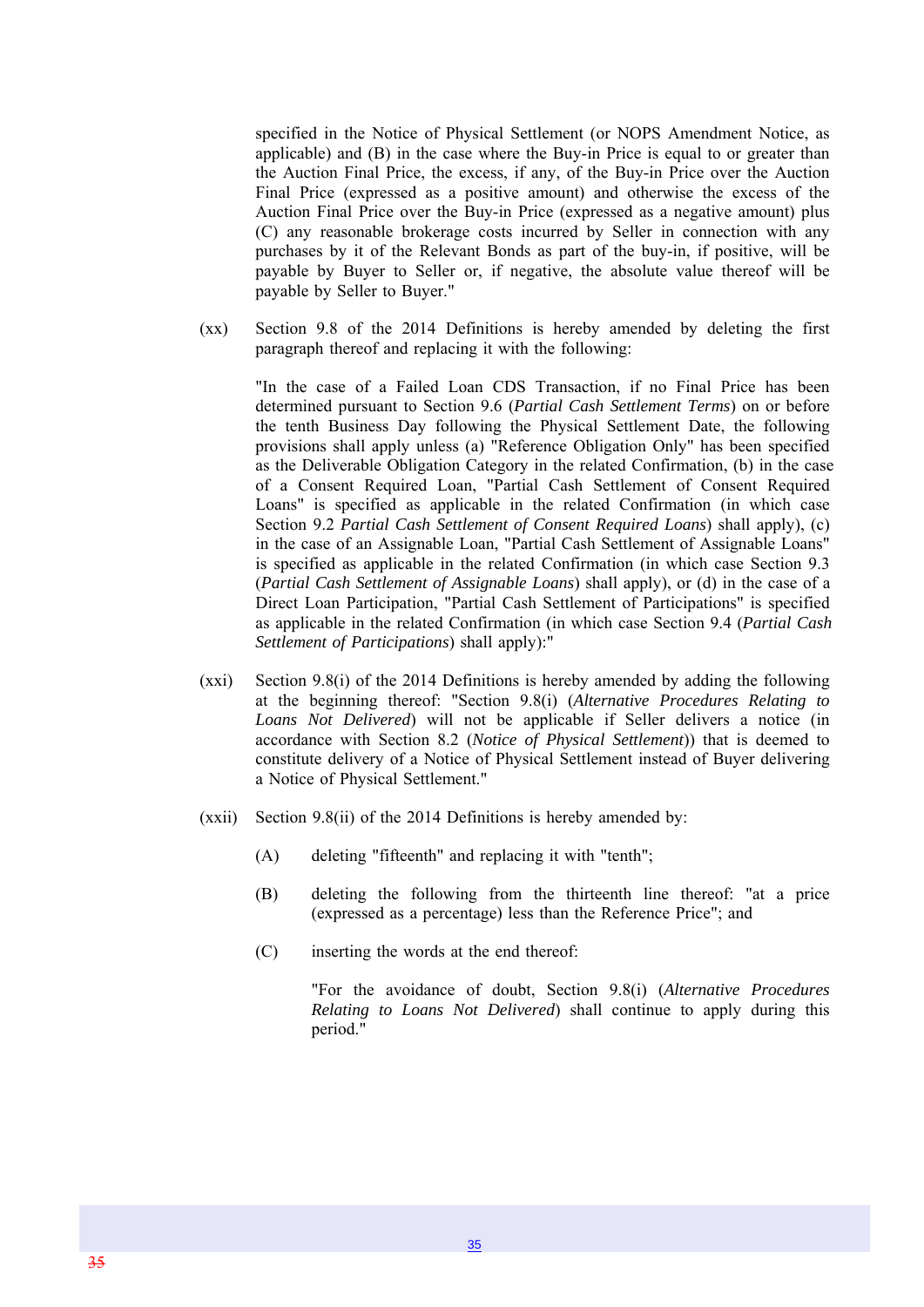$(xxiii)$  Section 11.2(c)(i) of the 2014 Definitions is amended by the addition of the following after the words "or other document":

"(including any document specified in an applicable Loan Market Advisory, any confidentiality undertaking and/or any accession letter)".

(xxiv) Section 11.2(c)(iv) of the 2014 Definitions is hereby replaced in its entirety with the following:

"If and only to the extent that a Deliverable Obligation is a Loan (other than any Loan which (i) is a Prior Deliverable Obligation which Buyer has notified Seller it intends to Deliver an Asset Package in lieu thereof, or (ii) forms part of an Asset Package which Buyer has notified Seller it intends to Deliver) and (A) in the case of an Auction RAST, to the extent that the Deliverable Obligations specified in the Notice of Physical Settlement (or the NOPS Amendment Notice, as the case may be) for such Auction RAST are identical to the Deliverable Obligations specified in the Notice of Physical Settlement (or the NOPS Amendment Notice, as the case may be) for any Customer Buy RAST, Buyer under the Auction RAST may designate its customer under such Customer Buy RAST and (B) in the case of a Customer Sell RAST, to the extent that the Deliverable Obligations specified in the Notice of Physical Settlement (or the NOPS Amendment Notice, as the case may be) for such Customer Sell RAST are identical to the Deliverable Obligations specified in the Notice of Physical Settlement (or the NOPS Amendment Notice, as the case may be) for the related Auction RAST, Buyer under the Customer Sell RAST may designate the party designated by Buyer under the Auction RAST pursuant to (A) above or, if no such party is designated by Buyer under the Auction RAST, may designate Buyer under the Auction RAST (in each case, the "**Buyer's designee**") to Deliver and otherwise perform the obligations of Buyer to Deliver such Loan with respect to a Credit Derivative Transaction by specifying details of the Buyer's designee in the Notice of Physical Settlement (or the NOPS Amendment Notice, as the case may be). Within one Business Day of receipt of the Notice of Physical Settlement (or the NOPS Amendment Notice, as the case may be) or in the case of a Revised Designation, on the Revised Designation Date, (x) in the case of an Auction RAST, Seller thereunder may designate its customer under any Customer Sell RAST that is a Related RAST (or any designee of such customer under such Customer Sell RAST pursuant to (z) below), (y) in the case of a Customer Buy RAST, Seller thereunder may designate the party designated by Seller under the Auction RAST pursuant to (x) above or, if no such party is designated by Seller under the Auction RAST, may designate Seller under the Auction RAST and (z) in the case of a Customer Sell RAST, Seller thereunder may designate any third party a "**Seller Third Party designee**" (in each case, the "**Seller's designee**" and the Buyer's designee and the Seller's designee, each a "**designee**") to take Delivery and otherwise perform its obligations to take Delivery of such Loan with respect to a Credit Derivative Transaction by delivery of a notice to Buyer under the Auction RAST (which may be by telephone and which shall be subject to the requirements regarding notices set forth in Section 1.38 (*Requirements Regarding Notices*)), which is copied to each party under each Related RAST and which confirms that Seller has designated Seller's designee to take Delivery. If the Notice of Physical Settlement (or NOPS Amendment Notice, as the case may be) is delivered by a Seller under an Auction RAST in accordance with Section 8.2 (*Notice of Physical Settlement*), such Seller may designate Seller's designee in such Notice of Physical Settlement (or NOPS Amendment Notice, as the case may be) and, within one Business Day of receipt of the Notice of Physical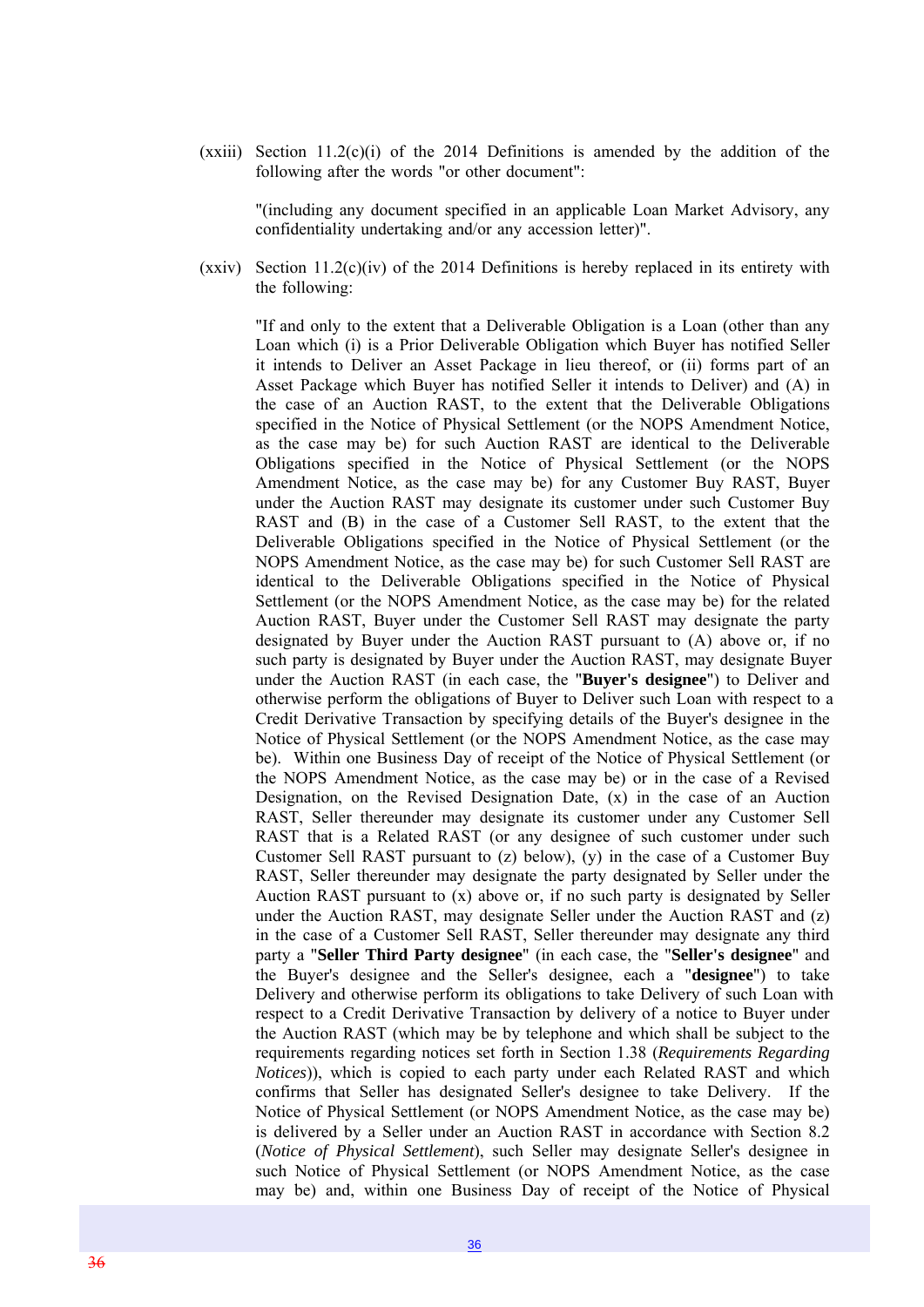Settlement (or NOPS Amendment Notice, as the case may be) or in the case of a Revised Designation, on the Revised Designation Date, a Buyer under an Auction RAST may designate Buyer's designee by delivery of a notice to Seller under the Auction RAST (which may be by telephone and which shall be subject to the requirement regarding notices set forth in Section 1.38 (*Requirements Regarding Notices*)) which is copied to each party under each Related RAST and which confirms that such Buyer has designated Buyer's designee to Deliver.

When making any such designation in accordance with the above, the party making the designation may identify the designee either by name or by reference to a unique identifier agreed upon between the two parties (a "**designee identifier**"), provided that in the case of Seller's designee (if any) sufficient details (such as details of a nominee or an account number) are provided so as to enable effective Delivery to be made. If a designee is identified by a designee identifier, then if Section 9.6 (*Partial Cash Settlement Terms*) applies and the designee wishes to participate in the Quotation process, such designee must identify itself to each party under the Auction RAST and any Related RAST prior to the Valuation Date. If a designee which does not so identify itself would otherwise be determined to be the Relevant Buyer, then the relevant Credit Derivative Transaction shall be deemed to be a Loan Settled Transaction for the purposes of determining the Relevant Buyer only. For the avoidance of doubt, if a designee does not participate in the Quotation process, then the applicability of any Final Price determined by such process shall not be affected.

Within one Business Day of any effective designation being made in accordance with this Section 11.2(c)(iv) (*Additional Representations and Agreements for Physical Settlement*), under a Credit Derivative Transaction, the party that has not made the designation may, by delivery of a notice (a "**Revocation Notice**") to the other party under the Credit Derivative Transaction (which may be by telephone and which shall be subject to the requirements regarding notices set forth in Section 1.38 (*Requirements Regarding Notices*)), which is copied to each party under each Related RAST (or in the case where a designee is identified by a designee identifier, by notice to the relevant Participating Bidder under the Auction RAST, which Participating Bidder will deliver such notice as soon as is reasonably practicable to the designee in accordance with Section 1.38 (*Requirements Regarding Notices*)), confirm that it wishes such designation to be revoked. If a Revocation Notice is received by the relevant parties, any designation to which that Revocation Notice relates shall cease to have effect (except that for the purposes of the 2014 Definitions, "Related RAST" and "Auction RAST" shall retain the meanings given to such terms below) and Buyer and/or Seller, as relevant, shall each resume its obligations under the relevant Credit Derivative Transaction, provided that Buyer and/or Seller, as relevant, may make a further designation in accordance with the preceding paragraphs (a "**Revised Designation**") within one Business Day of receipt of the Revocation Notice or Failed Delivery Notice, as the case may be (such day, a "**Revised Designation Date**").

If Buyer and/or Seller under an Auction RAST make a designation with respect to which no Revocation Notice is received, the Auction RAST and each Related RAST shall be a "**Designated Transaction**" and the designee shall assume the obligation to Deliver or take Delivery, as the case may be (although the obligation to pay the Physical Settlement Amount under the Auction RAST and each Related RAST shall remain unchanged). Such designation shall relieve Buyer of the obligations of Buyer to Deliver and/or Seller of the obligations of Seller to take Delivery, as the case may be, provided that if Delivery does not occur before the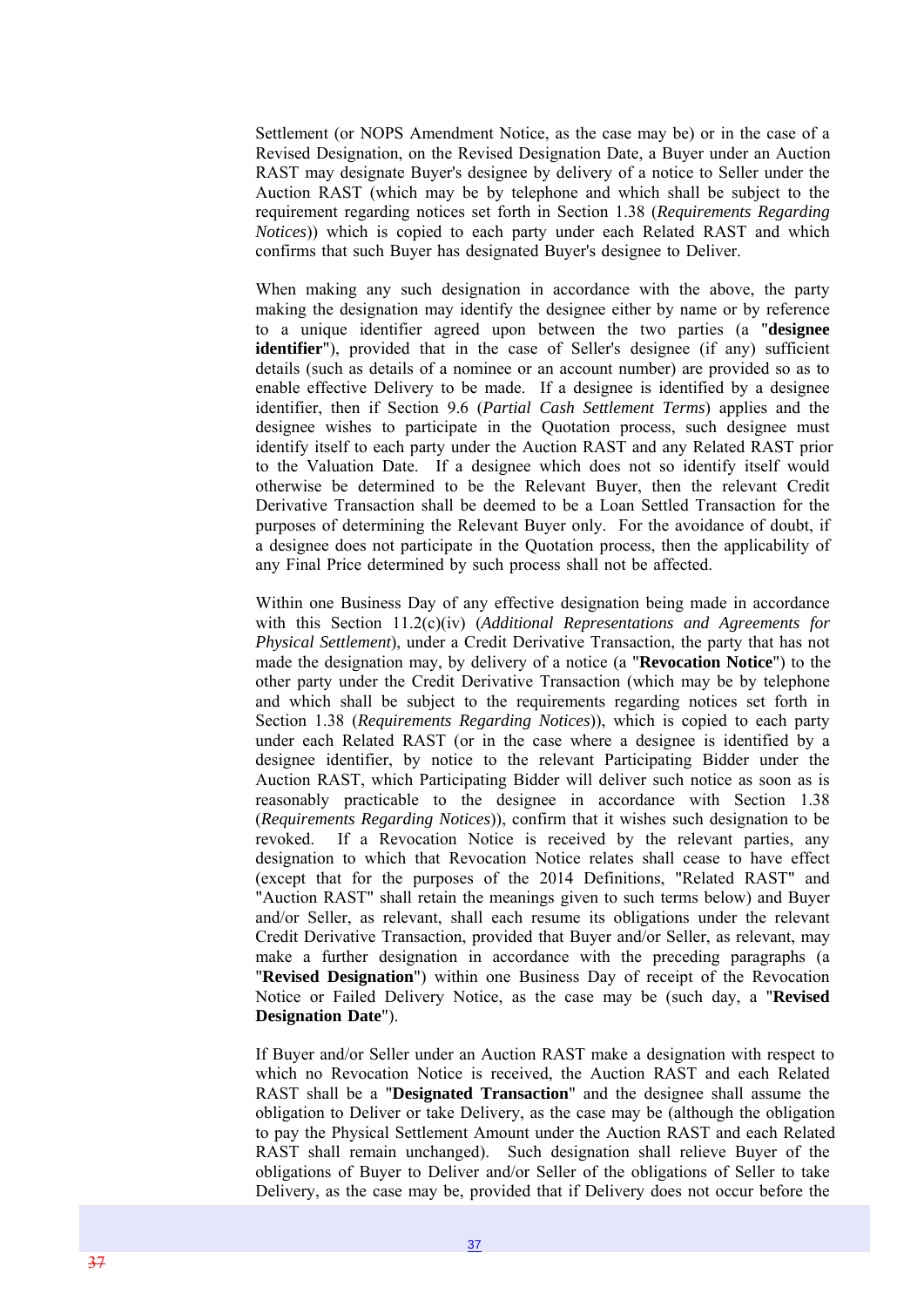day that is five Business Days after the Physical Settlement Date, any designation that has been made shall cease to have effect and Buyer and Seller shall each resume its obligations under the relevant Credit Derivative Transaction.

For the avoidance of doubt, each of Buyer and Seller under the Auction RAST may designate more than one designee with respect to a portion of the Credit Derivative Transaction and the provisions above shall apply to each such designee *mutatis mutandis* with respect to the relevant portion of the Credit Derivative **Transaction** 

If and to the extent that there is no Auction RAST because the same Participating Bidder has entered into both a Customer Buy RAST and a Customer Sell RAST with respect to which the same Loan is specified as a Deliverable Obligation in the Notice of Physical Settlement (or NOPS Amendment Notice, as the case may be), the provisions above shall apply *mutatis mutandis* as though such Participating Bidder were both a Buyer and a Seller under the Auction RAST, Seller under the Customer Buy RAST and Buyer under the Customer Sell RAST, which in each case shall be a Related RAST.

If and to the extent that a Credit Derivative Transaction is a Designated Transaction, if Buyer determines in its sole and absolute discretion that, having used reasonable efforts, Buyer is unable to Deliver to Seller's designee (if any), and/or reasonably believes that Buyer will be unable to Deliver to Seller's designee (if any) on or prior to the date that is five Business Days after the Physical Settlement Date, Buyer may instead notify Seller of such determination by delivery of a notice to Seller (a "**Failed Delivery Notice**"), which may be by telephone and which shall be subject to the requirements regarding notices in Section 1.38 (*Requirements Regarding Notices*), which is copied to each party under each Related RAST (or in the case where a designee is identified by a designee identifier, by notice to the relevant Participating Bidder under the Auction RAST, which Participating Bidder will deliver such notice as soon as is reasonably practicable to the designee in accordance with Section 1.38 (*Requirements Regarding Notices*)), and unless Seller makes a Revised Designation on or prior to the Revised Designation Date, Buyer and/or Seller, as relevant, shall each resume its obligations under the relevant Credit Derivative Transaction as if no such designation has occurred but without prejudice to any other designation which has occurred under any Related RAST or relevant Auction RAST, as the case may be.

If effective Delivery is made pursuant to a Credit Derivative Transaction in accordance with its terms, such Credit Derivative Transaction (or the relevant portion thereof) shall be deemed to be a "**Loan Settled Transaction**".

Notwithstanding the above, with respect to any Deliverable Obligation, either party (the "**designator**") may designate any of its Affiliates (the "**designee**") to Deliver or take Delivery, as the case may be, and otherwise to perform such party's obligations to Deliver or take Delivery, as the case may be, in respect of a Credit Derivative Transaction and the designee may assume such obligations, provided that in the case where it is impossible or illegal for the designator to Deliver or take Delivery in respect of a Credit Derivative Transaction, the designator may designate any third party to whom the non-designating party consents and for whom it is not impossible or illegal to Deliver or accept Delivery, provided that the non-designating party will not unreasonably withhold such consent and provided further that such consent will be deemed given in the case where the relevant designee is a Participating Bidder for whom it is not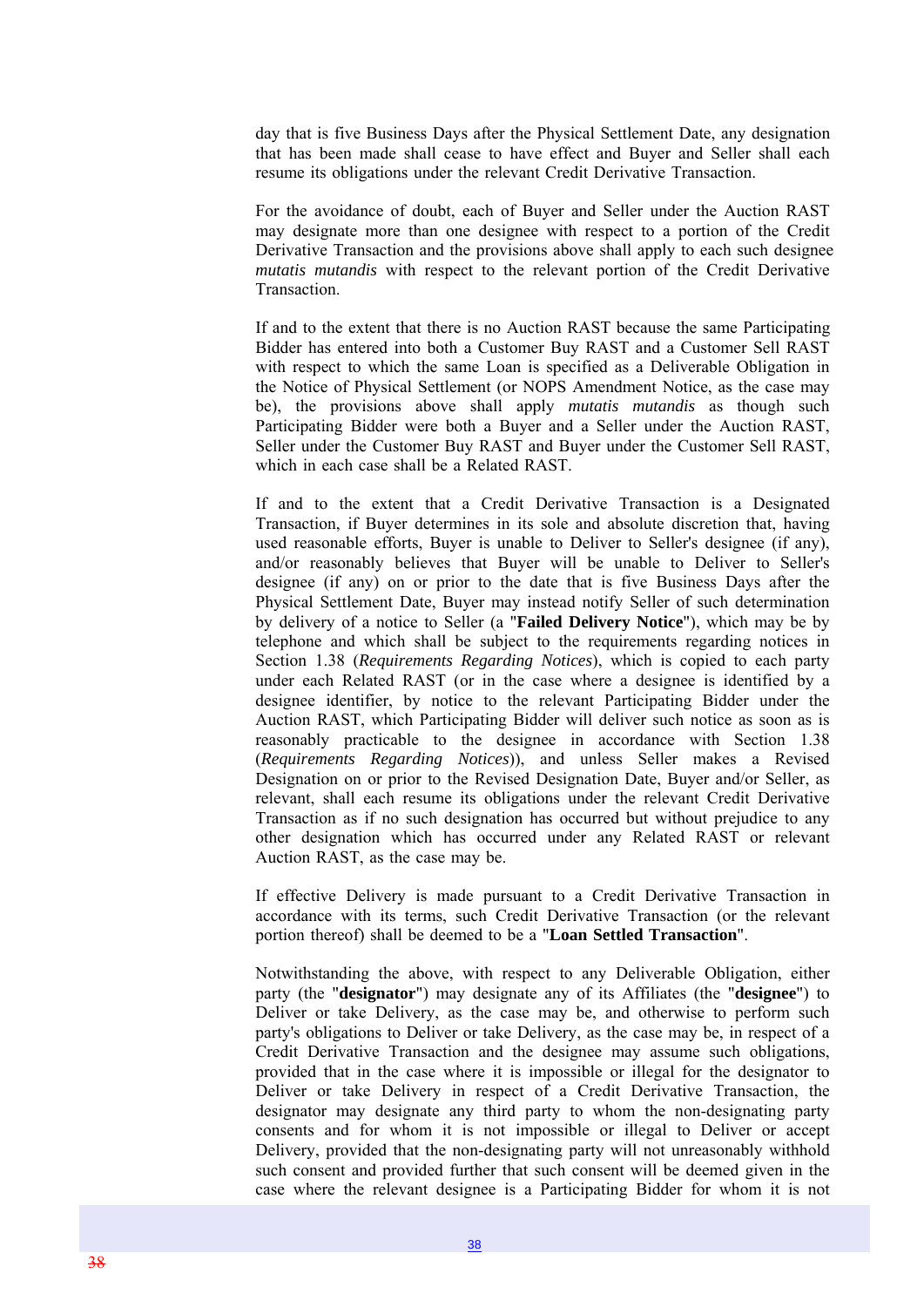impossible or illegal to Deliver or accept Delivery of the relevant Deliverable Obligations. Such designation shall not relieve the designator of any of its obligations under such Credit Derivative Transaction. If the designee has performed the obligations of the designator under such Credit Derivative Transaction, then the designator shall be discharged of its obligations to the other party to the extent of such performance. If, as a result of such designation, (A) it would be illegal due to any applicable law or regulation for the designee to so Deliver or take Delivery, the designator shall not be permitted to designate such designee to Deliver or to take Delivery or (B) such Delivery would give rise to any Tax or any loss or cost to the non-designating party, then the designator shall not be permitted to designate such designee to Deliver or to take Delivery unless the non-designating party has received an indemnity acceptable to it from the designating party with respect to such Tax, loss or cost."

(xxv) The 60 Business Day Cap on Settlement shall not be applicable with respect to any Relevant Transaction Type for which it would otherwise be applicable.

For the purposes of the Representative Auction-Settled Transaction only, the 2014 Definitions shall be deemed to include the following definitions:

- (i) "**Auction RAST**" means a Representative Auction-Settled Transaction between a Participating Bidder as Buyer and a Participating Bidder as Seller formed pursuant to the relevant Credit Derivatives Auction Settlement Terms.
- (ii) "**Customer Buy RAST**" means a Representative Auction-Settled Transaction deemed to be created pursuant to Section 18 of the relevant Credit Derivatives Auction Settlement Terms between a Participating Bidder as Seller and its customer as Buyer.
- (iii) "**Customer Sell RAST**" means a Representative Auction-Settled Transaction deemed to be created pursuant to Section 18 of the relevant Credit Derivatives Auction Settlement Terms between a Participating Bidder as Buyer and its customer as Seller.
- (iv) "**Related RAST**" means with respect to an Auction RAST, a Customer Buy RAST under which Buyer under the Auction RAST has designated its customer to Deliver the Deliverable Obligations and/or a Customer Sell RAST under which Buyer has designated the party specified by Buyer under the Auction RAST to make Delivery of the Deliverable Obligations under such Customer Sell RAST, in each case for which the relevant Notice of Physical Settlement (or NOPS Amendment Notice, as applicable) refers to all or a portion of the same Deliverable Obligations as the Auction RAST.

"**Rounding Amount**" means, if the Relevant Currency is (a) USD or EUR, 1,000 units of the Relevant Currency, unless otherwise specified in Schedule 1 to these Credit Derivatives Auction Settlement Terms, (b) JPY, 100,000 units of the Relevant Currency, unless otherwise specified in Schedule 1 to these Credit Derivatives Auction Settlement Terms, or (c) any other currency, such amount approved by the relevant Convened DC and set forth in Schedule 1 to these Credit Derivatives Auction Settlement Terms.

"**Rounding Convention**" means that, if a Participating Bidder's order is matched in an amount that is not an integral multiple of the Rounding Amount, then the amount to be so matched will be rounded down to the nearest Rounding Amount. The difference between the total amounts of all orders having been filled Pro Rata and the total of all rounded down amounts will be allocated in amounts equal to the Rounding Amount one at a time to Participating Bidders in order,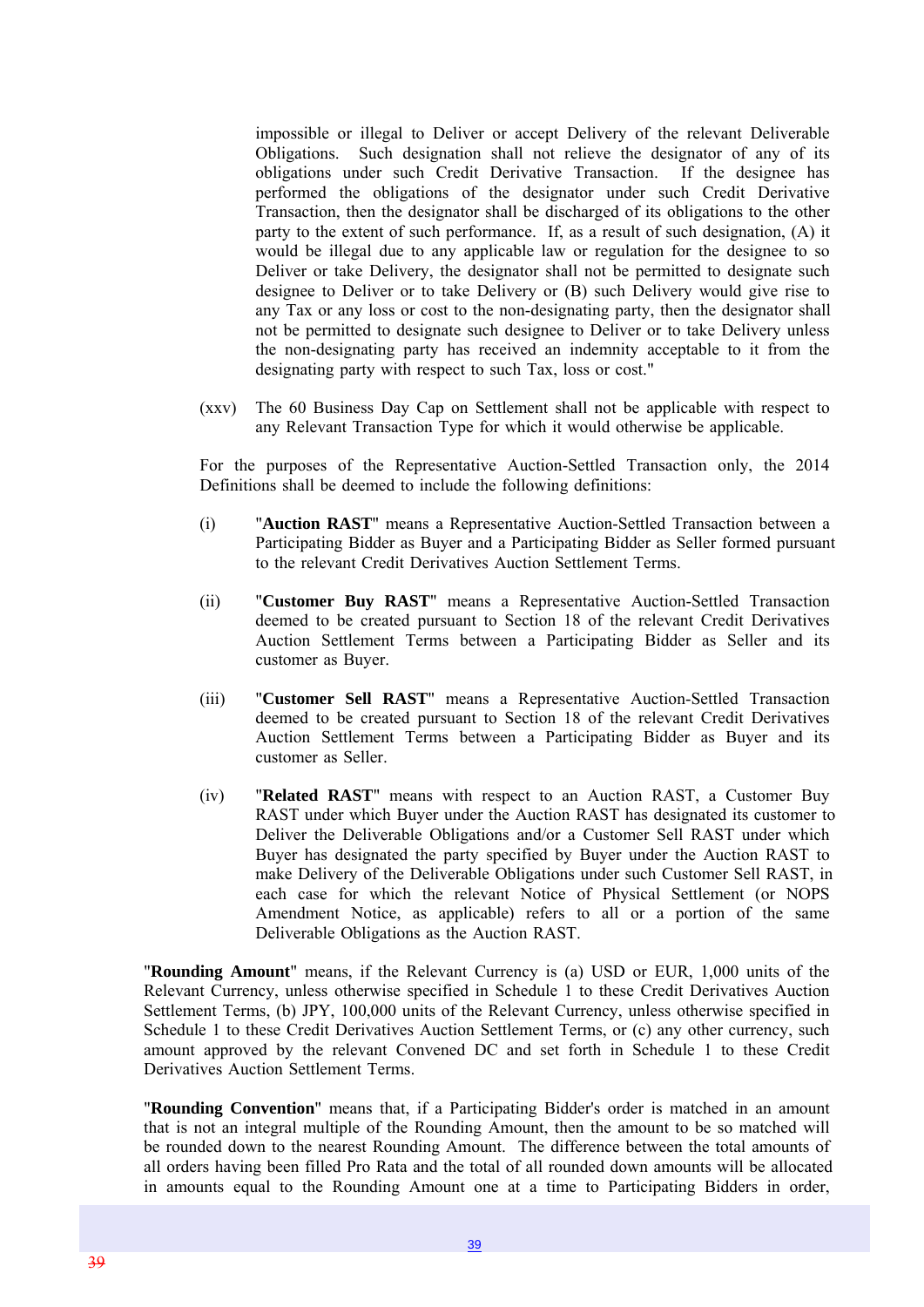beginning with the Participating Bidder with the order stating the largest Quotation Amount at the same price. In the event that there are Participating Bidders with identical orders of such type, Rounding Amounts will be allocated first to the Participating Bidder whose orders were received first by the Administrators. Any residual amounts which are in aggregate less than the Rounding Amount shall be disregarded.

"**Rules**" has the meaning set forth in the introduction to these Credit Derivatives Auction Settlement Terms.

"**Seller M(M)R Trade**" has the meaning set forth in the definition of Covered Non-Swaption Transaction.

"**Single Name Swaption**" means any unexercised option to enter into a Credit Derivative Transaction that is a Covered Non-Swaption Transaction that references not more than one Reference Entity.

"**Subsequent Bidding Information**" has the meaning set forth in Section 14 of these Credit Derivatives Auction Settlement Terms.

"**Subsequent Bidding Information Publication Time**" has the meaning set forth in Schedule 1 to these Credit Derivatives Auction Settlement Terms.

"**Subsequent Bidding Period**" means (a) the Originally Scheduled Subsequent Bidding Period, (b) such period that lasts longer than or occurs later than such Originally Scheduled Subsequent Bidding Period, as the Administrators may prescribe if they determine (in their sole and absolute discretion) that such modified period is required to preserve the integrity of the Auction or (c), if the auction procedure described in Sections 4 and 5(a) and 5(c) of these Credit Derivatives Auction Settlement Terms must be repeated pursuant to Section 13 of these Credit Derivatives Auction Settlement Terms, the time period (whether less than, equal to or longer than the Originally Scheduled Subsequent Bidding Period, as the Administrators may prescribe, in their sole and absolute discretion, to preserve the integrity of the Auction) occurring (i) at such time(s) specified by the Administrators after such Originally Scheduled Subsequent Bidding Period on the Auction Date or (ii) at such time(s) specified by the Administrators on a subsequent Business Day, as applicable, pursuant to Section 13 of these Credit Derivatives Auction Settlement Terms, until the earlier of the Auction Final Price Determination Date or the occurrence of an Auction Cancellation Date.

"**Touching Market**" means any Matched Market for which the Initial Market Bid and Initial Market Offer are equal.

"**Tradeable Market**" means any Matched Market that is a Crossing Market or a Touching Market.

"**Underlying CDS**" means, with respect to a Single Name Swaption or Portfolio Swaption, the underlying Credit Derivative Transaction to which the relevant option relates, provided that such underlying Credit Derivative Transaction is not an Excluded Index Transaction or an Excluded Non-Index Transaction.

"**Unmatched Limit Order**" has the meaning set forth in Section 11 of these Credit Derivatives Auction Settlement Terms.

"**USD**" means the lawful currency of the United States of America.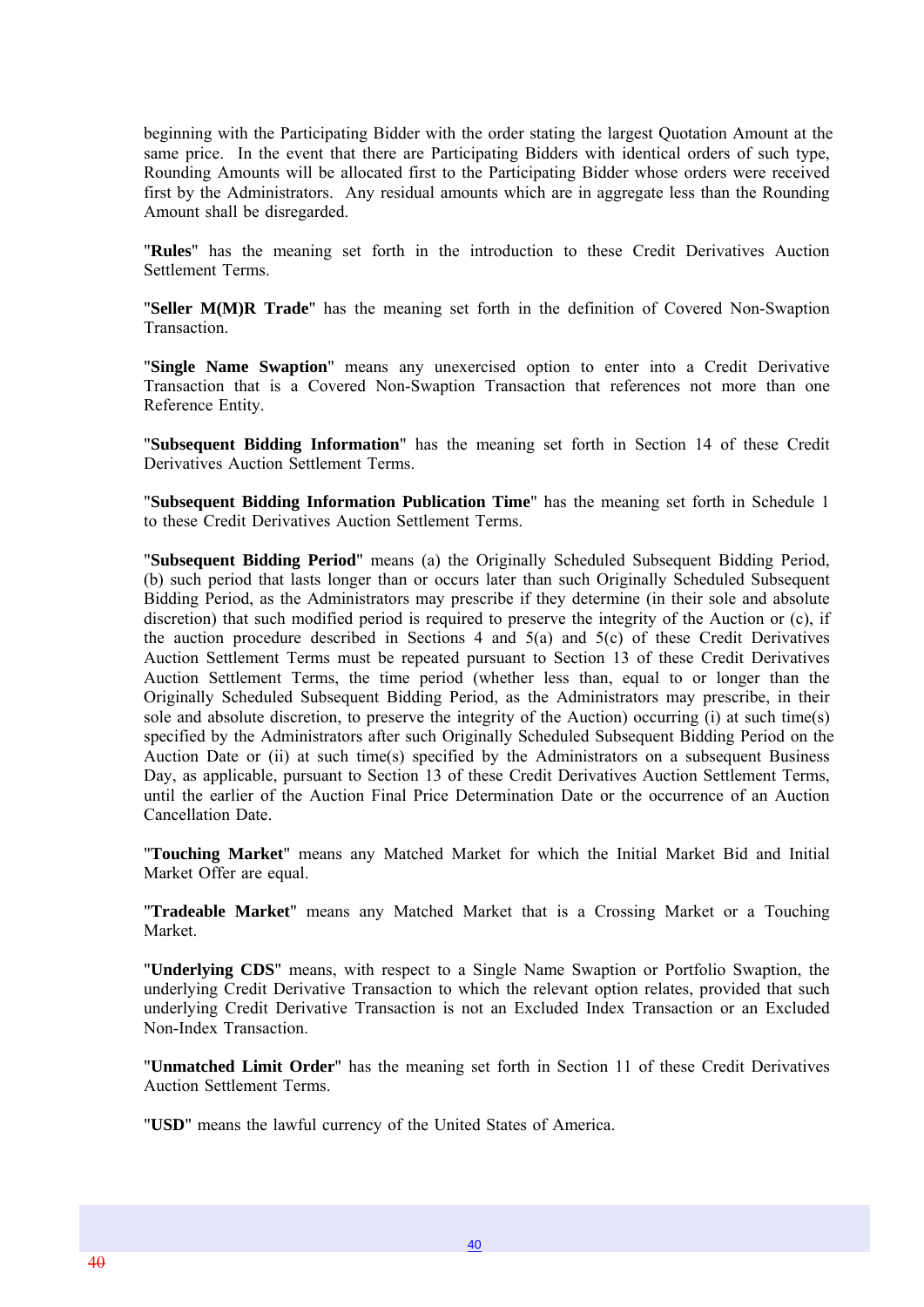"**Valid Initial Market Submission**" means, with respect to a Participating Bidder, an Initial Market Submission submitted by such Participating Bidder and received by the Administrators during the Initial Bidding Period.

"**Valid Limit Order Submission**" means, with respect to a Participating Bidder, a Limit Order Submission submitted by such Participating Bidder and received by the Administrators during the Subsequent Bidding Period.

"**Valid Physical Settlement Request**" means, with respect to a Participating Bidder, a Physical Settlement Request submitted by such Participating Bidder and received by the Administrators during the Initial Bidding Period.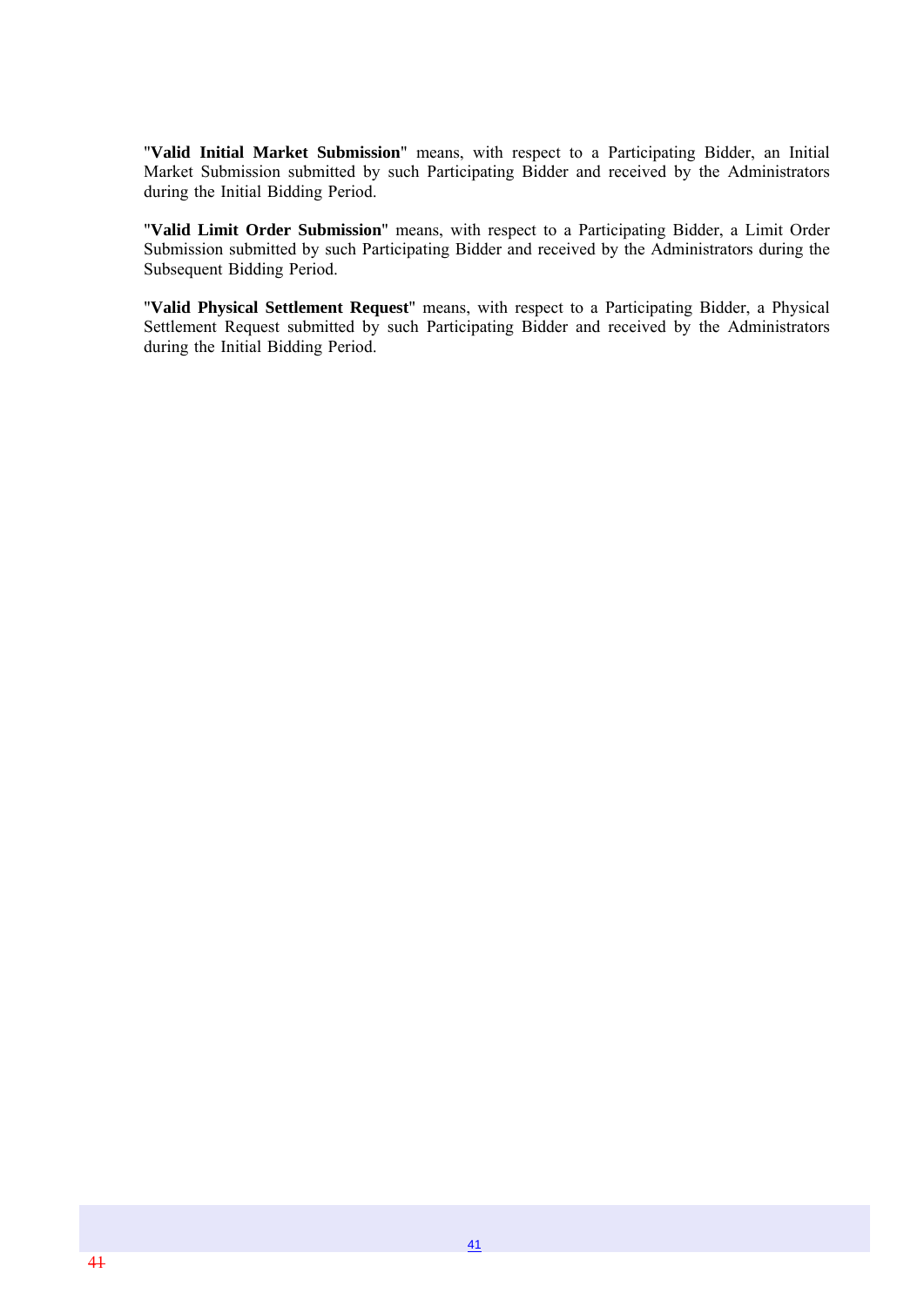#### **Schedule 1**

#### **2017 iHeart CommunicationsGenOn Energy, Inc. Credit Event Auction-Specific Terms**

This Schedule 1 sets out the following auction-specific terms applicable to these Credit Derivatives Auction Settlement Terms:

"**Affected Reference Entity**" means iHeart CommunicationsGenOn Energy, Inc..

"**Auction Date**" means February 2July 11, 2017.

"**Auction Settlement Date**" means the later of (a) the date that is three Business Days following the Auction Final Price Determination Date and (b) February 7July 14, 2017.

"**Cap Amount**" means 1.00 percent.

"**Credit Event Resolution Request Date**" means (a) December 20, 2016 for Credit Derivative Transactions incorporating (i) the 2014 Definitions or (ii) the 2003 Definitions with a Scheduled Termination Date of December 20, 2016 and (b) December 21, 2016 for Credit Derivative Transactions incorporating the 2003 Definitions with a Scheduled Termination Date after December 20, 2016.June 14, 2017.

#### "**Deliverable Obligation Terms**" means:

For Credit Derivative Transactions incorporating the 2014 Definitions:

| Deliverable Obligation Category | Deliverable Obligation Characteristics                                                                                                         |
|---------------------------------|------------------------------------------------------------------------------------------------------------------------------------------------|
| Bond or Loan                    | Not Subordinated<br>Specified Currency<br>Assignable Loan<br>Consent Required Loan<br>Transferable<br>Maximum Maturity: 30 years<br>Not Bearer |

For Credit Derivative Transactions incorporating the 2003 Definitions:

| Deliverable Obligation Category | Deliverable Obligation Characteristics                                                                                                             |
|---------------------------------|----------------------------------------------------------------------------------------------------------------------------------------------------|
| Bond or Loan                    | Not Subordinated<br>Specified Currency<br>Not Contingent<br>Assignable Loan<br>Consent Required Loan<br>Transferable<br>Maximum Maturity: 30 years |
|                                 | Not Bearer                                                                                                                                         |

"**Designated Range of Scheduled Termination Dates**" is not applicable.

"**Final Maturity Bucket**" is not applicable.

"**Initial Bidding Information Publication Time**" means  $11:3010:30$  a.m. Relevant City Time.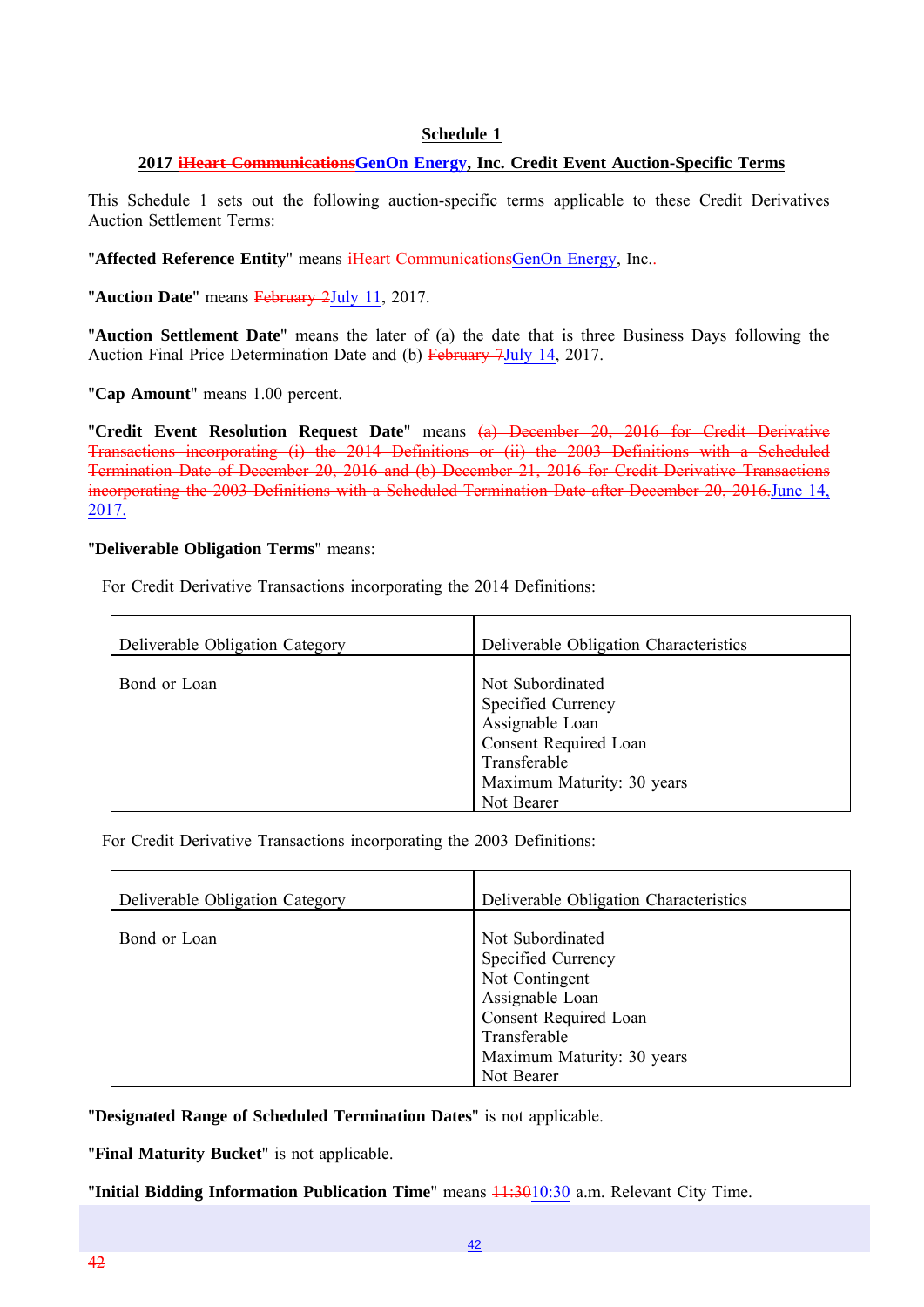"**Initial Market Quotation Amount**" means USD 2,000,000.

"**Maximum Initial Market Bid-Offer Spread**" means 2.00 percent.

"**Minimum Number of Valid Initial Market Submissions**" means 8 Valid Initial Market Submissions.

"**Originally Scheduled Auction Currency Fixing Date**" means February 1July 10, 2017.

"**Originally Scheduled Initial Bidding Period**" means the period between 9:45 a.m. and 10:00 a.m. Relevant City Time.

"**Originally Scheduled Subsequent Bidding Period**" means the period between 12:45 p.m. and 1:00 p.m. Relevant City Time.

"**Other Initial Bidding Period**" means the "Initial Bidding Period" as such term is defined in the 2017 iHeart Communications, Inc. LCDS Auction Settlement Terms, as published by ISDAis not applicable.

"**Other Originally Scheduled Initial Bidding Period**" means the "Originally Scheduled Initial Bidding Period" as such term is defined in the 2017 iHeart Communications, Inc. LCDS Auction Settlement Terms, as published by ISDAis not applicable.

"**Other Originally Scheduled Subsequent Bidding Period**" means the "Originally Scheduled Subsequent Bidding Period" as such term is defined in the 2017 iHeart Communications, Inc. LCDS Auction Settlement Terms, as published by ISDA is not applicable.

"**Other Subsequent Bidding Period**" means the "Subsequent Bidding Period" as such term is defined in the 2017 iHeart Communications, Inc. LCDS Auction Settlement Terms, as published by ISDAis not applicable.

"**Quotation Amount Increment**" means USD 1,000.

"**RAST Notional Amount Increment**" means USD 1,000,000.

"**Reference Auction Obligation**" is not specified.

"**Relevant Credit Derivatives Physical Settlement Matrix**" means the Credit Derivatives Physical Settlement Matrix published by ISDA on May 25, 2016.

"**Relevant Credit Event**" means the Failure to PayBankruptcy that is the subject of DC Issue 20161216012017061401.

"**Relevant Currency**" means USD.

"**Relevant Pricing Increment**" means one-eighth of one percentage point.

"**Relevant Transaction Type(s)**" means North American Corporate / Standard North American Corporate.

"**Rounding Amount**" means USD1,000.

"**Subsequent Bidding Information Publication Time**" means 3:002:00 p.m. Relevant City Time.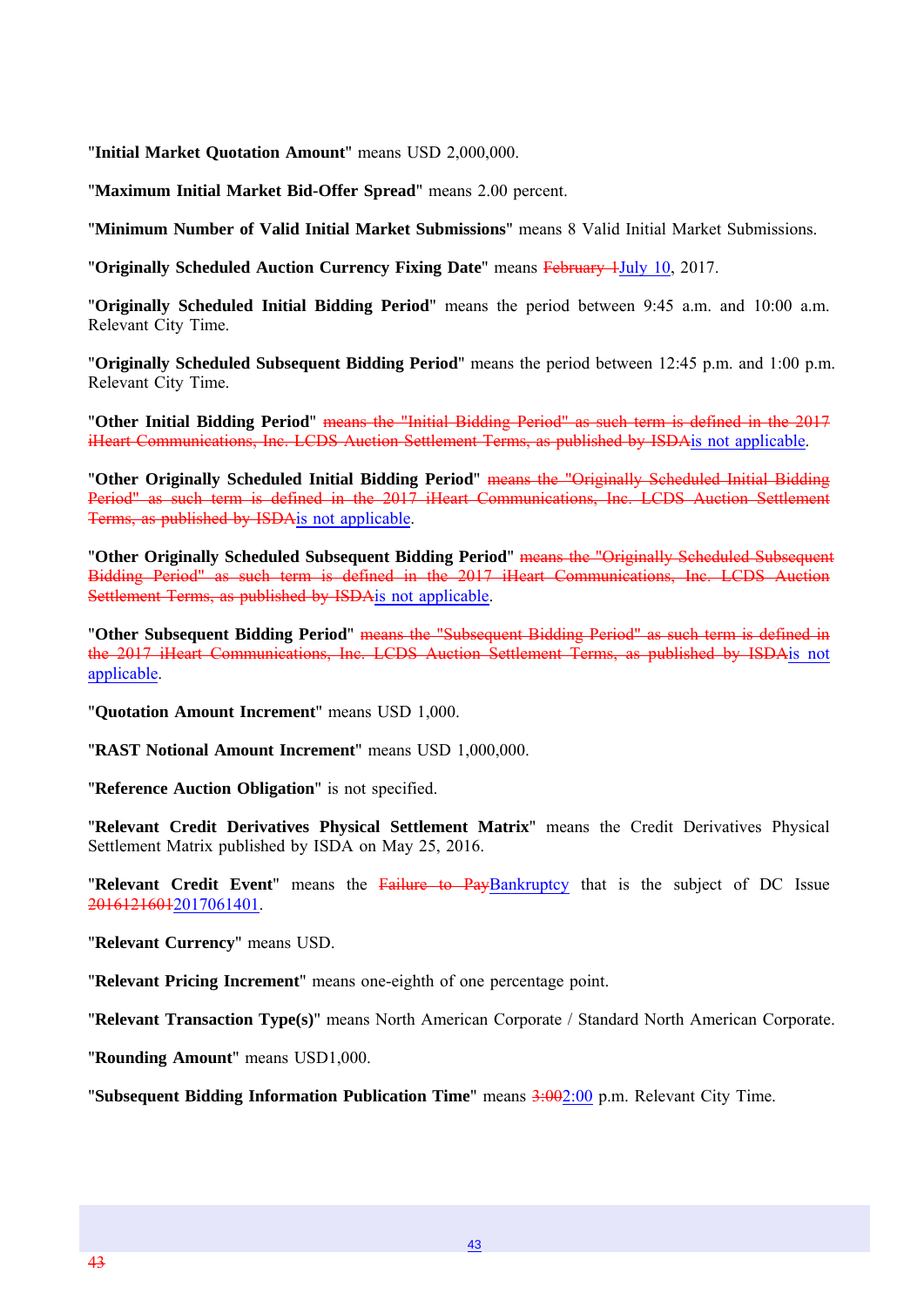#### **Schedule 2**

#### **2017 iHeart CommunicationsGenOn Energy, Inc. Credit Event Fixed Rate Accrual Amendments**

The provisions of the relevant documentation that govern the accrual of Fixed Rates and the payment of Fixed Amounts under each specified category of Auction Covered Transaction following an Event Determination Date with respect to the Affected Reference Entity shall be amended as follows:

(a) **Single name CDS transactions.** The documentation relating to each Auction Covered Transaction that references only the Affected Reference Entity (other than a Single Name Swaption) is amended as follows:

> Notwithstanding anything to the contrary in the documentation governing the Auction Covered Transaction:

- (i) if the first Fixed Rate Payer Payment Date after the Credit Event Resolution Request Date occurs (or would have occurred but for the Credit Event) before the Auction Settlement Date or the date that is five Business Days following the Auction Cancellation Date, as applicable (such date, the "**Accrual Reference Date**"):
	- (A) the Fixed Rate on the Auction Covered Transaction shall accrue to but excluding the final Fixed Rate Payer Payment Date (the "**Final Fixed Rate Payer Payment Date**") which occurs (or would have occurred but for the Credit Event) in the period from but excluding the Credit Event Resolution Request Date to but excluding the Accrual Reference Date (or, if such Final Fixed Rate Payer Payment Date is the Scheduled Termination Date, to and including such Scheduled Termination Date) for purposes of determining the payment due on each Fixed Rate Payer Payment Date occurring (or which would have occurred but for the Credit Event) in such period; and
	- (B) a rebate of such Fixed Rate accrual on the Auction Covered Transaction for the period from but excluding the Credit Event Resolution Request Date to but excluding the Final Fixed Rate Payer Payment Date (or, if such Final Fixed Rate Payer Payment Date is the Scheduled Termination Date, to and including such Scheduled Termination Date) will be paid by Seller to Buyer on the Accrual Reference Date; or
- (ii) if the first Fixed Rate Payer Payment Date after the Credit Event Resolution Request Date occurs (or would have occurred but for the Credit Event) on or after the Accrual Reference Date: (A) the Fixed Rate on the Auction Covered Transaction shall accrue to and including the Credit Event Resolution Request Date; and (B) the resulting Fixed Amount in respect of the Affected Reference Entity shall be paid on the Accrual Reference Date, with no rebate.
- (b) **Untranched transactions.** The documentation relating to each Auction Covered Transaction that is an untranched transaction is amended as follows:

Notwithstanding anything to the contrary in the documentation governing the Auction Covered Transaction:

(i) if the first Fixed Rate Payer Payment Date after the Credit Event Resolution Request Date occurs (or would have occurred but for the Credit Event) before the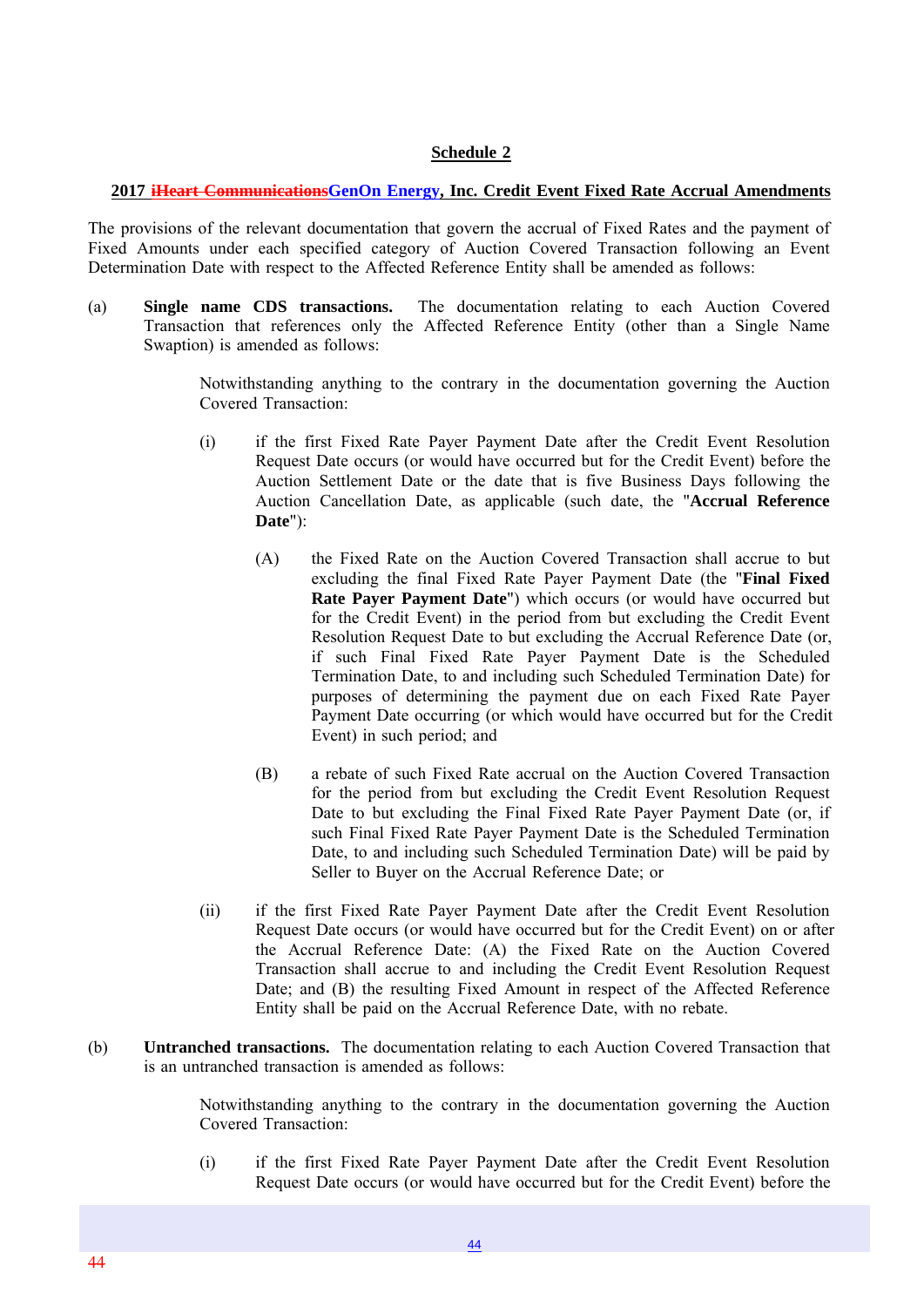Auction Settlement Date or the date that is five Business Days following the Auction Cancellation Date, as applicable (such date, the "**Accrual Reference Date**"):

- (A) the Fixed Rate on the Auction Covered Transaction or the Affected Portion thereof, as applicable, shall accrue to but excluding the final Fixed Rate Payer Payment Date (the "**Final Fixed Rate Payer Payment Date**") which occurs (or would have occurred but for the Credit Event) in the period from but excluding the Credit Event Resolution Request Date to but excluding the Accrual Reference Date (or, if such Final Fixed Rate Payer Payment Date is the Scheduled Termination Date, to and including such Scheduled Termination Date) for purposes of determining the payment due on each Fixed Rate Payer Payment Date occurring (or which would have occurred but for the Credit Event) in such period; and
- (B) a rebate of such Fixed Rate accrual on the Auction Covered Transaction or the Affected Portion thereof, as applicable, for the period from but excluding the Credit Event Resolution Request Date to but excluding the Final Fixed Rate Payer Payment Date (or, if such Final Fixed Rate Payer Payment Date is the Scheduled Termination Date, to and including such Scheduled Termination Date) will be paid by Seller to Buyer on the Accrual Reference Date; or
- (ii) if the first Fixed Rate Payer Payment Date after the Credit Event Resolution Request Date occurs (or would have occurred but for the Credit Event) on or after the Accrual Reference Date: (A) the Fixed Rate on the Auction Covered Transaction or the Affected Portion thereof, as applicable, shall accrue to and including the Credit Event Resolution Request Date; and (B) the resulting Fixed Amount in respect of the Affected Reference Entity shall be paid on the Accrual Reference Date, with no rebate.
- (c) **Tranched transactions.** The documentation relating to each Auction Covered Transaction that is a tranched transaction is amended as follows:

Notwithstanding anything to the contrary in the documentation governing the Auction Covered Transaction:

- (i) if the first Fixed Rate Payer Payment Date after the Credit Event Resolution Request Date occurs (or would have occurred but for the Credit Event) before the Auction Settlement Date or the date that is five Business Days following the Auction Cancellation Date, as applicable (such date, the "**Accrual Reference Date**"):
	- (A) the Fixed Rate shall accrue as if no Credit Event had occurred with respect to the Affected Reference Entity to but excluding the final Fixed Rate Payer Payment Date (the "**Final Fixed Rate Payer Payment Date**") which occurs (or would have occurred but for the Credit Event) in the period from but excluding the Credit Event Resolution Request Date to but excluding the Accrual Reference Date (or, if such Final Fixed Rate Payer Payment Date is the Scheduled Termination Date, to and including such Scheduled Termination Date) for purposes of determining the payment due on each Fixed Rate Payer Payment Date occurring (or which would have occurred but for the Credit Event) in such period; and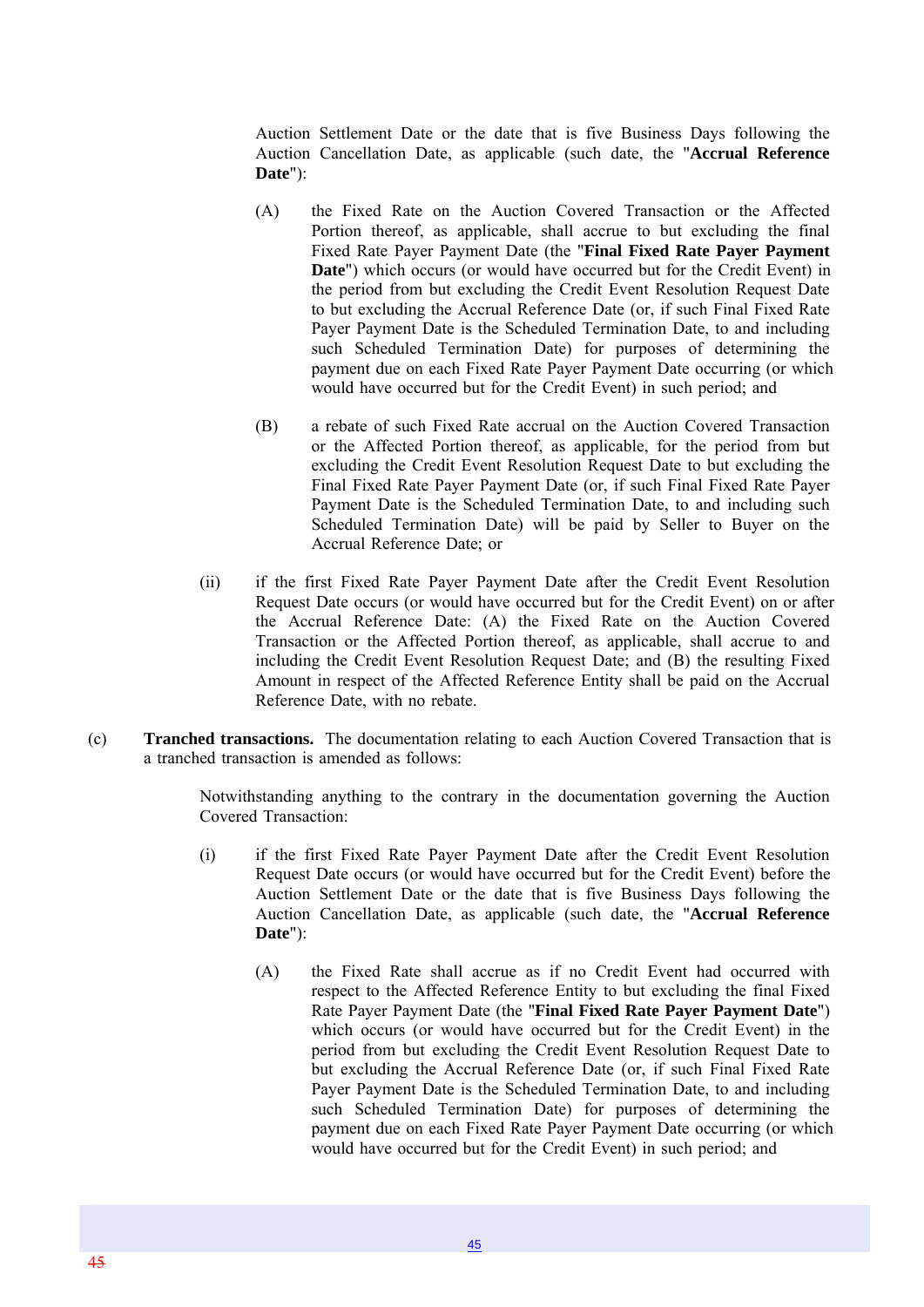- (B) without duplication of any rebate payable under the documentation governing such Auction Covered Transaction, a rebate of such Fixed Rate accrual on the Affected Portion equal to the reduction in the Outstanding Swap Notional Amount for the Incurred Loss Amount, if any, and/or Incurred Recovery Amount, if any, with respect to the Affected Reference Entity for the period (if any) from and including the calendar day immediately following the Credit Event Resolution Request Date to but excluding such Final Fixed Rate Payer Payment Date (or, if such Final Fixed Rate Payer Payment Date is the Scheduled Termination Date, to and including such Scheduled Termination Date) will be paid by Seller to Buyer on the Accrual Reference Date; or
- (ii) if no Fixed Rate Payer Payment Date occurs (or would have occurred but for the Credit Event) in the period from but excluding the Credit Event Resolution Request Date to but excluding the Accrual Reference Date:
	- (A) the Fixed Rate shall accrue as if an Event Determination Date with respect to the Affected Reference Entity had occurred on the Credit Event Resolution Request Date;
	- (B) a Fixed Amount accrual in respect of the reduction in the Outstanding Swap Notional Amount for the Incurred Loss Amount, if any, and/or Incurred Recovery Amount, if any, with respect to the Affected Portion for the relevant Fixed Rate Payer Calculation Period through and including the Credit Event Resolution Request Date shall be paid on the Accrual Reference Date; and
	- (C) the Fixed Amount accrual payable on such Fixed Rate Payer Payment Date shall be calculated as if the Outstanding Swap Notional Amount were reduced by the Incurred Loss Amount, if any, and/or the Incurred Recovery Amount, if any, with respect to the Affected Reference Entity on the first day of the relevant Fixed Rate Payer Calculation Period, with no rebate.

Notwithstanding anything to the contrary in the relevant documentation, the Cash Settlement Amount (if any) in respect of the Affected Portion shall be payable on the Auction Settlement Date determined pursuant to these Credit Derivatives Auction Settlement Terms.

For the purposes of this Schedule 2, "Outstanding Swap Notional Amount", "Incurred Loss Amount" and "Incurred Recovery Amount" have the meanings specified in the relevant forms published by CDS IndexCo LLC, Markit North America, Inc., or any predecessor or successor thereto (or, if the relevant tranched transaction is documented under another form of documentation, meanings analogous thereto, to the extent applicable).

(d) **Recovery Lock Transactions.** The documentation relating to each Auction Covered Transaction that is a Recovery Lock Transaction is amended as follows:

> Notwithstanding anything to the contrary in the documentation, the final Fixed Rate Payer Calculation Period in respect of the Fixed Amount payable in respect of the Affected Reference Entity shall end on, and include, the Credit Event Resolution Request Date and the resulting Fixed Amount shall be paid on the Auction Settlement Date or the date that is five Business Days following the Auction Cancellation Date, as applicable.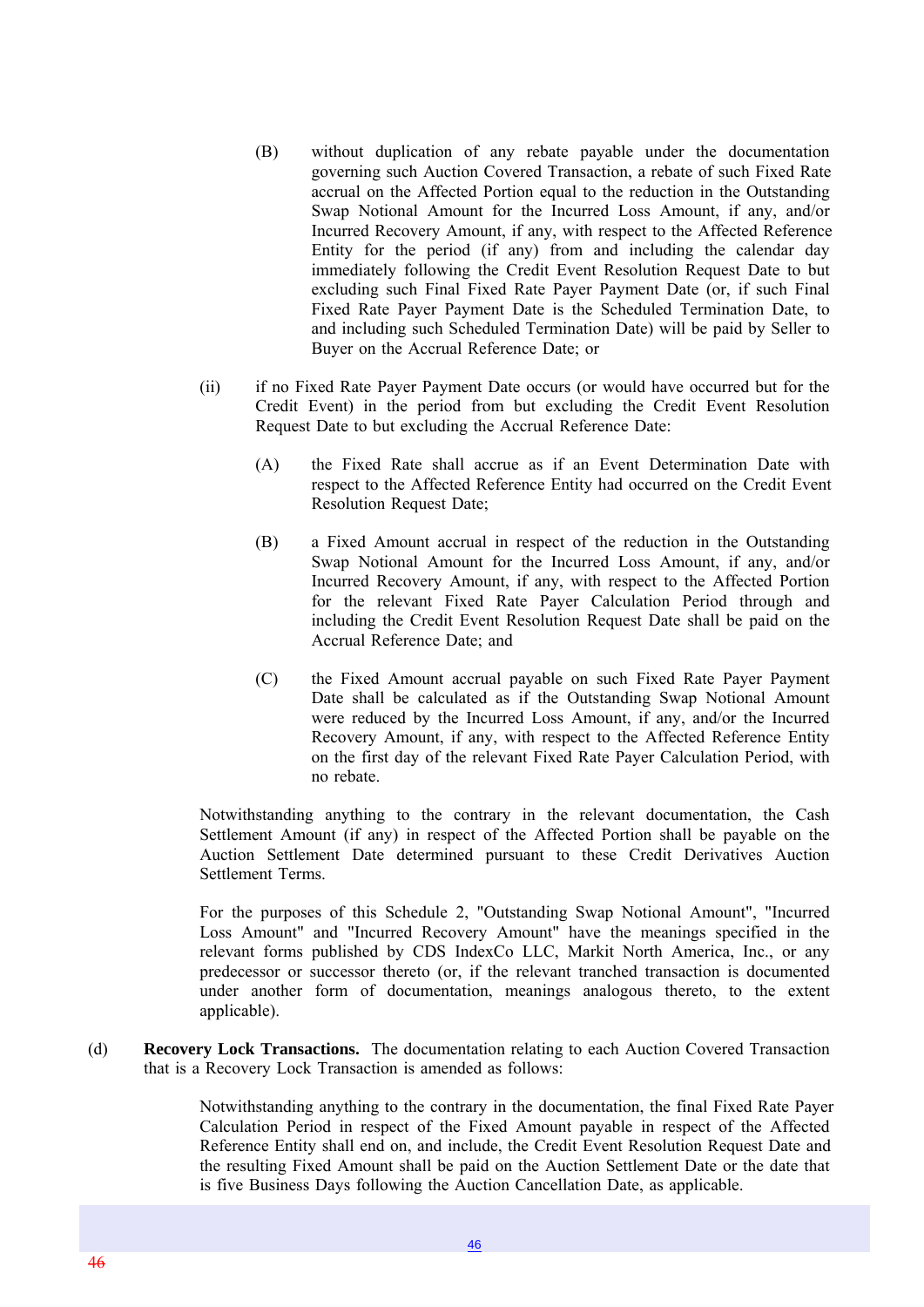(e) **Nth to Default Transactions.** The documentation relating to each Auction Covered Transaction that is an Nth to Default Transaction is amended as follows:

> Notwithstanding anything to the contrary in the documentation, the final Fixed Rate Payer Calculation Period in respect of the Fixed Amount payable in respect of the Affected Reference Entity shall end on, and include, the Credit Event Resolution Request Date and the resulting Fixed Amount shall be paid on the Auction Settlement Date or the date that is five Business Days following the Auction Cancellation Date, as applicable.

(f) **Portfolio Swaptions.** The documentation relating to each Auction Covered Transaction that is a Portfolio Swaption is amended to provide that: (x) no Accrued Amount in respect of the Affected Portion will be deducted from the Strike Adjustment Amount ("Accrued Amount" and "Strike Adjustment Amount" having the meanings specified in the relevant Swaption template (Master Confirmation as Underlying) published by CDS IndexCo LLC, Markit North America, Inc., or any predecessor or successor thereto, or, if the relevant Portfolio Swaption is documented under another form of documentation, meanings analogous thereto, to the extent applicable); and (y) the related Underlying CDS is deemed to be amended as follows:

> Notwithstanding anything to the contrary in the documentation for the relevant Portfolio Swaption or the documentation for the underlying credit default swap:

- (i) if the Portfolio Swaption is effectively exercised on or prior to the third Business Day prior to the Auction Settlement Date or the date that is five Business Days following the Auction Cancellation Date, as applicable (such date, the "**Accrual Reference Date**"): (A) the seller of protection in the underlying transaction will pay to the buyer of protection in the underlying transaction, on the third business day after the day on which such Portfolio Swaption is effectively exercised, the Fixed Amount in respect of the Affected Reference Entity (as defined in the documentation for the underlying credit default swap transaction) for the Fixed Rate Payer Calculation Period beginning on the Fixed Rate Payer Payment Date for the underlying transaction immediately prior to the date on which the Portfolio Swaption is effectively exercised and ending on, and including, the Credit Event Resolution Request Date; and (B) the buyer of protection in the underlying transaction will not pay to the seller in such underlying transaction any Fixed Amount in respect of the Affected Reference Entity; and
- (ii) if the Portfolio Swaption is effectively exercised after the third Business Day prior to the Accrual Reference Date, neither party will pay to the other any Fixed Amount in respect of the Affected Reference Entity.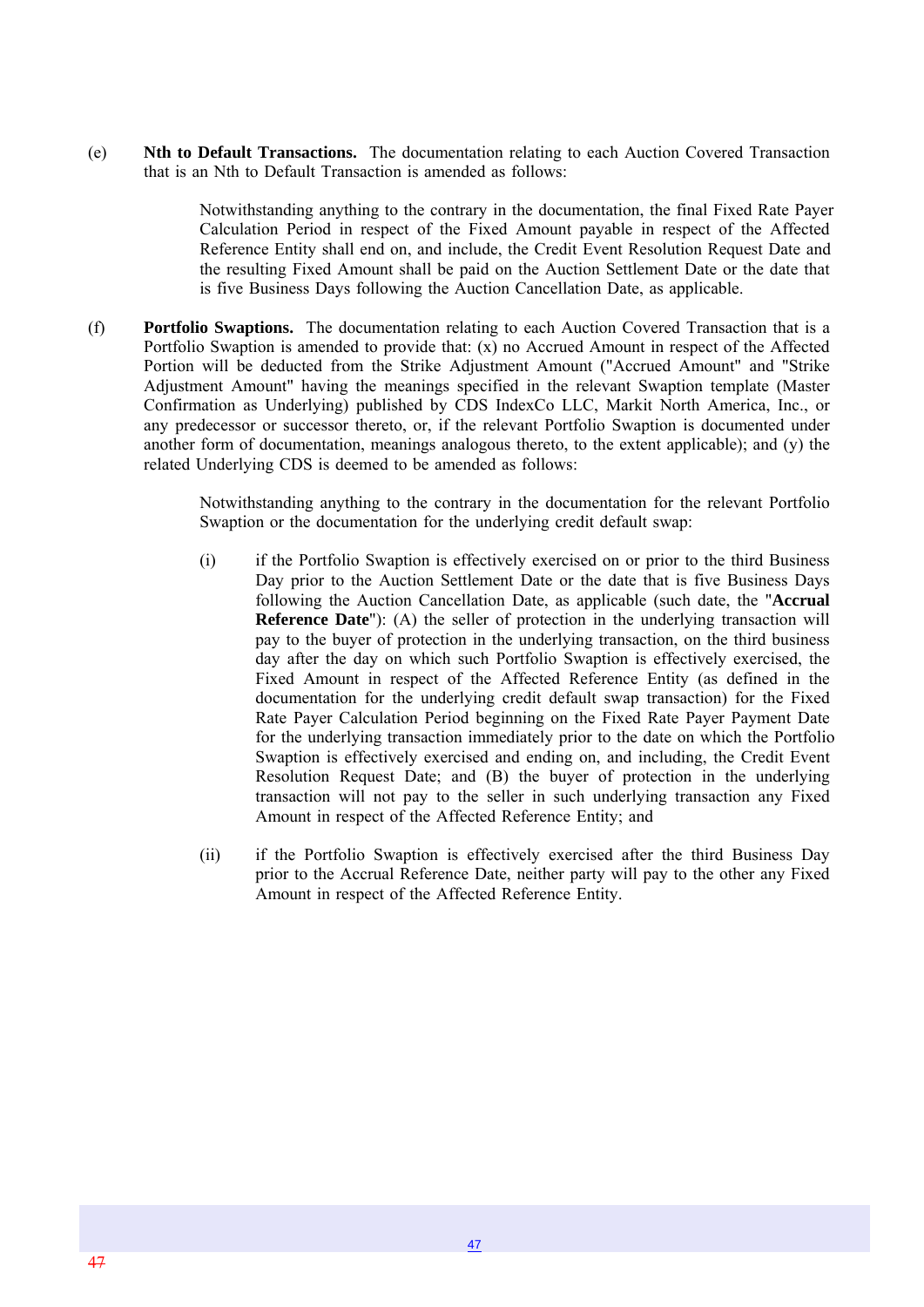EXHIBIT 1 to the 2017 iHeart CommunicationsGenOn Energy, Inc. Credit Derivatives Auction Settlement Terms

**Form of Participating Bidder Letter**

#### **[Letterhead of Participating Bidder]**

**[Date]**

**Markit Group Limited**

**Send to: cea@markit.com**

**Creditex Brokerage LLP or Creditex Securities Corporation, as applicable, in its capacity as the Relevant Creditex Entity**

**Send to: CEA@creditex.com**

**International Swaps and Derivatives Association, Inc.**

#### **Send to: ceba@isda.org**

Dear Sirs

We write to inform you that we wish to be a "Participating Bidder" with respect to each auction to be held for the purpose of settling credit derivatives transactions referencing iHeart CommunicationsGenOn Energy, Inc. (each, an "**Auction**"). Capitalized terms used in this Participating Bidder Letter but not defined herein shall have the meanings specified in the 2017 iHeart CommunicationsGenOn Energy, Inc. Credit Derivatives Auction Settlement Terms governing each such Auction as published by the International Swaps and Derivatives Association, Inc. on January 24July 6, 2017 (the "**Credit Derivatives Auction Settlement Terms**").

We hereby notify you that it is our intention that, pursuant to the Credit Derivatives Auction Settlement Terms, any Dealer Physical Settlement Request we submit with respect to an Auction will, at the time of submission, be, to the best of our knowledge and belief, on the same side of the market as, and will not exceed, our Market Position.

By signing and returning this Participating Bidder Letter to you, we represent, as of the date of this Participating Bidder Letter, that:

- (a) from time to time we regularly trade, or one of our Affiliates regularly trades, in one or more obligations of the types of obligations listed as Deliverable Obligations in the secondary market and/or we regularly trade, or one of our Affiliates regularly trades, credit default swaps with iHeart CommunicationsGenOn Energy, Inc. as the Reference Entity;
- (b) either:
	- (i) we have, or one of our Affiliates has, participated as a Participating Bidder in no fewer than either five or, if fewer, all Non-LCDS Auctions that have been held during the twelve calendar months immediately preceding the date of this letter and for which one or more of the Relevant Transaction Types specified in the Credit Derivatives Auction Settlement Terms was also a Relevant Transaction Type for purposes of each such Non-LCDS Auction, provided that for purposes of this representation, the auction exemptions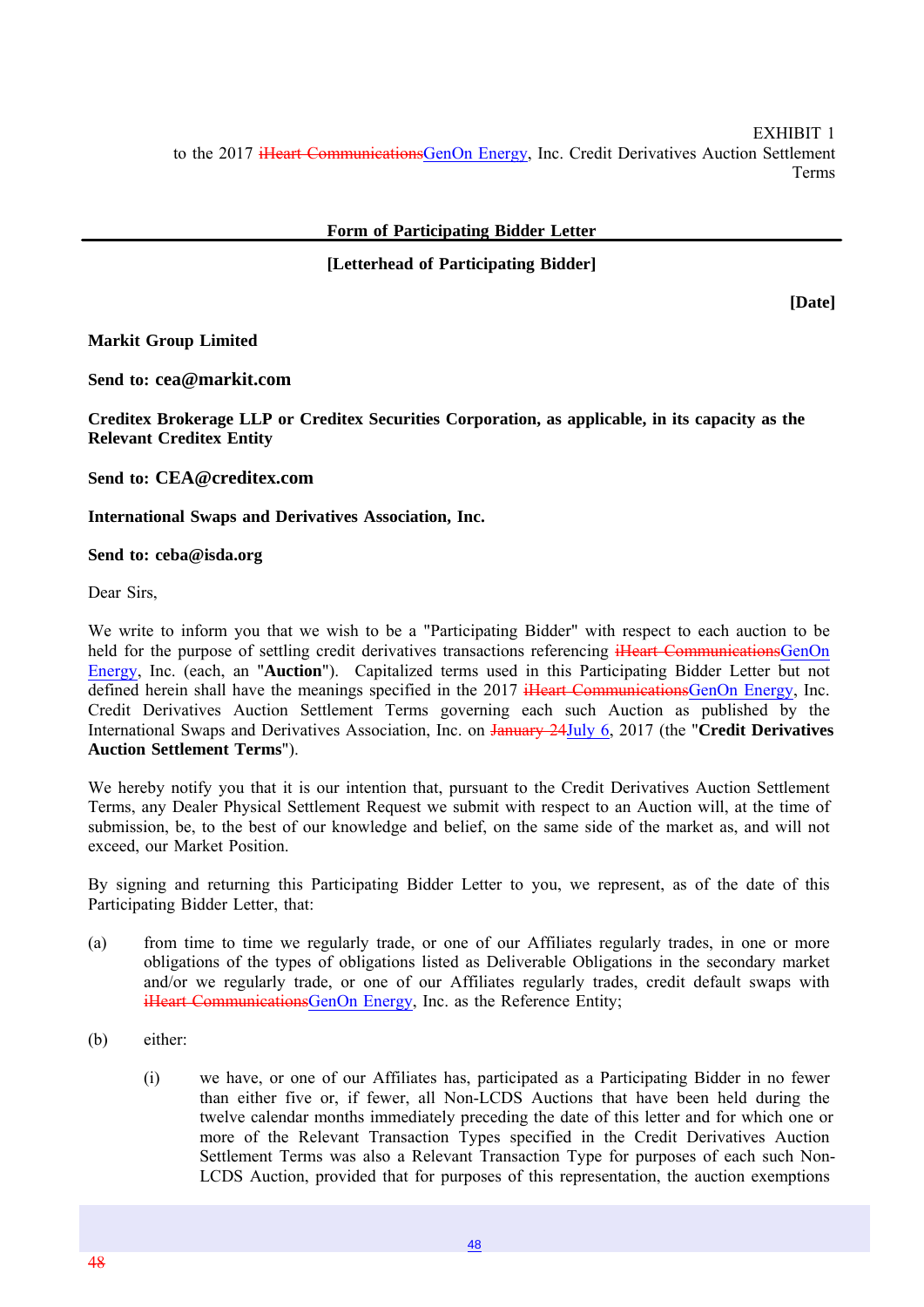available to Global Dealer Voting Members and Regional Dealer Voting Members in Section 1.10(e) and Section 1.10(f) of the Rules shall have been available to us to the same extent as they would be available to: (1) a Participating Dealer Institution for purposes of the application of the exemption in Section 1.10(e); and (2) a Regional Dealer Voting Member for purposes of the application of the exemption in Section 1.10(f);

- (ii) we intend to participate, or to procure that one of our Affiliates will participate, as a Participating Bidder in each Non-LCDS Auction that will be held in the twelve month period from the date of this letter for which one or more of the Relevant Transaction Types specified in the Credit Derivatives Auction Settlement Terms will also be a Relevant Transaction Type for purposes of each such Non-LCDS Auction, provided that for purposes of this representation, the auction exemptions available to Global Dealer Voting Members and Regional Dealer Voting Members in Section 1.10(e) and Section 1.10(f) of the Rules shall be available to us to the same extent as they would be available to: (1) a Participating Dealer Institution for purposes of the application of the exemption in Section 1.10(e); and (2) a Regional Dealer Voting Member for purposes of the application of the exemption in Section 1.10(f); or
- (iii) we have made a representation identical to the representation in (b)(ii) above in a participating bidder letter previously submitted in respect of a prior Non-LCDS Auction and the twelve month period referred to in such representation has not expired as of the date of this letter:
- (c) none of our Affiliates has previously submitted a Participating Bidder Letter to you or is otherwise a Participating Bidder; and
- (d) either:
	- (i) we are not subject to any requirement that would make it impossible or illegal for us to deliver or accept delivery of any of the Deliverable Obligations; or
	- (ii) if we are, as of the Delivery Date, subject to any requirement that would make it impossible or illegal for us to Deliver or accept Delivery of any of the Deliverable Obligations, we will procure a designee to whom the Participating Bidder with whom we enter into a Representative Auction-Settled Transaction (the "**non-designating party**") consents and for whom it is not impossible or illegal to Deliver or accept Delivery of the relevant Deliverable Obligations to Deliver or accept such Delivery, provided that we understand that the non-designating party will not unreasonably withhold its consent to such designation and provided further that we understand that such consent will be deemed given in the case where the relevant designee is a Participating Bidder for whom it is not impossible or illegal to Deliver or accept Delivery of the relevant Deliverable Obligations.

In addition, we agree that neither Administrator shall be liable to us for any indirect, special or consequential damages resulting from our participation in an Auction (including any Adjustment Amounts involving our Bid or Offer), and that each Administrator's maximum cumulative liability for direct and any other damages arising out of our participation in an Auction (including any Adjustment Amounts) is limited to USD10,000 in the aggregate per Administrator, other than damages resulting from gross negligence or wilful misconduct on the part of the relevant Administrator or breach of the representations made to the Participating Bidders in the letter from the Relevant Creditex Entity to the Participating Bidders in respect of the Credit Derivatives Auction Settlement Terms.

We agree to abide by the Credit Derivatives Auction Settlement Terms, including, for the avoidance of doubt, Section 15 thereof.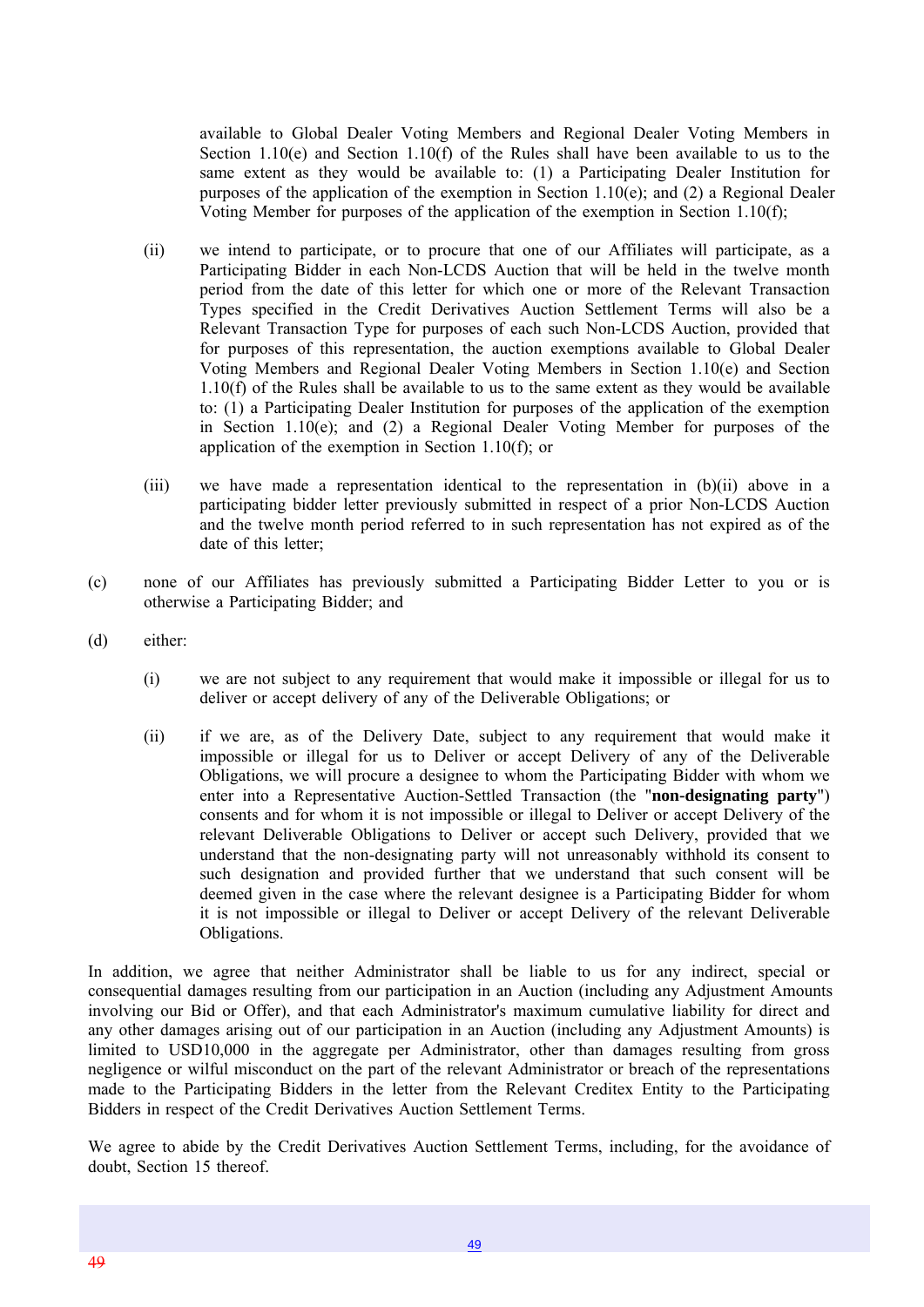We also agree to pay to ISDA (i) to the extent not already paid in advance to ISDA, our share of any fees payable by ISDA to the Administrators or to ISDA's legal advisors in connection with the administration of each Auction or the development of the relevant lists of Deliverable Obligations and (ii) any Adjustment Amounts payable by us pursuant to the Credit Derivatives Auction Settlement Terms (any such fees together with any such Adjustment Amounts, "**Auction Costs**"). We agree to pay any Auction Costs to ISDA within twenty-one (21) days of receipt of a written invoice submitted by ISDA for such Auction Costs.

Our contact details for purposes of this Participating Bidder Letter are:

| Name:      | $\lceil \bullet \rceil$                                 |
|------------|---------------------------------------------------------|
| Address:   | $\lceil \bullet \rceil$                                 |
| Telephone: | $\lceil \bullet \rceil$                                 |
| Fax:       | $\lceil \bullet \rceil$                                 |
| E-mail:    | $\lceil \bullet \rceil$                                 |
|            | $\sim$ $\sim$ $\sim$ $\sim$ $\sim$ $\sim$ $\sim$ $\sim$ |

Our contact details for purposes of receiving any invoices relating to Auction Costs are:

| Name:      | $\lceil \bullet \rceil$ |
|------------|-------------------------|
| Address:   | $\lceil \bullet \rceil$ |
| Telephone: | $\lceil \bullet \rceil$ |
| Fax:       | $\lceil \bullet \rceil$ |
| E-mail:    | $\lfloor\bullet\rfloor$ |

We acknowledge that, if certain conditions are satisfied, our participating in any Auction as a Participating Bidder is subject to a Resolution by a Majority of the Global Dealer Voting Members and Regional Dealer Voting Members of the relevant Convened DC approving such participation in accordance with Section 3.2(b)(ii) of the Rules.

This letter and any non-contractual obligations arising out of it will be governed by and construed in accordance with New York law.

We agree that any dispute arising out of, concerning or relating in any way to, this letter's interpretation, administration or performance, including our rights and liabilities under it, will be resolved before the Civil Branch of the Supreme Court of the State of New York, New York County, or if diversity of citizenship and the then-required amount in dispute be satisfied, the United States District Court for the Southern District of New York. We waive any objections to *in personam* jurisdiction by the aforesaid courts and consent to their respective jurisdiction. Such relevant court shall apply New York law to resolution of such dispute, without regard to New York's conflict-of-laws principles.

We consent to the publication of a conformed copy of this Participating Bidder Letter by ISDA and to the disclosure by ISDA of the contents of this letter.

Yours faithfully,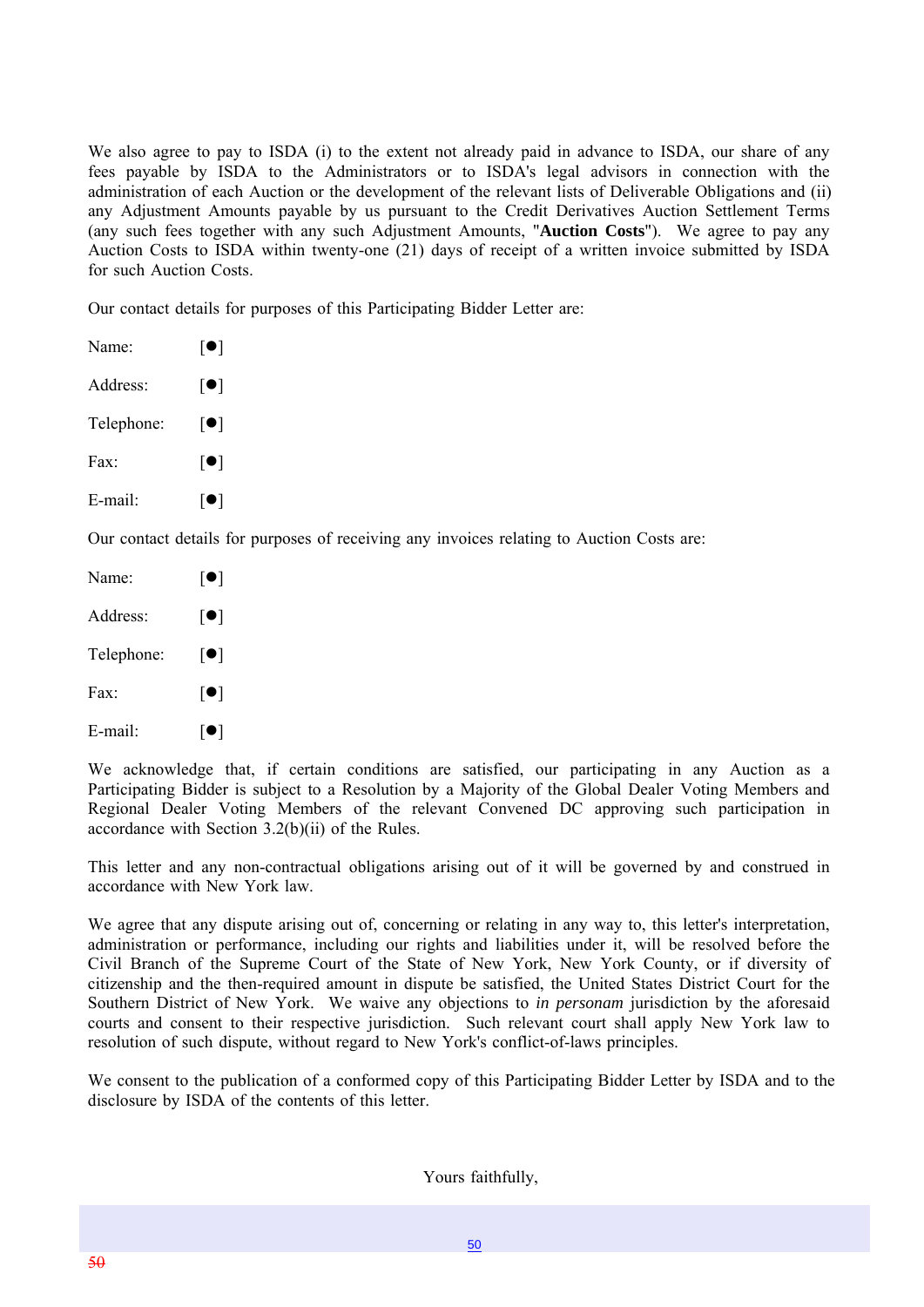### [PARTICIPATING BIDDER]1

| Name:      |  |  |
|------------|--|--|
|            |  |  |
| Title:     |  |  |
|            |  |  |
| Signature: |  |  |

<sup>1</sup> Specify legal name of Participating Bidder.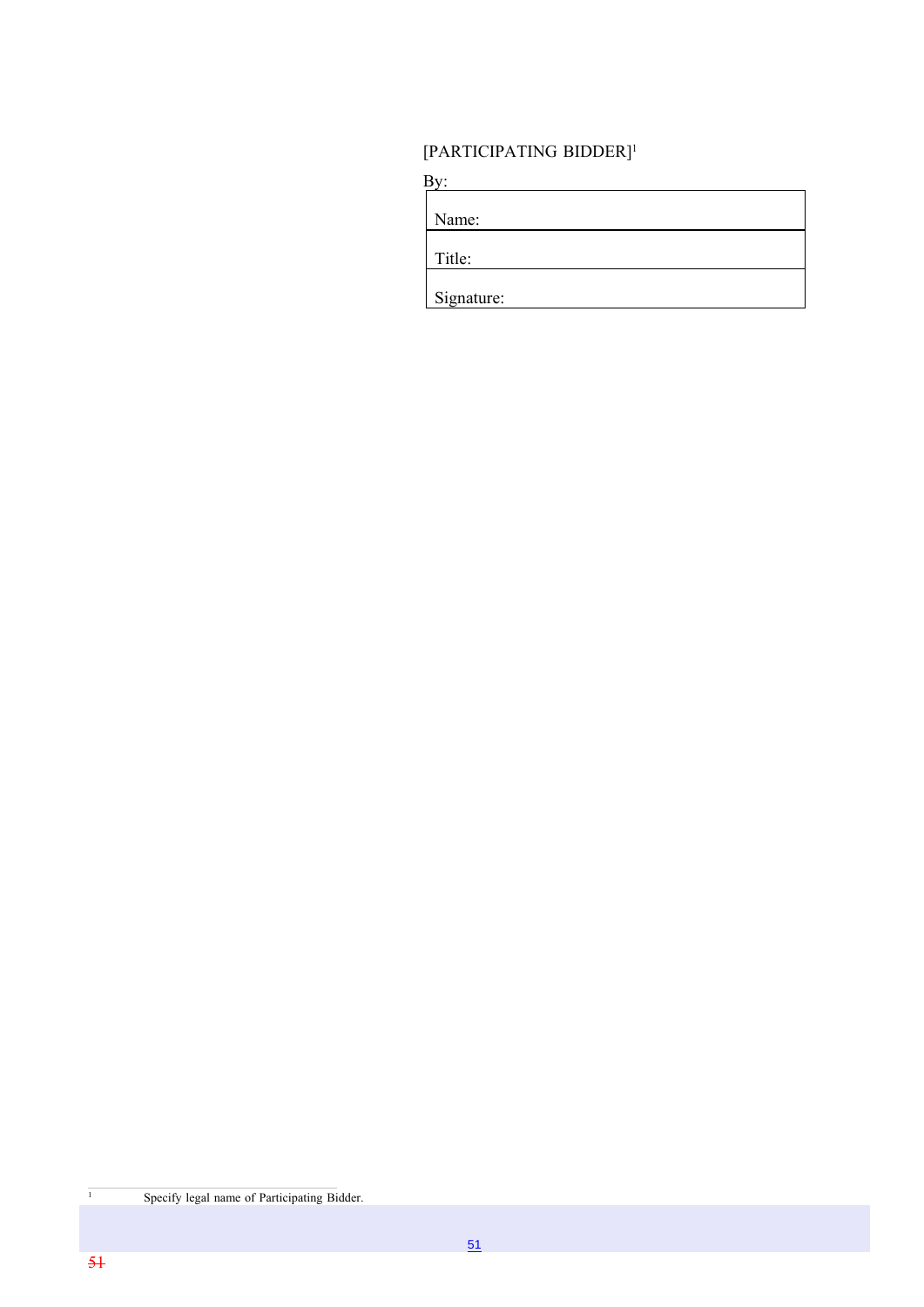#### **Form of Customer Physical Settlement Request Letter**

#### **[Letterhead of Customer]**

**[Date]**

#### **Send to: [Participating Bidder]**

Dear Sirs,

We write to inform you that we wish to submit a Customer Physical Settlement Request as defined in the 2017 iHeart CommunicationsGenOn Energy, Inc. Credit Derivatives Auction Settlement Terms, as published by the International Swaps and Derivatives Association, Inc. on January 24July 6, 2017 (the "**Credit Derivatives Auction Settlement Terms**"). Capitalized terms used in this letter but not defined herein have the meanings specified in the Credit Derivatives Auction Settlement Terms.

By signing and returning this Customer Physical Settlement Request Letter to you, we represent and agree that:

(a) a Governing Master Agreement has been entered into or otherwise put in place between you, or one of your Affiliates, and us;

(b) the Customer Physical Settlement Request set out below is, to the best of our knowledge and belief,

- [(i) on the same side of the market as and not in excess of our Dealer-Specific Market Position, and
- $(ii)$ <sup>2</sup> on the same side of the market as and (when aggregated with all Customer Physical Settlement Requests submitted by us or our Affiliates to one or more Participating Bidders) not in excess of our Market Position; and
- (c) either:
	- (i) we are not, as of the date of this Customer Physical Settlement Request Letter, subject to any requirement that would make it impossible or illegal for us to Deliver or accept Delivery of any of the Deliverable Obligations; or
	- (ii) if we are, as of the date of this Customer Physical Settlement Request Letter, subject to any requirement that would make it impossible or illegal for us to Deliver or accept Delivery of any of the Deliverable Obligations, we will procure a designee to whom you consent and for whom it is not impossible or illegal to Deliver or accept Delivery of the relevant Deliverable Obligations, provided that by your acceptance of our Customer Physical Settlement Request, you will be deemed to agree that you will not unreasonably withhold your consent to such designation and provided further that such consent will be deemed given in the case where the relevant designee is a Participating Bidder for whom it is not impossible or illegal to Deliver or accept Delivery of the relevant Deliverable Obligations.

 $\overline{2}$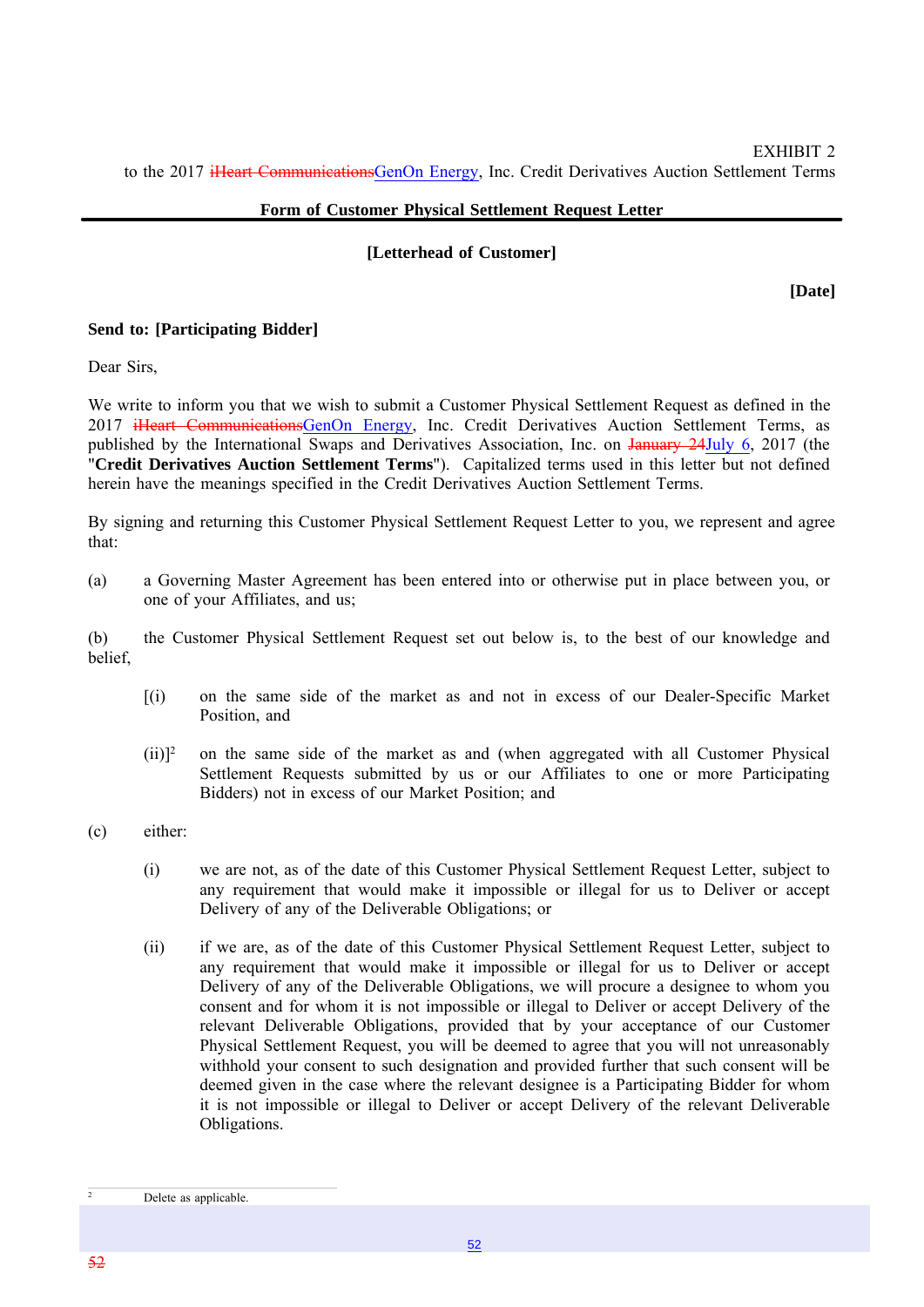The Customer Physical Settlement Request is a Physical Settlement [Buy][Sell] Request of [*Relevant Currency and amount*] 3 .

We agree that you may verify our Dealer-Specific Market Position by requesting information from any of your Affiliates in respect of any Auction Covered Transactions and/or any Auction-Linked Cash Settled Transactions we have entered into with such Affiliate or in respect of which such Affiliate has acted as a clearing member.

We acknowledge and agree that the acceptance of this Customer Physical Settlement Request is contingent on satisfaction of your internal credit approvals.

Our contact details for purposes of this Customer Physical Settlement Request Letter are:

Name:  $\lceil \bullet \rceil$ Address:  $[\bullet]$ Telephone:  $\lceil \bullet \rceil$ Fax:  $\lceil \bullet \rceil$ E-mail:  $[\bullet]$ Yours faithfully, [CUSTOMER]4 By:

Name:

Title:

Signature:

3

4

When submitting a Physical Settlement Request, parties should take into account any guidance published in connection with the Final List relating to the calculation of the outstanding principal balance of Deliverable Obligation(s). Specify legal name of customer.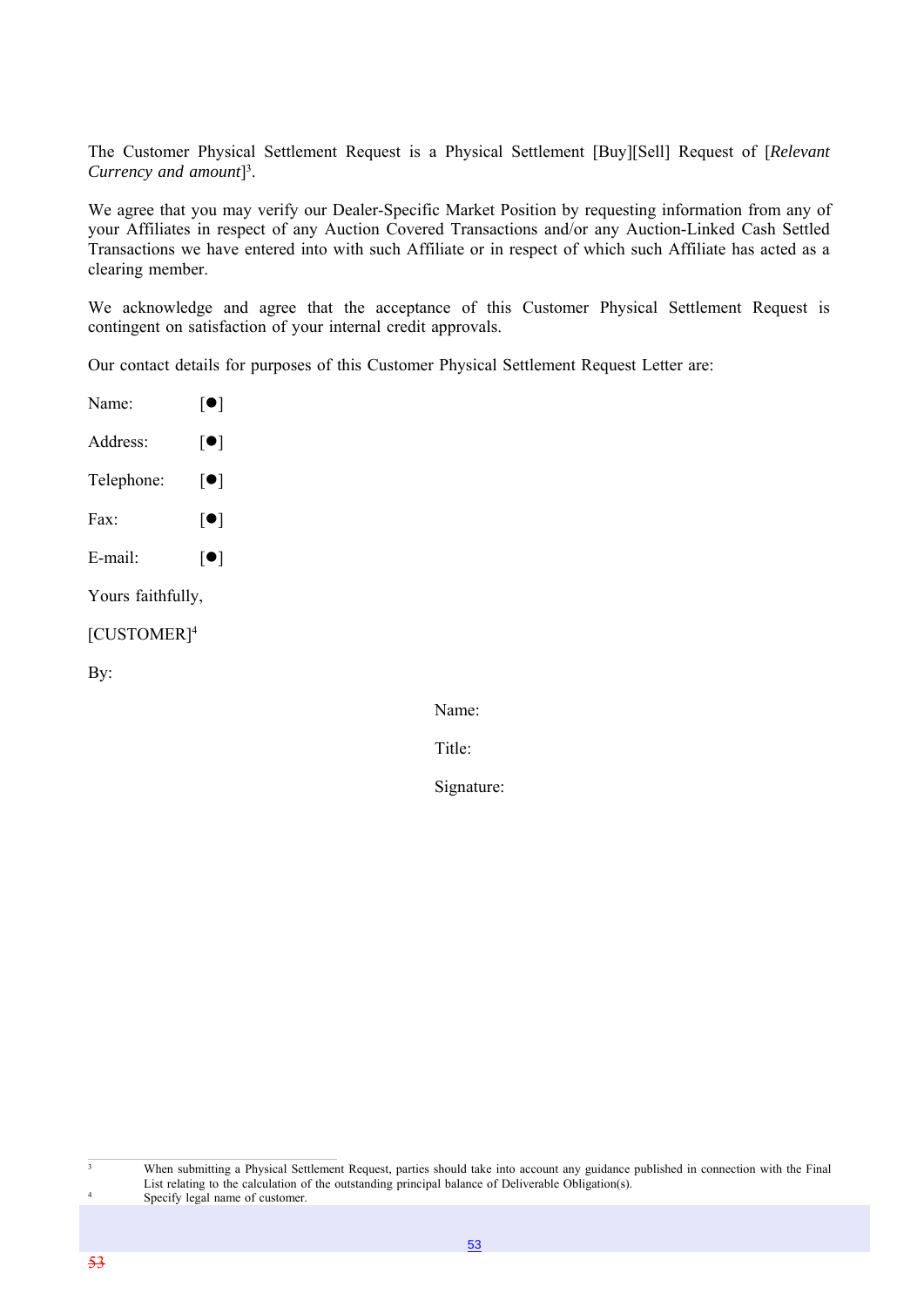#### **Form of Notice of Physical Settlement**

- Attention: [client contact]
- By Fax: [facsimile]
- By Phone: [telephone]

[Recipient of Notice of Physical Settlement]

Dear Sirs

#### **NOTICE OF PHYSICAL SETTLEMENT**

Credit Derivative Transaction Details:<sup>5</sup> Representative Auction-Settled Transaction, formed pursuant to the 2017 iHeart CommunicationsGenOn Energy, Inc. Credit Derivatives Auction Settlement Terms, published by the International Swaps and Derivatives Association, Inc. on January 24July 6, 2017 (the "**Credit Derivatives Auction Settlement Terms**") entered into between [SELLER], as Seller (i.e., the party identified by the Auction Administrators as having an obligation to accept Delivery of Deliverable Obligations), and [BUYER] as Buyer (i.e., the party identified by the Auction Administrators as having the obligation to Deliver Deliverable Obligations), and for which the Floating Rate Payer Calculation Amount is [*Relevant Currency and amount*] 6 .

Reference is made to the Credit Derivative Transaction described above (the "**Transaction**").

- (1) Pursuant to the Credit Derivatives Auction Settlement Terms, the Credit Event Resolution Request Date for the Transaction is the date specified as such in Schedule 1 to the Credit Derivatives Auction Settlement Terms.
- (2) Any capitalized term not otherwise defined in this Notice of Physical Settlement will have the meaning, if any, assigned to such term in the Credit Derivatives Auction Settlement Terms or, if no meaning is specified therein, in the 2014 Definitions.
- (3) We hereby confirm that we will settle the Transaction and require performance by you in accordance with the terms relating to Physical Settlement in the 2014 Definitions. Subject to the terms of the Transaction, we will deliver to you on or before the Physical Settlement Date the

<sup>&</sup>lt;sup>5</sup> These Transactions Details will need to be adjusted appropriately where this form is used with respect to a transaction between a customer and a Participating Bidder.

The Quotation Amount of the Transaction identified by Auction Administrators or, in the case of a Representative Auction-Settled Transaction between a Participating Bidder and a customer, the amount specified by such Participating Bidder.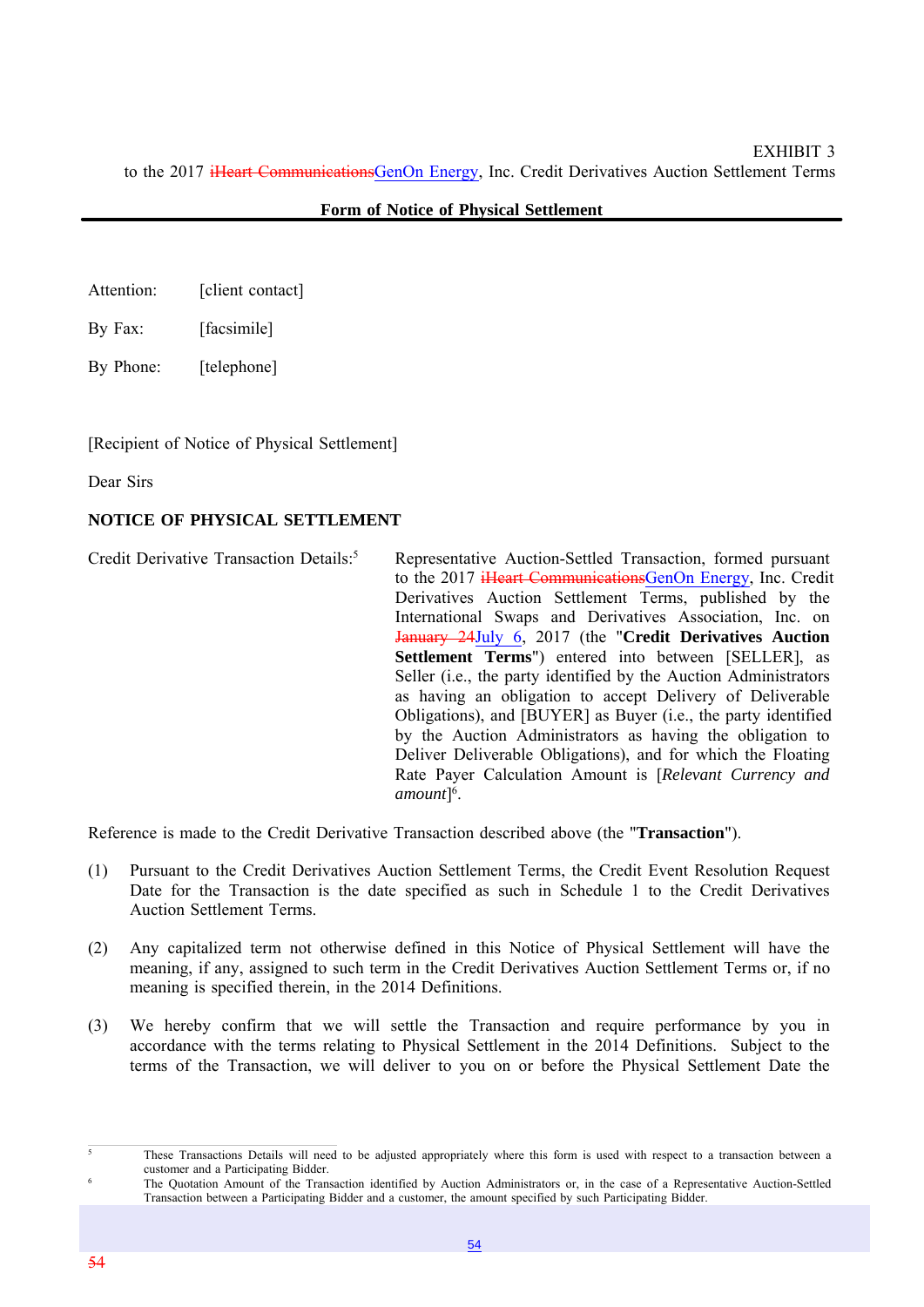following Deliverable Obligation(s) against payment of the Floating Rate Payer Calculation Amount multiplied by the Auction Final Price of  $[•]$  percent<sup>7</sup>:

- **Outstanding Principal Balance:** [ $\bullet$ ]<sup>8</sup>
- **Original Face Amount:**  $[•]$ <sup>9</sup>
- **Primary Obligor:**  $[①]$
- **Maturity: []**
- **Coupon: []**
- **ISIN/CUSIP: []**
- **Type: [Bond/Loan]**
- (4) This letter and any non-contractual obligations arising out of, or in connection with, it shall be governed by and interpreted in accordance with the law that governs, or is deemed to govern, the master agreement that the Transaction supplements, forms a part of, and is subject to.

Very truly yours,

 $\lceil$ 

| , |  |
|---|--|
|   |  |

Name:

Title:

<sup>7</sup> Adjustment of this provision will be required where Buyer is delivering Deliverable Obligations with an Outstanding Principal Balance equal to less than the relevant Floating Rate Payer Calculation Amount.

<sup>8</sup> In specifying an "Outstanding Principal Balance", parties should take into account any guidance published in connection with the Final List relating to the calculation of the outstanding principal balance of Deliverable Obligation(s).

<sup>9</sup> "Original Face Amount" means the original issued amount of the relevant Deliverable Obligation(s) and is included here to provide further detail regarding the identity of the relevant Deliverable Obligation(s).